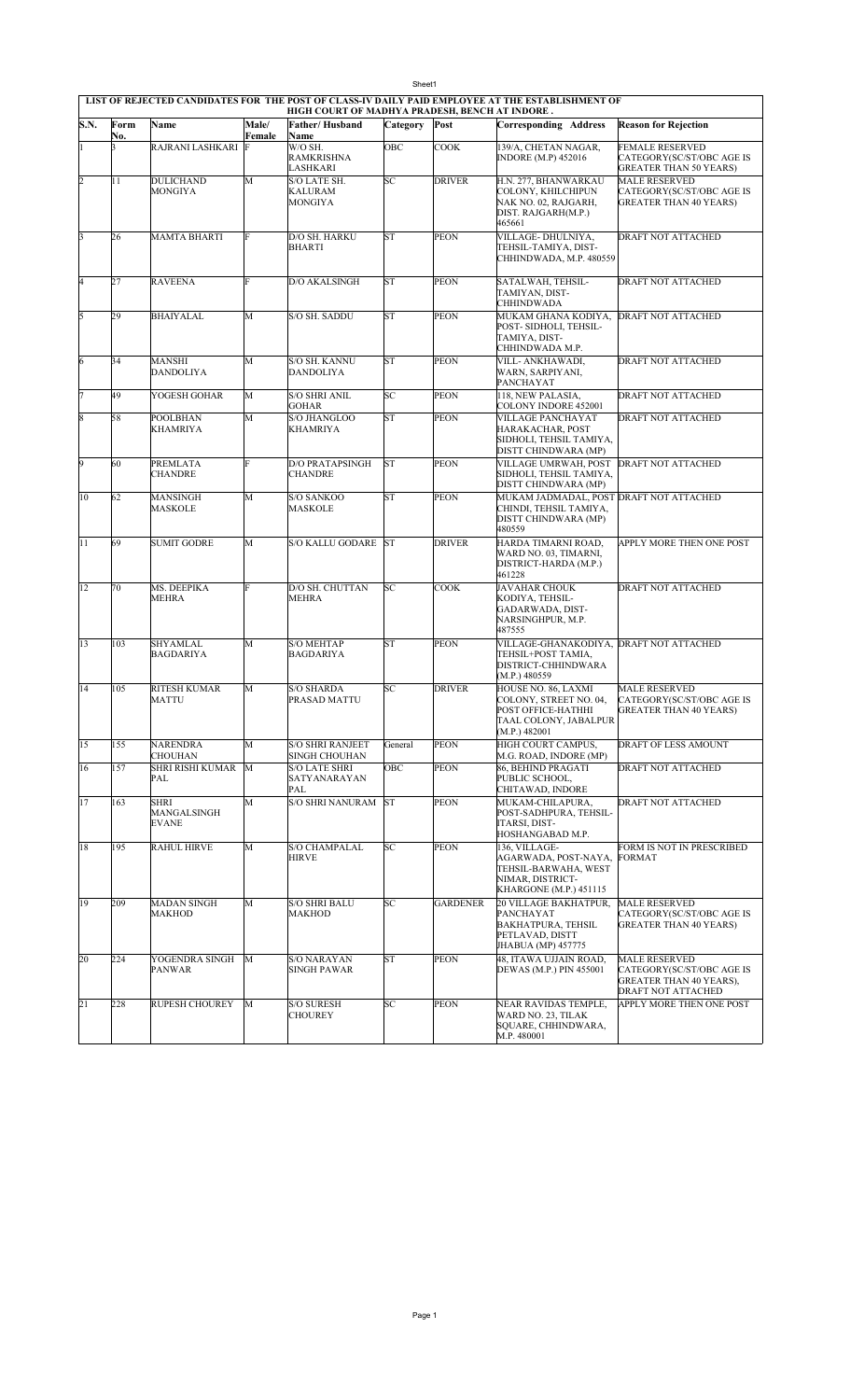| S.N.            | Form       | Name                                      | Male/<br>Female | Father/Husband<br>Name                    | <b>SHEEL</b><br>Category | Post            | Corresponding Address                                                                                        | <b>Reason for Rejection</b>                                                        |
|-----------------|------------|-------------------------------------------|-----------------|-------------------------------------------|--------------------------|-----------------|--------------------------------------------------------------------------------------------------------------|------------------------------------------------------------------------------------|
| 22              | No.<br>263 | <b>SHRI RAKESH</b><br><b>KUMAR SHARMA</b> | М               | <b>S/O SHRI INDRALAL</b><br><b>SHARMA</b> | General                  | <b>COOK</b>     | 664/84, WARD NO. 10,<br>SHILPI UPWAN,<br>ANANTPUR, REEWA, NEAR<br>JANTA COLLEGE, HUJUR,<br>REEWA M.P. 486001 | APPLY MORE THEN ONE POST                                                           |
| $\overline{23}$ | 264        | <b>MANI LAL BHARTI</b>                    | M               | <b>S/O BUDHMAN</b>                        | <b>ST</b>                | <b>PEON</b>     | VILLAGE-MUNGARIYA,<br>POST-DELAKHARI,<br>TEHSIL-TAMIYA,<br>DISTRICT-CHHINDWARA<br>(M.P.) 480559              | DRAFT NOT ATTACHED                                                                 |
| 24              | 265        | <b>AAMIN SHAH</b>                         | M               | S/O SHAHJAD SHAH                          | OBC                      | <b>PEON</b>     | TONK KHURD, DISTRICT-<br>DEWAS (M.P.) 455116                                                                 | DRAFT NOT ATTACHED                                                                 |
| 25              | 267        | NARENDRA ANKEL                            | M               | <b>S/O RAMESH ANKEL</b>                   | General                  | <b>GARDENER</b> | 222, D/S-2, SCHEME NO. 78,<br>VIJAY NAGAR, INDORE<br>(M.P.) 452010                                           | <b>DRAFT NOT ATTACHED</b>                                                          |
| 26              | 270        | <b>RAJESH DHURVEY</b>                     | M               | <b>S/O CHATARSI</b><br><b>DHURVEY</b>     | <b>ST</b>                | <b>COOK</b>     | MUKAM-DODHAKUHI,<br>POST-SONPUR, TEHSIL-<br>AMARWADA, DISTRICT-<br>CHHINDWARA (M.P.)<br>480221               | DRAFT NOT ATTACHED                                                                 |
| 27              | 272        | SANWATI BHARTI                            | F               | D/O CHANDRASA<br><b>BHARTI</b>            | <b>ST</b>                | <b>PEON</b>     | MUKAM-BATKIDHANA,<br>VILLAGE-LINGA, POST-<br>BIJOURI, TEHSIL-TAMIYA,<br>DISTRICT-CHHINDWARA<br>(M.P.) 480559 | DRAFT NOT ATTACHED                                                                 |
| 28              | 273        | RAMESH BAMNIYA                            | М               | <b>S/O POONAM</b><br><b>BAMNIYA</b>       | <b>ST</b>                | <b>DRIVER</b>   | VILLAGE-SAGVI, POST-<br>KELI, TEHSIL-SEGAON,<br><b>DISTRICT-KHARGONE</b><br>(M.P.) 451001                    | DRAFT NOT ATTACHED                                                                 |
| 29              | 274        | <b>RAMDAS BHARTI</b>                      | M               | <b>S/O AMARLAL</b><br><b>BHARTI</b>       | <b>ST</b>                | <b>GARDENER</b> | SUKHABHAND HARMOU,<br>POST-SIDHOLI, TEHSIL-<br>TAMIA, DISTRICT-<br>CHHINDWARA (M.P.)<br>480559               | DRAFT NOT ATTACHED                                                                 |
| 30              | 275        | <b>MANOJ KUMAR</b><br><b>DHURVEY</b>      | M               | <b>S/O RAJARAM</b><br><b>DHURVEY</b>      | <b>ST</b>                | <b>PEON</b>     | MUKAM-BIRPATHAR,<br>POST-DHUSAWANI,<br>TEHSIL-TAMIA, DISTRICT-<br>CHHINDWARA (M.P.)<br>480559                | DRAFT NOT ATTACHED                                                                 |
| 31              | 276        | DASHRATH ADIWASI M                        |                 | <b>S/O RAMESH</b><br>ADIWASI              | General                  | <b>DRIVER</b>   | VILLAGE-KHODAN, POST-<br>BHENSNARI, TEHSIL-<br>DABRA, DISTRICT-<br>GWALIOR (M.P.) 475110                     | <b>DRAFT NOT ATTACHED</b>                                                          |
| 32              | 278        | <b>DHARMENDRA</b><br>PRAJAPATI            | M               | <b>S/O AMARSINGH</b><br>PRAJAPATI         | OBC                      | <b>PEON</b>     | S/O. AMARSINGH<br>PRAJAPATI, DURGA<br>COLONY, SHAJAPUR (M.P.)<br>465337                                      | DRAFT NOT ATTACHED                                                                 |
| 33              | 279        | <b>MAHESH KHADE</b>                       | M               | <b>S/O TULSIRAM</b><br><b>KHADE</b>       | SC                       | <b>PEON</b>     | 187/2, NAYA BASERA,<br>CHHOTI KHAJRANI,<br><b>INDORE</b> (M.P.) 452011                                       | DRAFT NOT ATTACHED                                                                 |
| 34              | 280        | <b>RAJKUMAR BAIGA</b>                     | M               | <b>S/O LALU BAIGA</b>                     | <b>ST</b>                | <b>PEON</b>     | WARD NO. 20, PURANI<br>BASTI, DHANPURI,<br>DISTRICT-SHEHDOL (M.P.)<br>484114                                 | DRAFT NOT ATTACHED                                                                 |
| 35              | 281        | DEEPAK NAMDEO                             | M               | <b>S/O ARUN NAMDEO</b>                    | OBC                      | <b>PEON</b>     | LIG-194, CI COLONY,<br>CHETAK BRIDGE, BHOPAL<br>(M.P.) 462023                                                | DRAFT NOT ATTACHED                                                                 |
| 36              | 285        | <b>DINESH MASAR</b>                       | M               | <b>S/O KESHAR SINGH</b><br><b>MASAR</b>   | <b>ST</b>                | <b>PEON</b>     | 21, AADIVASI BHEEL<br>COLONY, MUSAKHEDI,<br>INDORE, M.P.                                                     | <b>MALE RESERVED</b><br>CATEGORY(SC/ST/OBC AGE IS<br><b>GREATER THAN 40 YEARS)</b> |
| 37              | 292        | <b>SHYAM SINGH</b><br>AHIRWAR             | M               | <b>S/O KARAN SINGH</b><br>AHIRWAR         | SC                       | <b>DRIVER</b>   | SHANKAR NAGAR, PALASI 10 NOT PASS(FOR POST OF<br>NEW JAIL ROAD, KROND,<br>BHOPAL PIN - 462038                | DRIVER)                                                                            |
| 38              | 299        | KAMLESH<br>ANGARIYA                       | M               | <b>S/O CHOTEVIR</b><br><b>ANGARIYA</b>    | <b>ST</b>                | <b>PEON</b>     | MUKAM-GUDHI BIRDHA,<br>POST-CHHINDI, TEHSIL-<br>TAMIA, DISTRICT-<br>CHHINDWARA (M.P.)<br>480559              | DRAFT NOT ATTACHED                                                                 |
| 39              | 300        | <b>HARSHIT SOLANKI</b>                    | М               | S/O RAJESH SOLANKI OBC                    |                          |                 | WASHERMAN SHIVAJI MARG,<br>SARDARPUR, WARD NO.<br>05, DISTRICT-DHAR (M.P.)<br>454111                         | DRAFT NOT ATTACHED                                                                 |
| 40              | 303        | <b>SANJAY SHARMA</b>                      | M               | <b>S/O PRAKASH</b><br>SHARMA              | General                  |                 | WASHERMAN D4/110, AAWAS NAGAR,<br>DEWAS (M.P.) 455001                                                        | DRAFT NOT ATTACHED                                                                 |
| 41              | 310        | <b>DHEERAJ SANORA</b>                     | М               | S/O LATE SHRI<br>MOOLCHAND<br>SANORA      | SC                       | <b>PEON</b>     | 64, JABARAN COLONY,<br>JUNI INDORE, INFORNT OF<br>PALSIKAR STATE BANK,<br><b>INDORE</b> (MP) 452001          | <b>MALE RESERVED</b><br>CATEGORY(SC/ST/OBC AGE IS<br><b>GREATER THAN 40 YEARS)</b> |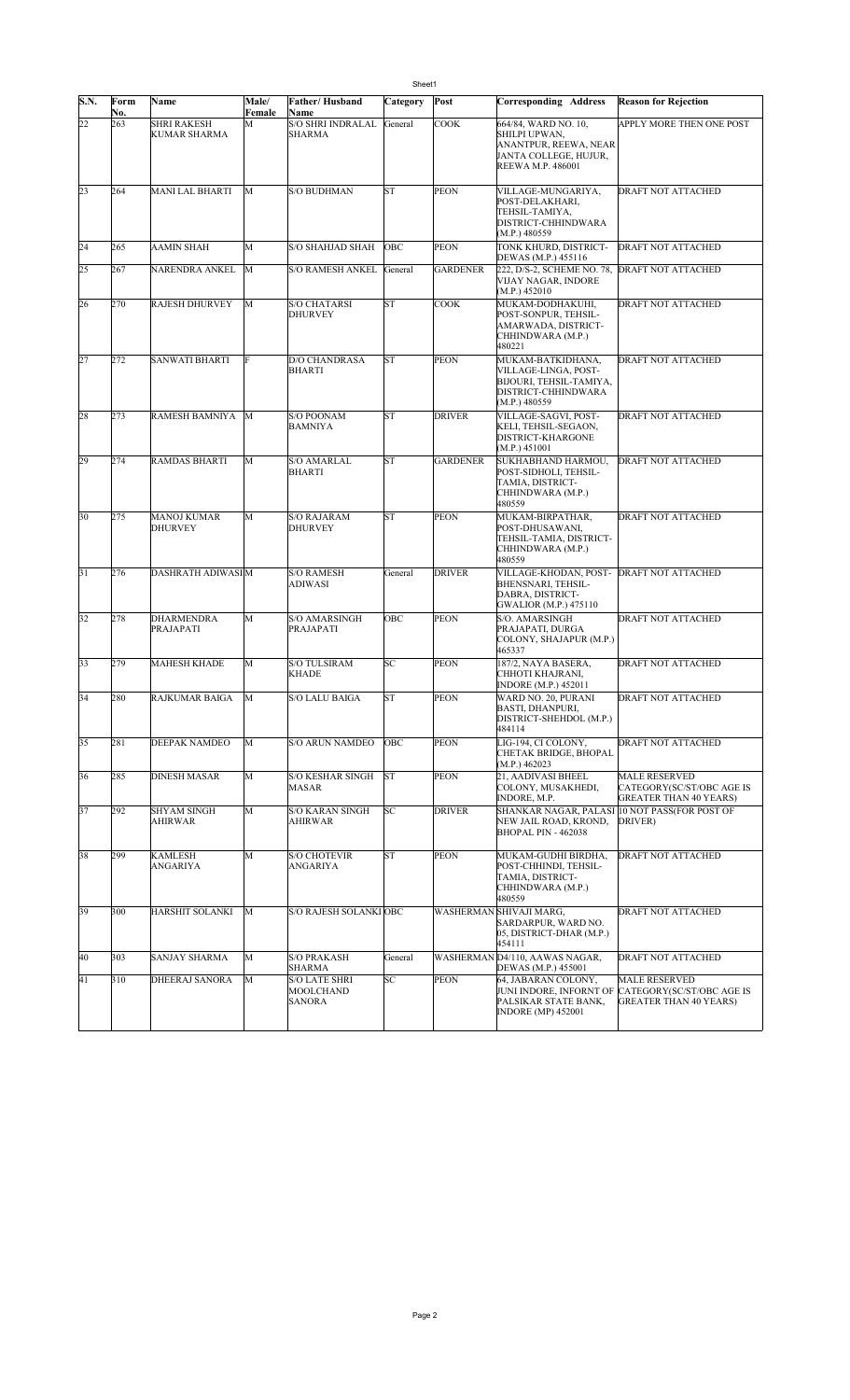|      |             |                                   |                 |                                                 | Sheet1    |                 |                                                                                                                                   |                                                                                                  |
|------|-------------|-----------------------------------|-----------------|-------------------------------------------------|-----------|-----------------|-----------------------------------------------------------------------------------------------------------------------------------|--------------------------------------------------------------------------------------------------|
| S.N. | Form<br>No. | Name                              | Male/<br>Female | Father/Husband<br>Name                          | Category  | Post            | <b>Corresponding Address</b>                                                                                                      | <b>Reason for Rejection</b>                                                                      |
| 42   | 327         | <b>KAMLESH KUMAR</b>              | M               | <b>S/O LATE SHRI</b><br>PATIRAM SINGH           | <b>ST</b> | PEON            | VILLAGE CHOLE KI DAFAI DRAFT NOT ATTACHED<br>(DABRA), TEHSIL DABRA,<br>POST DABRA, THANA<br>DABRA, DISTT GWALIOR<br>$(MP)$ 475110 |                                                                                                  |
| 43   | 328         | RANGEETA BHARTI M                 |                 | <b>S/O SHRI RAMLAL</b><br>BHARTI                | <b>ST</b> | <b>PEON</b>     | VILLAGE SAJLUTI, POST<br>LAHGUA, TEHSIL TAMIA,<br>DISTT CHINDWARA (MP)                                                            | DRAFT NOT ATTACHED                                                                               |
| 44   | 329         | <b>SAIF ALI</b>                   | М               | <b>S/O SHRI MANJOOR</b><br>ALI                  | General   | <b>PEON</b>     | <b>WARD NO. 15.</b><br>VARASIVANI BAGHOLI,<br>DISTT. BALAGHAT (MP)<br>481441                                                      | DRAFT NOT ATTACHED                                                                               |
| 45   | 330         | UDISA SALLAM                      | F               | D/O SHRI<br>KAMASHLAL<br><b>SALLAM</b>          | <b>ST</b> | <b>PEON</b>     | MUKAM. LOHARI<br><b>BONDARI, POST</b><br>BARGEWADHIYA, TEHSIL<br>PARASIYA, DISTT.<br>CHINDWARA (MP) 480441                        | DRAFT NOT ATTACHED                                                                               |
| 46   | 331         | <b>DARASINGH BHARTI M</b>         |                 | S/O SHYAMLAL<br><b>BHARTI</b>                   | <b>ST</b> | <b>GARDENER</b> | VILLAGE MUGRIYA, POST<br>DELAKHARI, TEHSIL<br>TAMIA, DISTT.<br>CHINDWARA (MP) 480559                                              | <b>DRAFT NOT ATTACHED</b>                                                                        |
| 47   | 332         | <b>SHANTI BHARTI</b>              | F               | <b>D/O SHRI NIRVAT</b><br>BHARTI                | <b>ST</b> | <b>PEON</b>     | MUKAM DHULNIYA, POST DRAFT NOT ATTACHED<br>BIJORI, TEHSIL TAMIA,<br>DISTT. CHINDWARA (MP)<br>480559                               |                                                                                                  |
| 48   | 336         | AJAY PAROHA                       | M               | <b>S/O KRIPAKANT</b><br>PAROHA                  | General   | PEON            | AJAY PAROHA, POST. -<br>MANPUR, DISTT. UMRIA,<br>(M.P.) PIN 484665                                                                | <b>DRAFT NOT ATTACHED</b>                                                                        |
| 49   | 342         | LAKKI DEVALIYA                    | M               | <b>S/O KAILASH</b><br><b>DEVALIYA</b>           | SC        | <b>PEON</b>     | 53/ RAMNAGAR<br>PANCHBHUIYA ROAD,<br><b>INDORE, BHOOTKHET</b><br><b>INDORE</b>                                                    | <b>DRAFT NOT ATTACHED</b>                                                                        |
| 50   | 355         | <b>SHYAM PUJAN</b>                | М               | S/O SADANAND<br>PUJAN                           | OBC       | <b>PEON</b>     | 195, HANUMAN CHOWK,<br>PATNIPURA.<br>JAGJEEVANRAM NAGAR,<br>INDORE (M.P.) 452001                                                  | Outsider Attached less dd amount                                                                 |
| 51   | 356         | KAMLESH MASRAM M                  |                 | <b>S/O CHANDRABHAN ST</b><br>MASRAM             |           | <b>PEON</b>     | NEAR KHEDAPATI<br>MANDIR, WARD NO. 46<br>S.A.F. LINE, 20 QUARTERS<br>CHHINDWARA, (M.P.) PIN<br>480001                             | DRAFT NOT ATTACHED                                                                               |
| 52   | 357         | <b>SUBHASH IVNATI</b>             | M               | S/O BALVAN IVNATI ST                            |           | <b>PEON</b>     | LONDIGHONDI, POST -<br>BISAPUR KALA, TEH.<br>MOHKHED, DISTT.<br>CHHINDWARA (M.P.) PIN<br>480121                                   | DRAFT NOT ATTACHED                                                                               |
| 53   | 358         | <b>SRWAN BALAI</b>                | М               | <b>S/O DEVI SINGH</b><br>BALAI                  | SC        | <b>GARDENER</b> | NO ADDRESS MENTIONED. DRAFT NOT ATTACHED                                                                                          |                                                                                                  |
| 54   | 359         | HEMENDRA SINGH<br>SOLANKI         | M               | <b>S/O GULABSINGH</b><br>SOLANKI                | General   | <b>PEON</b>     | HIGH COURT OF M.P.,<br>BENCH AT INDORE (M.P.)                                                                                     | <b>DRAFT NOT ATTACHED</b>                                                                        |
| 55   | 360         | <b>RAJBATI</b>                    | F               | <b>D/O RAMCHARAN</b>                            | <b>ST</b> | PEON            | <b>GUTHI BIRDHA, POST</b><br>CHHINDI, TEH. TAMIYA,<br>DISTT. CHHINDWARA                                                           | UNDER AGE IN SPECIFIC<br>CATEGORY(AGE IS LESS THAN<br>18 YEARS),<br>DRAFT NOT ATTACHED           |
| 56   | 361         | AKASH MEHRA                       | M               | S/O KODULAL                                     | <b>ST</b> | <b>PEON</b>     | DISTT. INDORE PIN NO.<br>452018                                                                                                   | DRAFT NOT ATTACHED                                                                               |
| 57   | 363         | <b>ADARSH</b><br>RAYAKWAR         | M               | <b>S/O RAJESH</b><br>RAYAKWAR                   | General   | <b>PEON</b>     | 70/2, AHILYA PALTON,<br><b>INDORE M.P.-452006</b>                                                                                 | DRAFT OF LESS AMOUNT                                                                             |
| 58   | 364         | YASHWANT SINGH<br><b>RATHORE</b>  | M               | <b>S/O SHRI PRAHLAD</b><br><b>SINGH RATHORE</b> | General   | <b>DRIVER</b>   | <b>VILLAGE TAJPUR. POST</b><br>TORNOD, DISTT. DHAR<br>(MP) 454001                                                                 | 10 NOT PASS(FOR POST OF<br>DRIVER)                                                               |
| 59   | 376         | <b>SEEMA YADAV</b>                | F               | <b>D/O LATE SHRI</b><br>HINDU SINGH             | SC        | <b>COOK</b>     | MAKAN NO. 56,<br>GURUNANAK COLONY,<br>RING ROAD, BEHIND<br>MALVIYA PETROL PUMP,<br><b>INDORE</b>                                  | 8 th NOT PASS                                                                                    |
| 60   | 417         | <b>SHRI AMIT BELSER</b>           | M               | <b>S/O SHRI RAMDAS</b><br>BELSER                | OBC       | <b>DRIVER</b>   | 273-A, GALI NO. 1, MAYUR<br>NAGAR, MUSAKHEDI,<br><b>INDORE M.P. 452001</b>                                                        | 10 NOT PASS(FOR POST OF<br>DRIVER)                                                               |
| 61   | 423         | SMT. BHARTI<br><b>SHRIVASTAVA</b> | F               | W/O SHRI<br>RAJKUMAR<br><b>SHRIVASTAVA</b>      | General   | <b>COOK</b>     | MAYUR NAGAR GALI NO.<br>1/271 452001                                                                                              | DRAFT OF LESS AMOUNT                                                                             |
| 62   | 455         | ZAHOOR UL HAQUE M                 |                 | S/O NOOR UL HAQUE OBC                           |           | <b>DRIVER</b>   | 63/65 KHAN COLONY<br>DARGAHA KE OPP.<br>DISTRICT INDORE 453441                                                                    | <b>MALE RESERVED</b><br>CATEGORY(SC/ST/OBC AGE IS<br>RAILWAY STATION MHOW GREATER THAN 40 YEARS) |
| 63   | 456         | <b>GIRJESH</b>                    | M               | S/O<br>CHANDRASHEKHAR                           | SС        | <b>DRIVER</b>   | WARD NO. 27, PURANI<br>BASTI, SHARMA GALI,<br>BHIND (M.P.) 477001                                                                 | DRAFT NOT ATTACHED                                                                               |
| 64   | 459         | <b>RAMDAS</b><br><b>KUSHWAHA</b>  | M               | S/O RAMSIYA<br><b>KUSHWAHA</b>                  | OBC       | <b>COOK</b>     | SOUTH CIVIL LINE, INSIDE DRAFT NOT ATTACHED<br>THE NAVYUG COLLEGE<br>(CAMPUS), JABALPUR<br>(M.P.)                                 |                                                                                                  |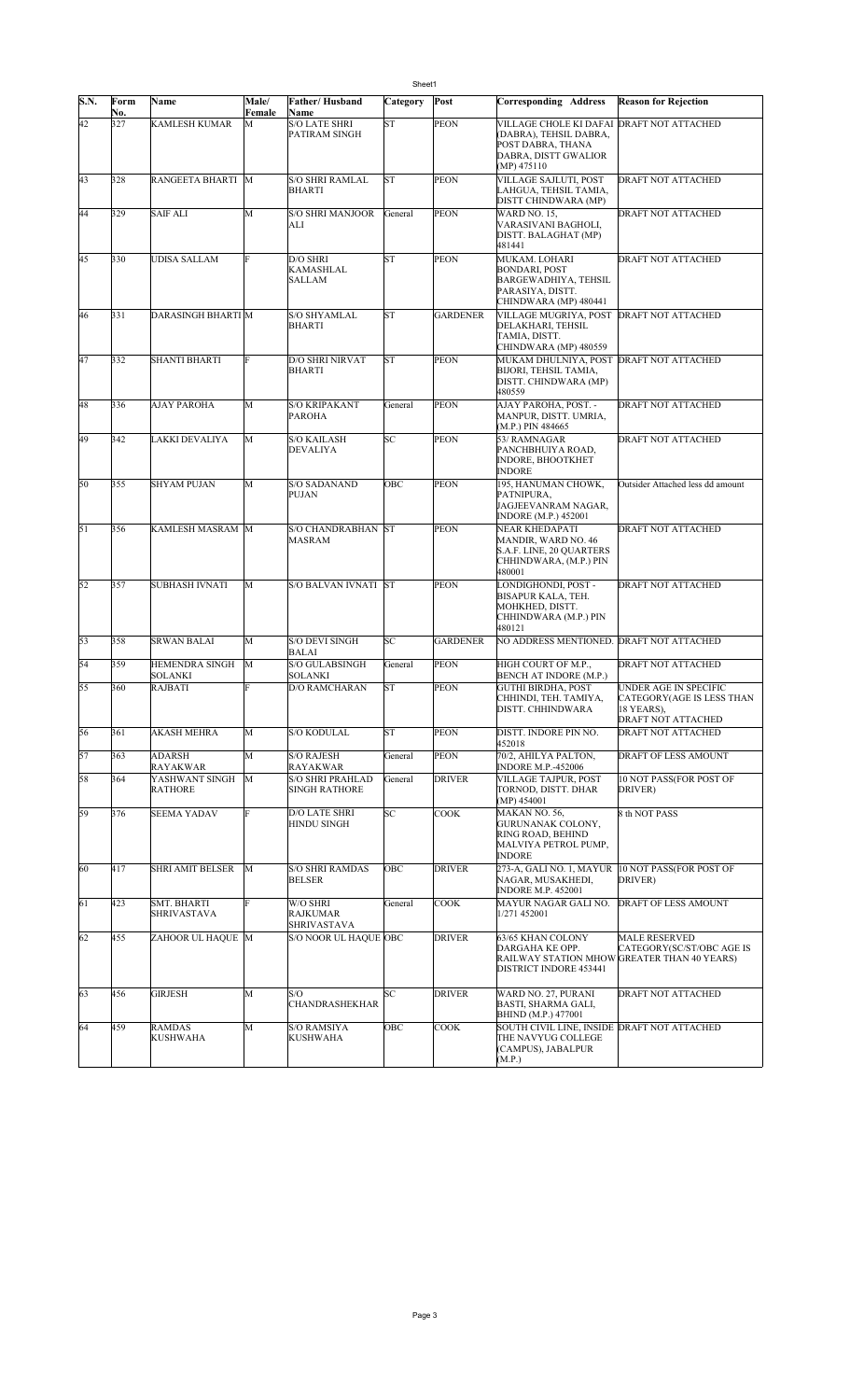| Sheet1      |            |                                     |        |                                                            |           |                 |                                                                                                                  |                                                                                                           |
|-------------|------------|-------------------------------------|--------|------------------------------------------------------------|-----------|-----------------|------------------------------------------------------------------------------------------------------------------|-----------------------------------------------------------------------------------------------------------|
| <b>S.N.</b> | Form       | Name                                | Male/  | Father/Husband                                             | Category  | Post            | Corresponding Address                                                                                            | <b>Reason for Rejection</b>                                                                               |
| 65          | No.<br>491 | <b>SEEMA DEVI</b>                   | Female | Name<br>W/O SURESH KUMAR OBC<br>SINGH                      |           | <b>COOK</b>     | SURESH KUMAR SINGH<br>S/O SHRILAL BABU SINGH,<br>39, PATEL BAGH COLONY,<br>NEAR RADISON HOTEL,<br>VIJAY NAGAR, I | APPLY MORE THEN ONE POST                                                                                  |
| 66          | 504        | <b>GUDDU SAROJ</b>                  | M      | S/O RAMLAL SAROJ                                           | <b>ST</b> | <b>DRIVER</b>   | POST OFFICE G.P. O.,<br>DISTT. INDORE (M.P.) PIN<br>452001                                                       | 10 NOT PASS(FOR POST OF<br>DRIVER)                                                                        |
| 67          | 511        | <b>CHETRAM GOUD</b>                 | M      | <b>S/O KANHAIYALAL</b><br>GOUD                             | OBC       | <b>PEON</b>     | 9, CHANDRASHEKHAR<br>(M.P.) 454001                                                                               | <b>MALE RESERVED</b><br>MARG (KAJIWADA), DHAR  CATEGORY(SC/ST/OBC AGE IS<br><b>GREATER THAN 40 YEARS)</b> |
| 68          | 512        | <b>SUNIL KUMAR</b><br><b>PAGARE</b> | M      | <b>S/O LATE SHRI</b><br><b>DHUNDI LAL</b><br><b>PAGARE</b> | OBC       | <b>PEON</b>     | GRAM+POST LOHMARA+<br>KHAMRIYA, TEH.<br>KATANGI, DISTT.<br>BALAGHAT (M.P.) PIN<br>481445                         | <b>MALE RESERVED</b><br>CATEGORY(SC/ST/OBC AGE IS<br><b>GREATER THAN 40 YEARS)</b>                        |
| 69          | 514        | <b>ROOPRAM</b><br><b>SATANKAR</b>   | M      | <b>S/O BHADDU</b><br><b>SATANKAR</b>                       | SС        | <b>PEON</b>     | MUKAM KHAKRA JAMTHI MALE RESERVED<br>POST TEMNI KHADE,<br><b>MAIDA MILL KE PASS</b><br><b>BETUL 460001</b>       | CATEGORY(SC/ST/OBC AGE IS<br><b>GREATER THAN 40 YEARS)</b>                                                |
| 70          | 516        | MUNESH KUMAR<br><b>RAWAT</b>        | M      | S/O SHIVDAYAL<br>RAWAT                                     | <b>ST</b> | <b>PEON</b>     | VILLAGE+POST SAGARA,<br>DISTRICT-REWA (M.P.)<br>486001                                                           | <b>MALE RESERVED</b><br>POLICE STATION-SAGARA, CATEGORY(SC/ST/OBC AGE IS<br><b>GREATER THAN 40 YEARS)</b> |
| 71          | 533        | <b>PRADEEP</b><br><b>CHOUDHARY</b>  | M      | <b>S/O ASHOK</b><br><b>CHOUDHARY</b>                       | OBC       | <b>DRIVER</b>   | GRAM AJNOD, TEH.<br>SAWER DISTT. INDORE PIN DRIVER)<br>453551                                                    | 10 NOT PASS(FOR POST OF                                                                                   |
| 72          | 536        | <b>ANAND</b><br><b>BELAPURKAR</b>   | M      | S/O MADHURKAR                                              | General   | <b>PEON</b>     | 1 RADHA GANJ, BPN<br>ROAD, DEWAS, (M.P.) PIN<br>455001                                                           | <b>DRAFT OF LESS AMOUNT</b>                                                                               |
| 73          | 543        | <b>SONU SINGH</b>                   | M      | <b>S/O DATARAM</b>                                         | General   | <b>PEON</b>     | <b>GADAIPURA, MAJOR</b><br>COLONY, BIRLA NAGAR,<br><b>GWALIOR</b> (M.P.)-474004                                  | DRAFT NOT ATTACHED                                                                                        |
| 74          | 546        | LALIT PRAJAPAT                      | M      | <b>S/O ASHOK</b><br>PRAJAPAT                               | OBC       | <b>PEON</b>     | KHEDAPATI MARG, DISTT. DRAFT NOT ATTACHED<br>DHAR (M.P.)-454001                                                  |                                                                                                           |
| 75          | 548        | ANJALI JAISWAL                      | F      | W/O JAYESH<br><b>JAISWAL</b>                               | OBC       | <b>PEON</b>     | 105, JAI HIND NAGAR,<br>BANGANGA, INDORE                                                                         | <b>DRAFT NOT ATTACHED</b>                                                                                 |
| 76          | 551        | SANTOSH KUMAR<br>PATEL              | M      | <b>S/O RAMESH KUMAR OBC</b><br><b>PATEL</b>                |           | <b>PEON</b>     | POST.DOBHI, TEH.<br>TENDUKHEDA, DISTT.<br>NARSINGHPUR (M.P.)-<br>487334                                          | <b>DRAFT NOT ATTACHED</b>                                                                                 |
| 77          | 553        | SHIVAM UPADHYAY M                   |        | <b>S/O RAMNARESH</b><br><b>UPADHYAY</b>                    | General   | <b>COOK</b>     | DIXIT GALI (26 BARD),<br><b>MORENA</b> (M.P.)-47600                                                              | <b>DRAFT NOT ATTACHED</b>                                                                                 |
| 78          | 554        | DEEPAK RAJAK                        | M      | <b>S/O RAMHET RAJAK</b>                                    | General   | <b>GARDENER</b> | CHEENOR ROAD, INDIAN<br>GAS AGENCY KE PASS.<br>DAWARA, GWALIOR (M.P.)<br>PIN 475110                              | <b>DRAFT OF LESS AMOUNT</b>                                                                               |
| 79          | 556        | <b>RANI BAIGA</b>                   | F      | W/O CHAMRISH                                               | <b>ST</b> | <b>PEON</b>     | <b>GRAM MADRA, POST</b><br>AMILIHA, TEH. PALI<br>THANA PALI DISTT.<br>UMARIA (M.P.)-484001                       | <b>DRAFT NOT ATTACHED</b>                                                                                 |
| 80          | 559        | USHA YADAV                          |        | D/O BHAGWAN DAS OBC<br>YADAV                               |           | PEON            | NAI GARIBI LINE, RAIDAS  DRAFT NOT ATTACHED<br>NAGAR, WARD-11, ITARSI<br>DISTT. HOSHANGABAD-<br>461111           |                                                                                                           |
| 81          | 560        | PRADEEP MAHOR                       | M      | <b>S/O RAJARAM</b>                                         | SC        | <b>DRIVER</b>   | GRAM-PALPURA, POST-<br>MRIGPURA, DISTT.<br><b>MORENA-476001</b>                                                  | <b>DRAFT NOT ATTACHED</b>                                                                                 |
| 82          | 561        | <b>JITENDRA KUMAR</b><br>CHOUDHARY  | М      | <b>S/O RAJENDRA</b><br>PRASAD<br><b>CHOUDHARY</b>          | SC        | PEON            | GRAM-GANIYARI POST-<br>GULWARA, DISTT.-KATNI<br>$(M.P.)-483501$                                                  | DRAFT NOT ATTACHED                                                                                        |
| 83          | 564        | AAKASH KHATRI                       | M      | <b>S/O LAXMI</b><br>NARAYAN KHATRI                         | OBC       | <b>PEON</b>     | 84, RAJENDRA MARG<br>DHAR DISTT. DHAR (M.P.)-<br>454001                                                          | DRAFT NOT ATTACHED                                                                                        |
| 84          | 565        | <b>VIRENDRA</b><br><b>DASHORIYA</b> | M      | <b>S/O PRAKASH</b><br><b>DASHORIYA</b>                     | SC        | <b>GARDENER</b> | 77, CONTROL KE SAMNE<br>CHOWK, INDORE (M.P.)<br>452001                                                           | UNDER AGE IN SPECIFIC<br>WALI GALI, PALDA, TEJAJI CATEGORY(AGE IS LESS THAN<br>18 YEARS)                  |
| 85          | 591        | <b>ISHWAR LAL</b>                   | M      | <b>S/O NIRBHAY RAM</b>                                     | ОВС       | <b>PEON</b>     | <b>GAON BELARA POST</b><br>RIYAWAN, TAHSIL-<br>PIPLODA DISTRICT-<br>RATLAM (M.P.) 457333                         | DRAFT NOT ATTACHED                                                                                        |
| 86          | 595        | <b>RAVENDRA</b><br>VISHWAKARMA      | M      | S/O BHAGWANDEEN OBC<br>VISHWAKARMA                         |           | <b>DRIVER</b>   | GRAM GADRIYA POST<br>LOHI DISTRICT REWQ<br>(M.P) 486001                                                          | DRAFT NOT ATTACHED                                                                                        |
| 87          | 600        | JAYANT SINGH<br><b>CHOUHAN</b>      | M      | <b>S/O NIRANJAN</b><br>SINGH CHOUHAN                       | SС        | <b>DRIVER</b>   |                                                                                                                  | DRAFT NOT ATTACHED                                                                                        |
| 88          | 606        | PUSHPA BHARTI                       | F      | <b>W/O SURESH KUMAR ST</b><br><b>BHARTI</b>                |           | <b>GARDENER</b> | <b>GRAM JAMAI ROAD</b><br>BHARIYA DHANA TAMIYA<br>TEHSIL TAMIYA, POST<br>TAMIYA DISTRICT<br>CHHINDWARA (M.P.)    | DRAFT NOT ATTACHED                                                                                        |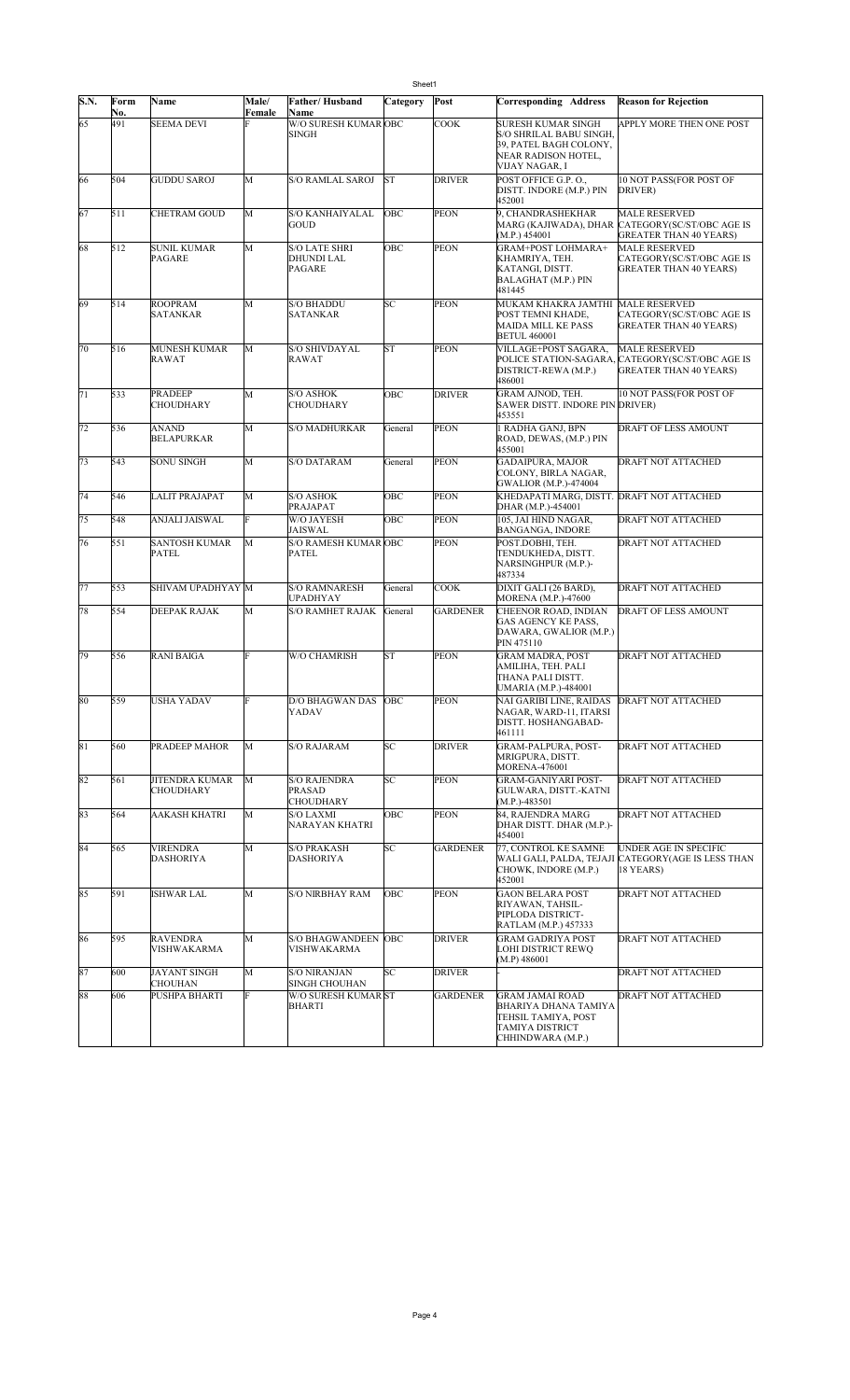| S.N. | Form<br>No. | Name                                 | Male/<br>Female | Father/Husband<br>Name                  | Category  | Post            | Corresponding Address                                                                                                             | <b>Reason for Rejection</b>                                                        |
|------|-------------|--------------------------------------|-----------------|-----------------------------------------|-----------|-----------------|-----------------------------------------------------------------------------------------------------------------------------------|------------------------------------------------------------------------------------|
| 89   | 608         | <b>SUMARWATI</b><br><b>BHARTI</b>    |                 | <b>D/O FAGULAL</b><br><b>BHARTI</b>     | General   | <b>GARDENER</b> | GRAM JAMAI ROAD,<br>BHARIYADHANA,<br>TAMIYA, POST TAMIYA,<br>TEHSIL TAMIYA DISTRICT<br>CHHINDWARA (M.P.)<br>480559                | DRAFT NOT ATTACHED                                                                 |
| 90   | 612         | SHANIRAM BHARTI M                    |                 | S/O BHABUT SINGH<br><b>BHARTI</b>       | <b>ST</b> | <b>PEON</b>     | GRAM KUA KHUTTI,<br>POST+TEHSIL TAMIYA<br>DISTRICT CHHINDWARA<br>(M.P.) 480559                                                    | DRAFT NOT ATTACHED                                                                 |
| 91   | 616         | <b>SHOBHE BAIGA</b>                  | M               | <b>S/O CHALLU BAIGA</b>                 | <b>ST</b> | <b>PEON</b>     | GRAM KUDARI KHALE<br>TOLA WARD NO. 13<br>POST+DISTRICT SHAHDOL<br>(M.P.) 484001                                                   | DRAFT NOT ATTACHED                                                                 |
| 92   | 618         | <b>RAM BABU</b><br><b>CARPENTAR</b>  | M               | S/O SHANKAR LAL<br><b>CARPENTAR</b>     | OBC       | <b>GARDENER</b> | GRAM + POST LIMOBA,<br>TEH. AND DISTT.<br>RAJGARH(BIAORA) (M.P.)<br>PIN 465687                                                    | <b>MALE RESERVED</b><br>CATEGORY(SC/ST/OBC AGE IS<br><b>GREATER THAN 40 YEARS)</b> |
| 93   | 619         | <b>BANE SINGH</b>                    | M               | <b>S/O SEWARAM DAWI ST</b>              |           | <b>PEON</b>     | <b>GRAM PETLAWAD, POST</b><br><b>BAPPIYA, TEHSIL</b><br>MAHIDPUR, DISTRICT<br>UJJAIN (M.P.) 456440                                | DRAFT NOT ATTACHED                                                                 |
| 94   | 622         | <b>VIJAY CHAWDA</b>                  | M               | <b>S/O SHIVNARAYAN</b><br><b>CHAWDA</b> | OBC       | <b>PEON</b>     | MULJI NAKHAL, NOGAON, DRAFT NOT ATTACHED<br>DHAR (M.P.) 454001                                                                    |                                                                                    |
| 95   | 626         | TOFAN ADIWASI                        | M               | S/O SIYA RAM<br>ADIWASI                 | <b>ST</b> | <b>GARDENER</b> | GRAM CHAKAMJEEDPUR,<br>POST BUKHARI. TEHSIL-<br>KARAHAL, DISTRICT<br><b>SHEOPUR (M.P.) 476339</b>                                 | <b>DRAFT NOT ATTACHED</b>                                                          |
| 96   | 628         | <b>JAYRAJ THAKUR</b>                 | M               | <b>S/O DINESH THAKUR OBC</b>            |           | <b>PEON</b>     | 17. TIRUPATI NAGAR.<br>DHAR (M.P.) 454001                                                                                         | DRAFT NOT ATTACHED                                                                 |
| 97   | 652         | <b>SHAIKH MOHD</b><br><b>AMJAD</b>   | М               | <b>S/O SHAIKH MOHD</b><br>ASLAM         | OBC       | <b>DRIVER</b>   | M.NO. 75, UPER BLOCK,<br><b>GRAM GANGALYAKHEDI,</b><br>POST GRAM KELLOD,<br>MHOW.<br>(AMBEDKARNAGAR) PIN                          | 10 NOT PASS(FOR POST OF<br>DRIVER)                                                 |
|      |             |                                      | M               |                                         | SC        | <b>DRIVER</b>   | 453441, DISTT.                                                                                                                    |                                                                                    |
| 98   | 686         | <b>RAJ KISHORE</b><br><b>DEHRIYA</b> |                 | <b>S/O SURESH</b><br>DEHARIYA           |           |                 | COLLEGE ROAD TAMIYA,<br>TEHSIL-TAMIYA, DISTRICT DRIVER),<br>CHHINDWARA (M.P.)<br>480559                                           | 10 NOT PASS(FOR POST OF<br><b>WRONG INFORMATION</b>                                |
| 99   | 716         | MS. KOMAL TAHAD F                    |                 | D/O SHRI SANTOSH<br>TAHAD               | ST        | <b>PEON</b>     | 98, BHIL COLONY, PTS KE<br>PAAS, MUSAKHEDI,<br><b>INDORE M.P.</b>                                                                 | UNDER AGE IN SPECIFIC<br>CATEGORY(AGE IS LESS THAN<br>18 YEARS)                    |
| 100  | 738         | SHRI ASHARAM JHA M                   |                 | S/O SHRI MUNNALALOBC<br>JHA             |           | <b>COOK</b>     | H.NO. 58, BICHOLI HAPSI,<br><b>INDORE</b>                                                                                         | APPLY MORE THEN ONE POST                                                           |
| 101  | 740         | JAGATRAJ ANURAGI M                   |                 | <b>S/O BATAN KORI</b>                   | SC        | <b>DRIVER</b>   | <b>GRAM RORA, POST</b><br>PADARIYA THANA DISTT.<br>CHHATARPUR (M.P.)-<br>471001                                                   | 10 NOT PASS(FOR POST OF<br>DRIVER)                                                 |
| 102  | 745         | MISS ANITA BHARTI F                  |                 | D/O SHRI BHAGLU                         | <b>ST</b> | <b>PEON</b>     | MU. PALANI GAILDUBBA<br>PATALKOT POST SIDHALI<br>TEHSIL- TAMIYA<br>DISTRICT- CHHINDWADA                                           | DRAFT NOT ATTACHED                                                                 |
| 103  | 751         | <b>SHRI DURGESH</b><br>BHARTI        | M               | <b>S/O SHRI BARATI</b><br><b>BHARTI</b> | <b>ST</b> | COOK            | MUKAM BEDATHANA<br><b>GRAM PANCHAYAT</b><br><b>BANGAI POST-</b><br>KUSORTHANA TEHSIL-<br>TAMIYA DISTRICT-<br>CHHINDWADA(M.P.) PIN | DRAFT OF LESS AMOUNT                                                               |
| 104  | 789         | <b>MAHAVIR DAS</b><br><b>BAIRAGI</b> | M               | <b>S/O JAGDISH DAS</b>                  | OBC       | <b>GARDENER</b> | HOUSE NO. 237,<br>VILLAGE+POST<br>KARADIYA MAHARAJ,<br>TEHSIL-JEERAN,<br>DISTRICT-NEEMUCH (M.P.)<br>458441                        | DRAFT NOT ATTACHED                                                                 |
| 105  | 809         | RAJENDRA SHUKLA M                    |                 | S/O DINESH SHUKLA General               |           | <b>PEON</b>     | SUDARSHAN COLONY,<br>PASHUPATINATH,<br>MANDSAUR (M.P.) 458001                                                                     | DRAFT NOT ATTACHED                                                                 |
| 106  | 815         | SMT. KIRAN VERMA F                   |                 | W/O JAGDISH VERMAOBC                    |           | <b>PEON</b>     | M.NO. VETERINARY<br>COLONY, JAHANGIRABAD<br>JAIL ROAD,<br>PASHUCHIKISALAYA,<br>BHOPAL (M.P.)                                      | DRAFT NOT ATTACHED                                                                 |
| 107  | 827         | <b>RAHUL VERMA</b>                   | M               | S/O JAGDISH<br>PRASAD VERMA             | OBC       | <b>PEON</b>     | MAKAN NO. 31<br>VETERINARY COLONY<br>JAHAGIRABAD JAIL ROAD,<br>BHOPAL (M.P.)                                                      | DRAFT NOT ATTACHED                                                                 |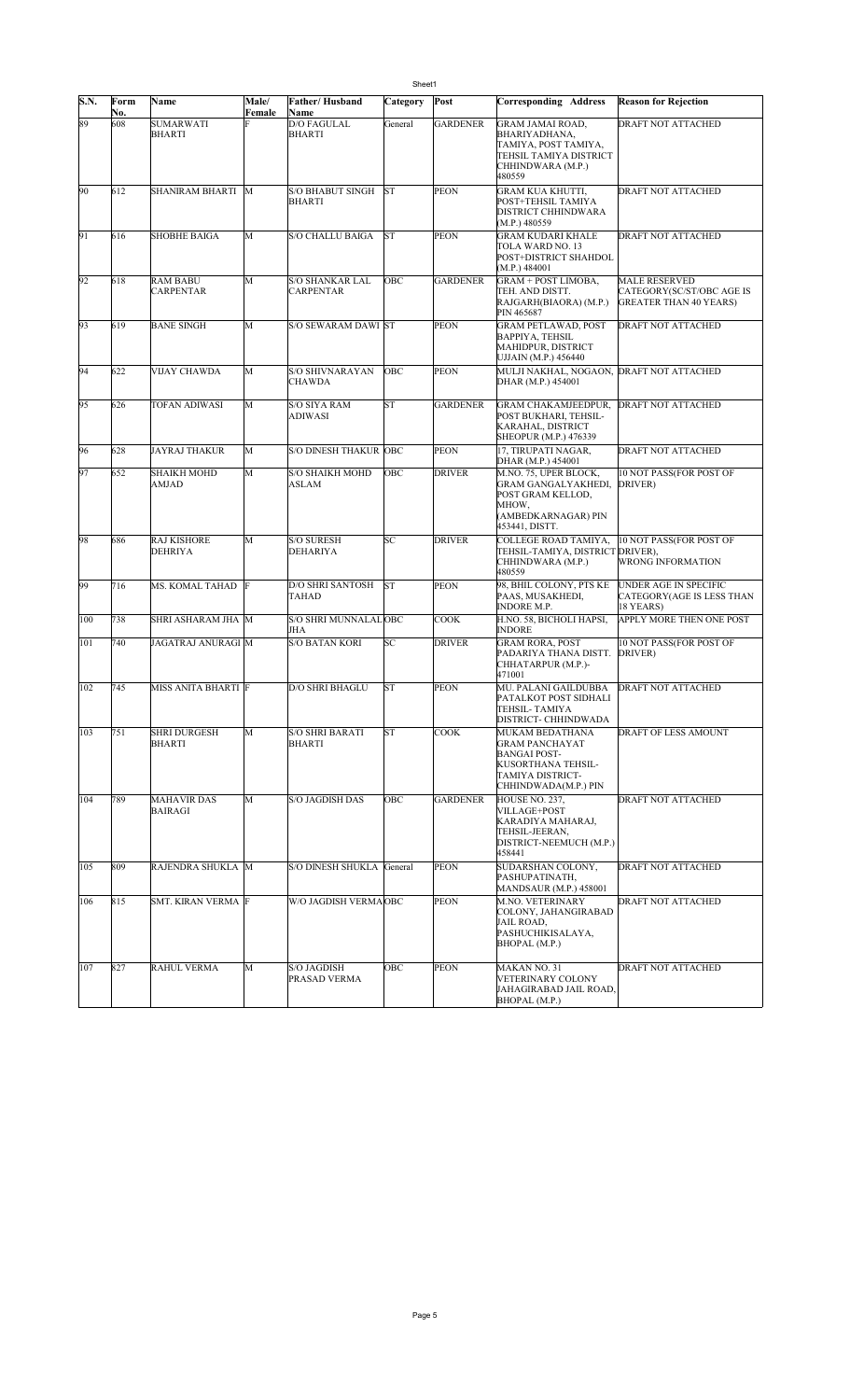|      |             |                                       |                 |                                                      | Sheet1    |                 |                                                                                                                     |                                                                                                           |
|------|-------------|---------------------------------------|-----------------|------------------------------------------------------|-----------|-----------------|---------------------------------------------------------------------------------------------------------------------|-----------------------------------------------------------------------------------------------------------|
| S.N. | Form<br>No. | Name                                  | Male/<br>Female | Father/Husband<br>Name                               | Category  | Post            | <b>Corresponding Address</b>                                                                                        | <b>Reason for Rejection</b>                                                                               |
| 108  | 835         | <b>JAGDISH PRASAD</b><br><b>VERMA</b> | M               | <b>S/O BUDHDHASEN</b><br>VERMA                       | OBC       | PEON            | MAKAN NO. 31<br>VETERINARY COLONY<br>JAHANGIRABAD JAIL<br>ROAD, BHOPAL (M.P.)                                       | DRAFT NOT ATTACHED,<br><b>MALE RESERVED</b><br>CATEGORY(SC/ST/OBC AGE IS<br><b>GREATER THAN 40 YEARS)</b> |
| 109  | 846         | HEMANT SINGARIYA M                    |                 | S/O GOVIND PRASAD OBC<br>SINGARIYA                   |           | PEON            | DISTT. HOSHANGABAD,<br>M.P.-461001                                                                                  | DRAFT NOT ATTACHED                                                                                        |
| 110  | 849         | <b>BHURI BAI</b>                      | F               | W/O PHOOL SINGH                                      | ST        | PEON            | <b>GRAM LARGUA POST</b><br><b>BANWAR TEH. JAVERA</b><br>DISTT. DAMOH (M.P.)-<br>470664                              | DRAFT NOT ATTACHED                                                                                        |
| 111  | 855         | <b>RAKESH AHIRWAR</b>                 | M               | S/O GHANSHYAM<br>AHIRWAR                             | SC        | <b>DRIVER</b>   | VILLAGE-BAHADARI,<br>POST-PANPUR, TEHSIL &<br>DISTRICT-MANDSAUR<br>(M.P.) 458002                                    | 10 NOT PASS(FOR POST OF<br>DRIVER)                                                                        |
| 112  | 861         | RAHUL VERMA                           | M               | S/O GULABCHAND<br><b>VERMA</b>                       | SC        | DRIVER          | VILLAGE-MALNAR, POST-<br>MALNAR (THIKRI),<br>TEHSIL-KASRAWAD,<br>DISTRICT-KHARGONE<br>(M.P.) 451660                 | 10 NOT PASS(FOR POST OF<br>DRIVER)                                                                        |
| 113  | 863         | SHRI DEEPAK<br>MALIVYA                | M               | <b>S/O SHRI KISHOR</b><br>SINGH MALVIYA              | SС        | PEON            | <b>WARD NO. 14.</b><br>GUJRATIPURA, JAAMNER,<br>DIST-SHAJAPUR, TEHSIL<br>SHUJALPUR M.P. 465335                      | APPLY MORE THEN ONE POST                                                                                  |
| 114  | 872         | SHRI ANAND TIWARI M                   |                 | S/O SHRI<br><b>SATYAPRAKASH</b><br>TIWARI            | General   | PEON            | MAHARAJ BAAG, DEGREE MALE UNRESERVED<br>COLLAGE KE SAMNE,<br>MAHAMAYA WARD NO. 1, THAN 35 YEARS)<br>DIST-SEONI M.P. | <b>CATEGORY(AGE IS GREATER</b>                                                                            |
| 115  | 874         | <b>JAMNA PRASAD</b><br>KALOSIYA       | M               | <b>S/O KAILASH</b><br>KALOSIYA                       | SC        | <b>PEON</b>     | WARD NO. 33, SANJAY<br>NAGAR, NEAR SEEMA<br>KIRANA, GWALTOLI,<br>HOSHANGABAD (M.P.)-<br>461001                      | DRAFT NOT ATTACHED                                                                                        |
| 116  | 896         | PAWAN LOTHE                           | M               | <b>S/O RAJENDRA</b><br>LOTHE                         | General   | DRIVER          | 132, SATYAM VIHAR<br>COLONY, INDORE (M.P.)-<br>452011                                                               | 10 NOT PASS(FOR POST OF<br>DRIVER)                                                                        |
| 117  | 909         | <b>SHRI RANJEET</b><br>SINGH GURJAR   | M               | <b>S/O SHRI BRIJENDRA OBC</b><br><b>SINGH GURJAR</b> |           | DRIVER          | 169, NAYI JEEVAN KI FAIL<br>MALWA MIL KE PICHE,<br><b>INDORE M.P. 452003</b>                                        | <b>APPLY MORE THEN ONE POST</b>                                                                           |
| 118  | 946         | <b>SHRI NARENDRA</b><br>PARMAR        | M               | <b>S/O SHRI</b><br>RAMKISHAN JI<br>PARMAR            | SC        | <b>PEON</b>     | 109, TEJPUR GADBADI,<br><b>INDORE M.P. POST</b><br>RAJENDRA NAGAR,<br><b>INDORE M.P. 452012</b>                     | <b>MALE RESERVED</b><br>CATEGORY(SC/ST/OBC AGE IS<br><b>GREATER THAN 40 YEARS)</b>                        |
| 119  | 954         | <b>ANITA BHISE</b>                    | F               | W/O VASUDEV BHISE OBC                                |           | PEON            | 47 BARA BHAI, LALBAG<br>PALACE KE SAMNE<br><b>INDORE PIN 452001</b>                                                 | 8 th NOT PASS                                                                                             |
| 120  | 966         | <b>SHRI SONU SINGH</b>                | M               | <b>S/O RADHESHAYM</b>                                | SC        | <b>GARDENER</b> | SITARAM KI LAWAN,<br>DIST-BHIND, M.P. 477557                                                                        | DRAFT NOT ATTACHED                                                                                        |
| 121  | 970         | SHRI UJJAN LODHI                      | M               | <b>S/O SHRI</b><br>CHINTAMAN LODHI                   | OBC       | <b>COOK</b>     | GRAM-SUDADHARMPURA, DRAFT NOT ATTACHED<br>POST-NANHITEHARI,<br>TEHSIL AND DIST-<br>TIKAMGARH M.P.                   |                                                                                                           |
| 122  | 973         | <b>SHRI BABLU</b>                     | M               | <b>S/O SHRI RAMESH</b>                               | SC        | <b>PEON</b>     | SHAMSHAN ROAD KE<br>SAMNEWALI GALI,<br><b>BADOSHWAR MORENA</b><br>M.P. 476001                                       | <b>DRAFT NOT ATTACHED</b>                                                                                 |
| 123  | 982         | SHRI PANKAJ SINGH M                   |                 | <b>S/O SHRI CHANDAN</b><br><b>SINGH</b>              | SC        | DRIVER          | <b>GRAM-MADHOUPUR,</b><br>POST-TEKANPUR, TEHSIL-<br>DABRA, DIST-GWALIOR<br>M.P. 475005                              | DRAFT NOT ATTACHED                                                                                        |
| 124  | 988         | <b>SHRI RAMESH</b><br>BHARATI         | M               | <b>S/O SHRI GULZAR</b><br>BHARATI                    | ST        | <b>PEON</b>     | <b>GRAM-MOYAKAHI POST-</b><br>LOTIYA, TESHIL-HAREI,<br>DIST-CHHINDWADA M.P.<br>480559                               | <b>DRAFT NOT ATTACHED</b>                                                                                 |
| 125  | 991         | <b>SHRI PANKAJ</b><br>RAJARAM MORE    | M               | <b>S/O SHRIMAN</b><br><b>RAJARAM MORE</b>            | OBC       | <b>PEON</b>     | SHIV COLONY, NIWALI<br>ROAD, SENDHAWA B.ED.<br>COLLAGE KE PAS ,DIST-<br><b>BADWANI M.P. 451666</b>                  | DRAFT NOT ATTACHED                                                                                        |
| 126  | 999         | <b>SOURABH BADELE</b>                 | M               | <b>S/O RAJKUMAR</b><br>BADELE                        | SC        | <b>DRIVER</b>   | 2/4, 48, QUARTER SECOND<br>PALTON, POLICE LINE,<br>V.I.P. ROAD, INDORE<br>$(M.P.)-452005$                           | 10 NOT PASS(FOR POST OF<br>DRIVER)                                                                        |
| 127  | 1002        | SHANI BHARATI                         | M               | S/O SHRI LATE SHRI<br>RAJU BHARTI                    | <b>ST</b> | <b>PEON</b>     | BHARIYA DHANA,<br>TAMIYA, POST-TAMIYA,<br>TEHSIL-TAMIYA, DIST-<br>CHHINDWADA M.P. 480559                            | DRAFT NOT ATTACHED                                                                                        |
| 128  | 1032        | <b>JAYANTI DIXIT</b>                  | F               | W/O DHARMENDRA<br>DIXIT                              | General   | <b>PEON</b>     | 372 ROAD NO. 03 GANDHI<br>NAGAR RATLAM (M.P.)<br>457001                                                             | <b>DRAFT OF LESS AMOUNT</b>                                                                               |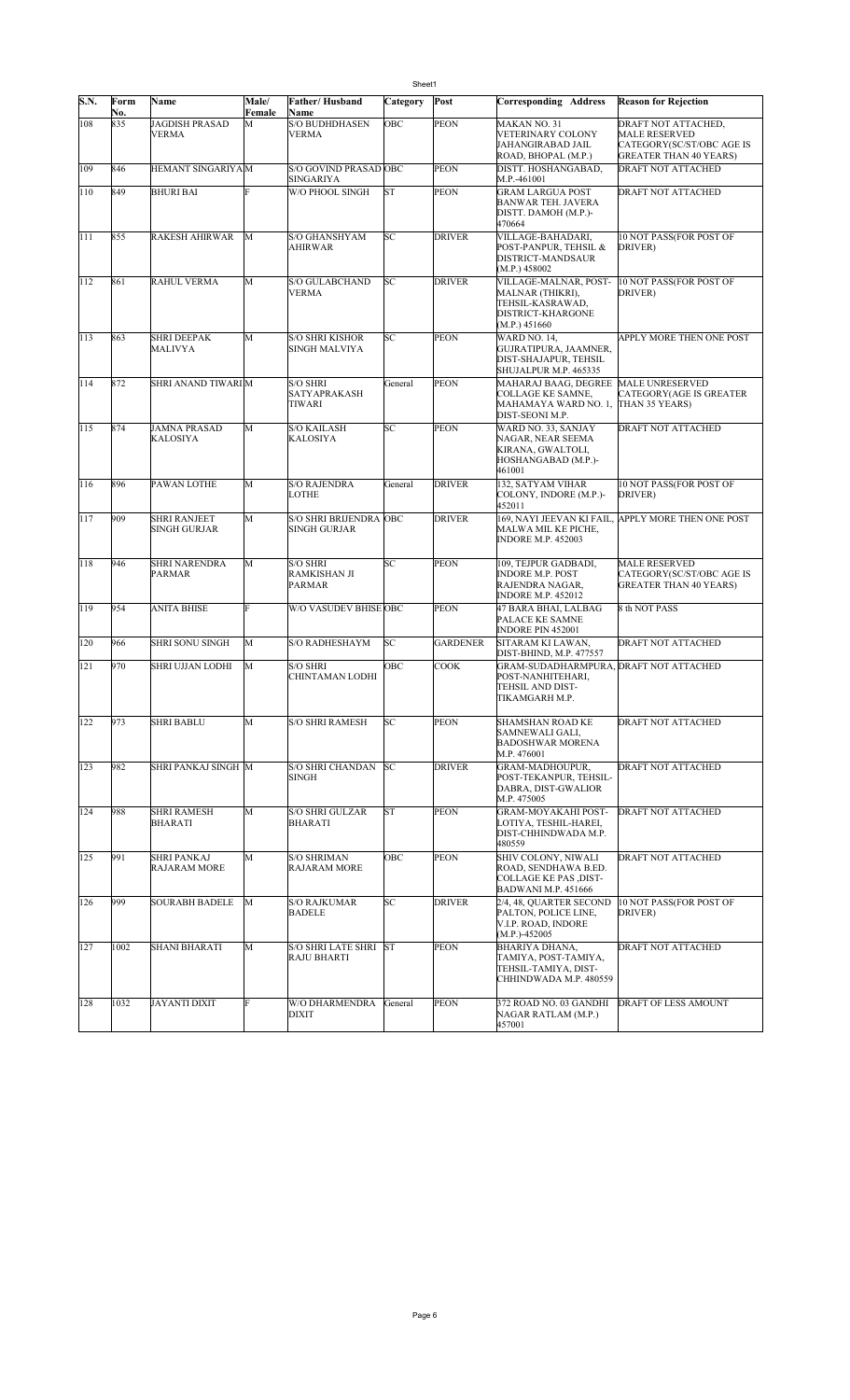| S.N. | Form<br>No. | Name                                 | Male/<br>Female | <b>Father/Husband</b><br><b>Name</b>          | Category  | Post            | <b>Corresponding Address</b>                                                                     | <b>Reason for Rejection</b>                                                        |
|------|-------------|--------------------------------------|-----------------|-----------------------------------------------|-----------|-----------------|--------------------------------------------------------------------------------------------------|------------------------------------------------------------------------------------|
| 129  | 1061        | SHRI ISHWAR LAL                      | M               | <b>S/O SHRI</b><br><b>SHAMBHOOLAL</b>         | OBC       | PEON            | VILLAGE+POST-<br>MAGARANA, TEHSIL-<br>MALHARGARH, DIST-<br>MANDSAUR M.P. 458556                  | DRAFT NOT ATTACHED                                                                 |
| 130  | 1062        | <b>SHRI ROHIT</b><br>KAUSHAL         | M               | <b>S/O SHRI HIRALAL</b>                       | OBC       | PEON            | 540/4, BHAGIRATHPURA,<br><b>INDORE M.P. 452009</b>                                               | <b>DRAFT NOT ATTACHED</b>                                                          |
| 131  | 1064        | <b>SHRI MANOJ</b><br><b>BATHAM</b>   | M               | <b>S/O SHRI BHAGWAN</b><br>LAL BATHAM         | General   | <b>PEON</b>     | NAKA CHANDWADNI,<br>ANKHO KA BAGICHA.<br>MUNNA HALWAI KE<br>SAMNE, LASKAR M.P.                   | DRAFT NOT ATTACHED                                                                 |
| 132  | 1066        | SMT. SAHNAAZ BEE F                   |                 | W/O SHRI SADIO                                | General   | <b>GARDENER</b> | 325, CHANDAN NAGAR,<br>INDORE, NAVI GALI,<br>AMWALA ROAD, SECTOR-J                               | <b>DRAFT NOT ATTACHED</b>                                                          |
| 133  | 1068        | <b>SHRI NEELESH</b><br><b>UIKEY</b>  | M               | <b>S/O SHRI JABARAN</b><br><b>SINGH UIKEY</b> | <b>ST</b> | <b>PEON</b>     | GRAM-SELZGAON, POST-<br>BARVAHI, DIST+TEHSIL-<br><b>BETUL M.P. 460004</b>                        | DRAFT NOT ATTACHED                                                                 |
| 134  | 1069        | SHRI RAJBAHADUR M<br><b>SINGH</b>    |                 | <b>S/O SHRI</b><br>SHOBHARAM                  | SC        | <b>COOK</b>     | GRAM-BHADOLI KA PURA, DRAFT NOT ATTACHED<br>POST-AMLHEDA, DIST-<br><b>MORENA M.P. 476111</b>     |                                                                                    |
| 135  | 1074        | <b>VINOD MASAR</b>                   | M               | S/O BACCHU JI<br>MASAR                        | <b>ST</b> | <b>GARDENER</b> |                                                                                                  | DRAFT NOT ATTACHED                                                                 |
| 136  | 1076        | REKHA MASAAR                         | F               | <b>D/O BACHCHU JI</b><br>MASAAR               | <b>ST</b> | <b>PEON</b>     |                                                                                                  | DRAFT NOT ATTACHED                                                                 |
| 137  | 1078        | VAIBHAV VERMA                        | M               | <b>S/O KAMLESH</b><br><b>VERMA</b>            | SC        | <b>PEON</b>     | 584 SURESH NAGAR<br>THATIPUR GWALIOR (M.P.)<br>474011                                            | <b>DRAFT NOT ATTACHED</b>                                                          |
| 138  | 1081        | POOJA KATARA                         | F               | D/O MAAN SINGH                                | <b>ST</b> | <b>PEON</b>     | 44 HARI NAGAR COLONY<br>DAK BUNGALOW ROAD<br>SUSNER AGAR MALWA<br>(M.P.)                         | <b>DRAFT NOT ATTACHED</b>                                                          |
| 139  | 1092        | <b>NAGESHWAR</b><br><b>HANSDA</b>    | M               | <b>S/O BHAGWATILAL</b><br><b>HANSDA</b>       | OBC       | <b>COOK</b>     | ABHINANDAN TIKIRIYA<br>500 OUARTER MAKAN NO.<br>310 MANDSAUR (M.P.)                              | APPLY MORE THEN ONE POST                                                           |
| 140  | 1097        | <b>SANNI CHOUHAN</b>                 | M               | <b>S/O SURESH</b><br>CHOUHAN                  | SC        | <b>PEON</b>     | 13/1, PATWARDHAN<br>MARG, MOTI TABELA,<br>DEWAS (M.P.) 455001                                    | APPLY MORE THEN ONE POST                                                           |
| 141  | 1126        | MRS. SANJITA<br><b>BHARTI</b>        | F               | D/O SHRI HEERA                                | <b>ST</b> | <b>PEON</b>     | GRAM-DOBRADHANA,<br>POST-DELAKHARI, WARD-<br>16, DIST-CHHINDWARA<br>PINCODE 480559               | DRAFT NOT ATTACHED                                                                 |
| 142  | 1127        | MS. RAJKUMARI<br><b>BHARTI</b>       | F               | D/O SHRI JATRU<br><b>BHARTI</b>               | <b>ST</b> | <b>COOK</b>     | GRAM-DULNIYA, POST-<br>BIJOURI, TEHSIL-TAMIYA,<br>DIST-CHHINDWARA M.P.<br>480559                 | DRAFT NOT ATTACHED                                                                 |
| 143  | 1129        | MS. SAPANA<br>KHAMRIYA               | F               | <b>D/O SHRI KODULAL</b><br>KHAMRIYA           | <b>ST</b> | <b>PEON</b>     | GRAM-SIDHOULI, POST-<br>SIDHOULI, TEHSIL-<br>TAMIYA, DIST-<br>CHHINDWARA M.P. 480559             | DRAFT NOT ATTACHED                                                                 |
| 144  | 1134        | SHRI TRILOKCHAND M<br>RAWAT          |                 | S/O SHRI<br>CHAMPALAL<br>RAWAT                | <b>ST</b> | PEON            | BAJRANG COLONY,<br><b>GRAM-SEJVAYA GHATA</b><br>BILLOD, DIST-DHAR M.P.<br>454773                 | <b>MALE RESERVED</b><br>CATEGORY(SC/ST/OBC AGE IS<br><b>GREATER THAN 40 YEARS)</b> |
| 145  | 1137        | MS. MINAKSHI                         | F               | D/O SHRI<br><b>RAMCHANDRA</b>                 | OBC       | COOK            | 196/6, FIROZ GANDHI<br>NAGAR, MALWA MIL,<br>INDORE M.P.                                          | APPLY MORE THEN ONE POST                                                           |
| 146  | 1160        | <b>GEETA PUROHIT</b>                 | F               | W/O ANAND<br><b>PUROHIT</b>                   | General   | <b>COOK</b>     | 539, JANTA QUARTER<br>NANDA NAGAR INDORE                                                         | DRAFT OF LESS AMOUNT                                                               |
| 147  | 1259        | <b>JUGNOO SHINDE</b>                 | M               | <b>S/O BHASKAR</b><br><b>SHINDE</b>           | General   | <b>PEON</b>     | <b>BHASKAR SHINDE MEDKI</b><br>NURSERY<br>CHANAKYPURI,DEWAS<br>M.P.455200                        | <b>DRAFT OF LESS AMOUNT</b>                                                        |
| 148  | 1386        | SHRI SONU KUMAR M                    |                 | S/O SHRI KAMLESH<br><b>BANSHKAR</b>           | SC        | <b>PEON</b>     | <b>GRAM- GUDAH KHIRIYA</b><br>ALAM DISTRICT-<br>DATIA(M.P.)                                      | DRAFT NOT ATTACHED                                                                 |
| 149  | 1391        | <b>SHRI MUKESH</b><br><b>VERMA</b>   | M               | <b>S/O SHRI</b><br><b>ANOKHILAL VERMA</b>     | OBC       | <b>PEON</b>     | <b>458 MISHRILAL NAGAR</b><br>DEWAS DISTRICT-<br>DEWAS(M.P.) - 455001                            | DRAFT NOT ATTACHED                                                                 |
| 150  | 1392        | MAHENDRA SINGH                       | M               | <b>S/O BAL KARSHN</b>                         | SC        | <b>GARDENER</b> | STATION ROAD, GOHAD<br>CHOWRAHA, DHARM<br>NAGAR, WARD NO. 18,<br>DISTRICT-BHIND (M.P.)<br>477116 | DRAFT NOT ATTACHED                                                                 |
| 151  | 1399        | SHRI ANIL GEHLOT                     | M               | S/O SHRI GOPAL JI<br><b>GEHLOT</b>            | SC        | <b>PEON</b>     | <b>SUKLA CHOUK</b><br>VARUNDEV MANDIR KE<br>PASS ASHOK TOKIES<br>ROAD MANDSAUR(M.P.)             | DRAFT NOT ATTACHED                                                                 |
| 152  | 1405        | <b>SHRI DINESH</b><br><b>CHOUHAN</b> | M               | <b>S/O SHRI</b><br>GYANSINGH<br>CHOUHAN       | General   | <b>COOK</b>     |                                                                                                  | DRAFT NOT ATTACHED                                                                 |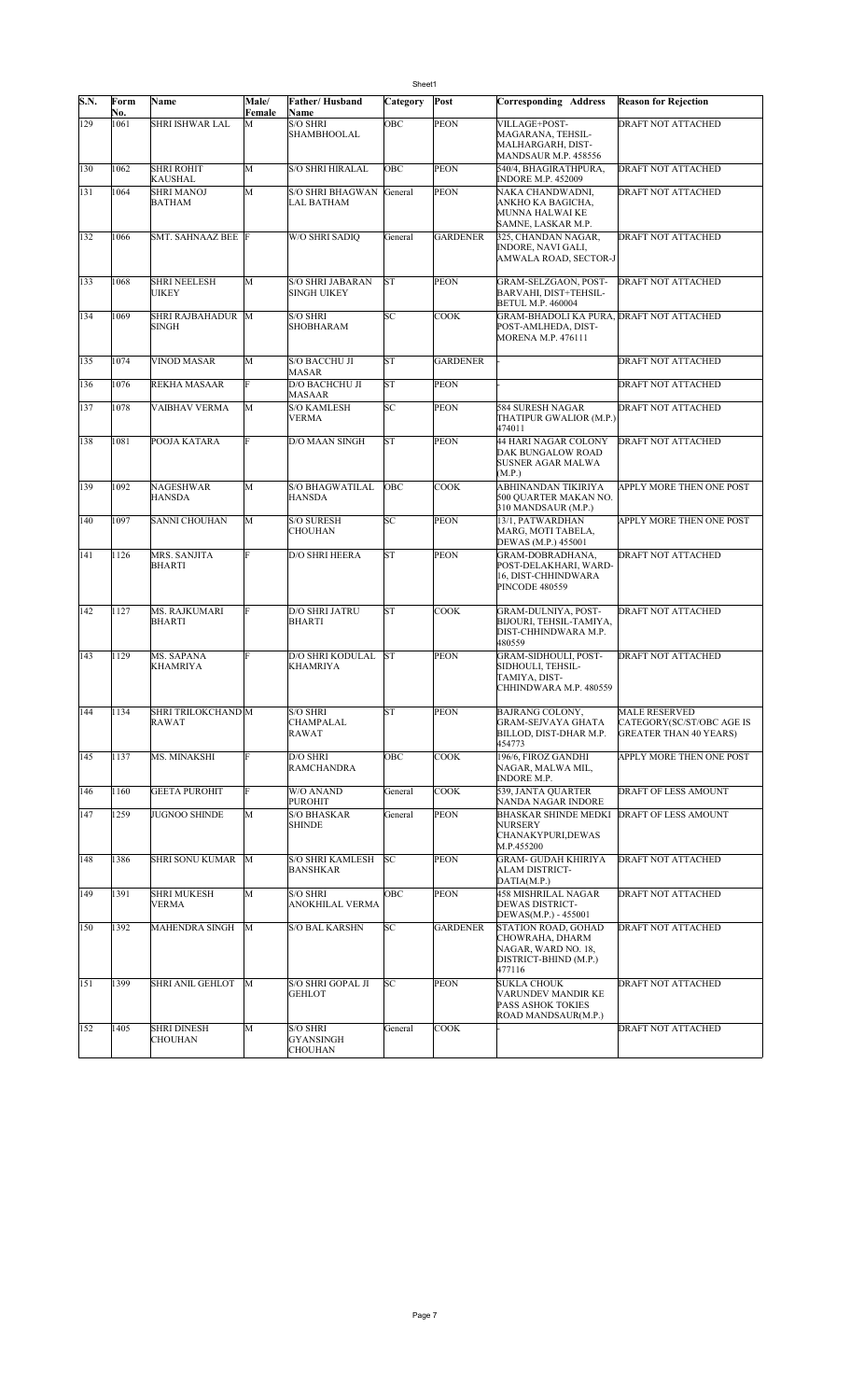|      | Sheet1      |                                       |             |                                                |           |                 |                                                                                                                       |                                                                             |  |  |
|------|-------------|---------------------------------------|-------------|------------------------------------------------|-----------|-----------------|-----------------------------------------------------------------------------------------------------------------------|-----------------------------------------------------------------------------|--|--|
| S.N. | Form        | Name                                  | Male/       | Father/Husband                                 | Category  | Post            | Corresponding Address                                                                                                 | <b>Reason for Rejection</b>                                                 |  |  |
| 153  | No.<br>1438 | <b>RAJESH</b>                         | Female<br>M | Name<br>S/O BHAIYALAL                          | OBC       | <b>PEON</b>     | HOUSE NO. 100 TEKADI<br>MOHALLA VILL SALAIYA<br>POST PATHARKHEDA<br>DISTT BETUL MP 460449                             | APPLY MORE THEN ONE POST                                                    |  |  |
| 154  | 1447        | <b>SMT. SHEEL BAI</b><br><b>BAIGA</b> | F           | <b>W/O SHRI SANJEEV</b><br><b>BAIGA</b>        | <b>ST</b> | <b>PEON</b>     | WARD NO. 29, PURANI<br>BASTI, SHADOL, DURGA<br><b>MANDIR KE PICHE</b><br>SOHAGPUR, SAHDOL M.P.<br>484001              | DRAFT NOT ATTACHED                                                          |  |  |
| 155  | 1448        | <b>DEEPAK GUNJAL</b>                  | M           | S/O RAJU GUNJAL                                | General   | <b>PEON</b>     | 461/3, KRISHNA BAGH<br>COLONY, NEAR<br>VAISHNAV MATA<br>MANDIR, AERODRUM<br>ROAD, INDORE (M.P.)<br>452005             | DRAFT OF LESS AMOUNT                                                        |  |  |
| 156  | 1454        | <b>SHRI SANDEEP</b><br><b>MISHRA</b>  | M           | S/O SHRI<br><b>GURUCHARAN</b><br>PRASAD MISHRA | General   | <b>GARDENER</b> | GRAM-SARSI, POST-SARSI, DRAFT NOT ATTACHED<br>TEHSIL-BYOHARI, DIST-<br>SEHDOL M.P.                                    |                                                                             |  |  |
| 157  | 1475        | SHRI RAVI PATIL                       | M           | <b>S/O SHRI SOPAN</b><br>PATIL                 | OBC       | <b>PEON</b>     | SOPAN JI SUPDU PATIL<br>M.N. 24 AWASHI<br>CHOURAHA KHANDWA<br>DISTRICT-<br>KHANDWA(M.P.)                              | DRAFT NOT ATTACHED                                                          |  |  |
| 158  | 1484        | SHRI DHARMENDRA M<br>MAKWANA          |             | S/O SHRI KENSINGH<br>MAKWANA                   | <b>ST</b> | PEON            |                                                                                                                       | DRAFT NOT ATTACHED                                                          |  |  |
| 159  | 1485        | <b>GANESH PRASAD</b><br>TIWARI        | M           | S/O LATE SHRI<br><b>BHAIYALAL TIWARI</b>       | General   | <b>GARDENER</b> | GANESH PRASAD TIWARI<br>GRAM PALA POST BHAISA<br>DISTT.NARSINGHPUR MP<br>487001                                       | <b>MALE UNRESERVED</b><br><b>CATEGORY (AGE IS GREATER</b><br>THAN 35 YEARS) |  |  |
| 160  | 1492        | <b>SHRI SUNIL</b><br><b>DUMANE</b>    | M           | <b>S/O SHRI MAHESH</b><br><b>DUMANE</b>        | SC        | <b>PEON</b>     | 40 BIHARI GANJ PANI KI<br>TANKI KE PASS BANK OF<br><b>INDIA KE PICHHE DEWAS</b><br>DISTRICT-DEWAS(M.P.)<br>PIN CODE-4 | DRAFT NOT ATTACHED                                                          |  |  |
| 161  | 1497        | <b>MUNESH</b><br><b>KUSHVAHA</b>      | M           | <b>S/O LALJEET</b><br>KUSHVAHA                 | OBC       | <b>COOK</b>     | 177 VIRAT NAGAR<br>MUSAKHEDI INDORE<br>452001                                                                         | APPLY MORE THEN ONE POST                                                    |  |  |
| 162  | 1521        | <b>SAMPADA BAND</b>                   | F           | W/O SACHIN BAND                                | General   | PEON            | 52 M G ROAD BHOURASA,<br>DISTRICT DEWAS 455115                                                                        | <b>DRAFT NOT ATTACHED</b>                                                   |  |  |
| 163  | 1524        | <b>ARUN SONDHIYA</b>                  | M           | S/O MAHIPAL<br>SONDHIYA                        | OBC       | <b>PEON</b>     |                                                                                                                       | DRAFT NOT ATTACHED                                                          |  |  |
| 164  | 1526        | <b>KAMALKANT SAKET M</b>              |             | <b>S/O RAMSHARAN</b><br><b>SAKET</b>           | SC        | <b>PEON</b>     | GRAM TIKURI POST<br>SAGRA THANA<br>VISHWAVIDHYALAYA                                                                   | DRAFT NOT ATTACHED                                                          |  |  |
| 165  | 1529        | <b>SANDEEP KUMAR</b><br><b>SHARMA</b> | M           | S/O NARENDRA<br>KUMAR SHARMA                   | OBC       | <b>PEON</b>     | DWARKAPUR VISTAR<br>MAKAN NO. 106<br>DHANETIYA ROAD<br>NEEMUCH (M.P.)                                                 | DRAFT NOT ATTACHED                                                          |  |  |
| 166  | 1631        | <b>TEJKARAN</b><br>MALVIYA            | M           | <b>S/O GENDALAL</b><br>MALVIYA                 | SC        | <b>PEON</b>     | PAHADI TEKRI, NAI BASTI, MALE RESERVED<br>BHICHOLI MARDANA,<br><b>INDORE (M.P.) 452016</b>                            | CATEGORY(SC/ST/OBC AGE IS<br><b>GREATER THAN 40 YEARS)</b>                  |  |  |
| 167  | 1635        | SHRI RAHUL MEDA                       | M           | S/O SHRI JAGDISH<br><b>MEDA</b>                | <b>ST</b> | <b>DRIVER</b>   | 89, SILVER COLONY, DHAR UNDER AGE IN SPECIFIC<br>M.P.                                                                 | <b>CATEGORY(AGE IS LESS THAN</b><br>18 YEARS)                               |  |  |
| 168  | 1670        | SHUBHAM YADAV                         | M           | <b>S/O RADHESHYAM</b><br>YADAV                 | OBC       | <b>DRIVER</b>   | 295, VIRAT NAGAR,<br>MUSAKHEDI, INDORE<br>(M.P.) 452001                                                               | 10 NOT PASS(FOR POST OF<br>DRIVER)                                          |  |  |
| 169  | 1688        | <b>AMIT PATHAK</b>                    | M           | <b>S/O KAMLESH</b><br><b>PATHAK</b>            | General   | <b>PEON</b>     | AMIT PATHAK GRAM<br>NIJAMPUR POST MAGRUNI<br>DISTT.SHIVPURI MP 473865                                                 | APPLY MORE THEN ONE POST                                                    |  |  |
| 170  | 1690        | <b>KAMAL GAWAD</b>                    | M           | <b>S/O RAM RATAN</b><br>GAWAD                  | General   | <b>DRIVER</b>   | 13, CHOTA KANKARIYA,<br>MANPUR, INDORE (M.P.)                                                                         | DRAFT OF LESS AMOUNT                                                        |  |  |
| 171  | 1723        | MADHUSINGH<br><b>KIRAD</b>            | M           | <b>S/O HARDAS KIRAD</b>                        | <b>ST</b> | <b>PEON</b>     | G-122, ASHOKA COLONY,<br>MANIK BAGH ROAD,<br><b>INDORE (M.P.) 452002</b>                                              | 8 th NOT PASS                                                               |  |  |
| 172  | 1763        | <b>MAHENDRA</b><br><b>SISODIYA</b>    | M           | S/O JOJAN SINGH<br><b>SISODIYA</b>             | General   | <b>DRIVER</b>   | <b>NEAR RAM MANDIR</b><br>LAKUMDI, DEWAS,MP<br>455118                                                                 | DRAFT OF LESS AMOUNT                                                        |  |  |
| 173  | 1826        | <b>RAM VERMA</b>                      | M           | S/O KANHAIYA<br>VERMA                          | OBC       | <b>PEON</b>     | GOPALPURA, PATTI<br>BAZAR, BADWAHA, TEH.<br>BADWAHA, DIST.<br>KHARGONE (M.P.) 451115                                  | UNDER AGE IN SPECIFIC<br>CATEGORY(AGE IS LESS THAN<br>18 YEARS)             |  |  |
| 174  | 1835        | <b>RAHUL RAIKWAR</b>                  | M           | <b>S/O GORDHAN</b><br>RAIKWAR                  | OBC       | PEON            | <b>INFRONT OF AMAR TAKIJ.</b><br>MAIN ROAD, CHHAWNI<br>SEHORE MP 46001                                                | APPLY MORE THEN ONE POST                                                    |  |  |
| 175  | 1866        | <b>RAKESH MORYA</b>                   | M           | S/O LATE SUKHRAM OBC<br>MORYA                  |           | <b>DRIVER</b>   | 71, GYATRI<br>NAGAR, KESHARBAG<br>ROAD, INDORE, MP 452009                                                             | 10 NOT PASS(FOR POST OF<br>DRIVER)                                          |  |  |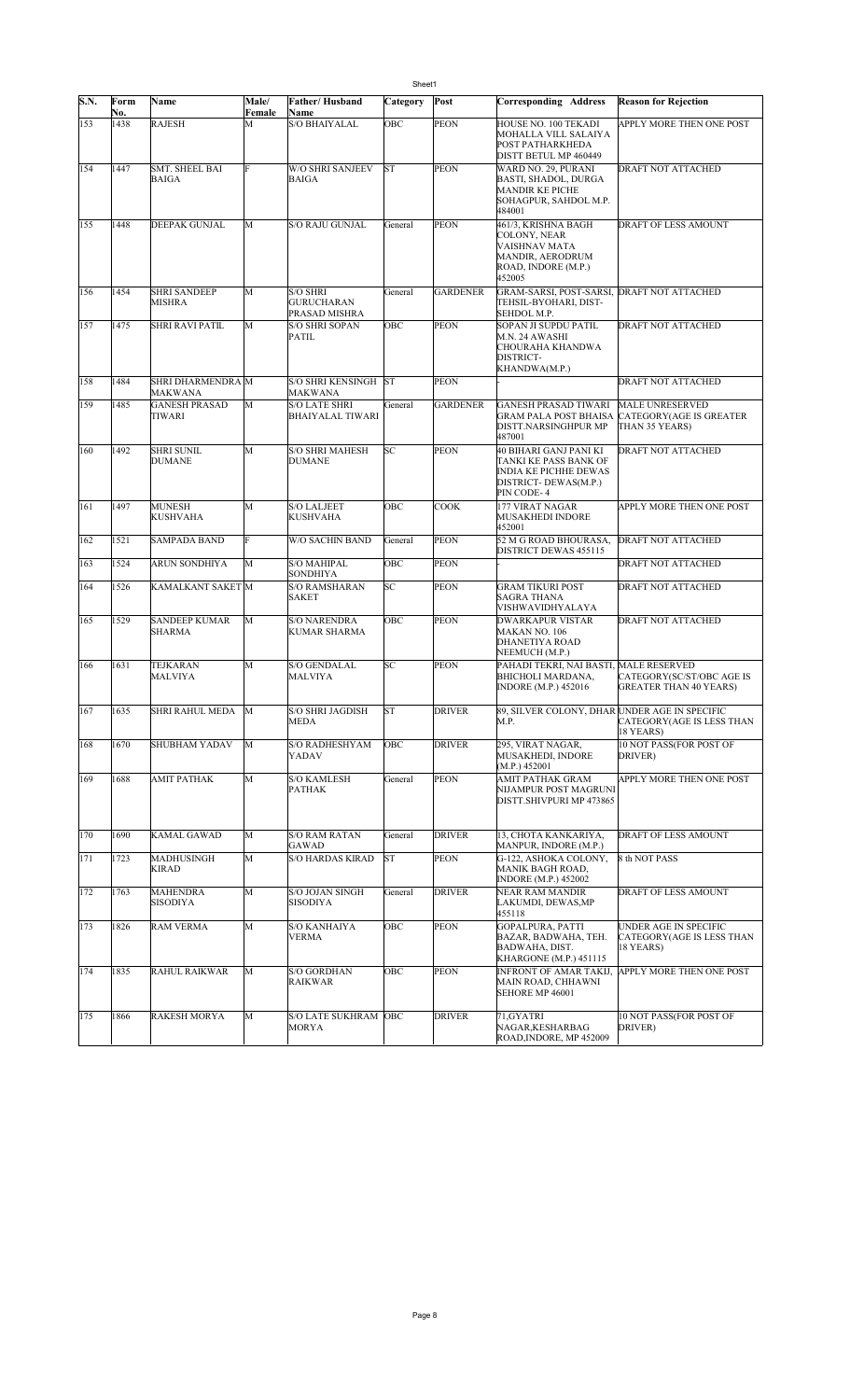|      |             |                                        |                 |                                              | Sheet1    |               |                                                                                                                                         |                                                                                    |
|------|-------------|----------------------------------------|-----------------|----------------------------------------------|-----------|---------------|-----------------------------------------------------------------------------------------------------------------------------------------|------------------------------------------------------------------------------------|
| S.N. | Form<br>No. | Name                                   | Male/<br>Female | Father/Husband<br>Name                       | Category  | Post          | <b>Corresponding Address</b>                                                                                                            | <b>Reason for Rejection</b>                                                        |
| 176  | 1881        | HIRALAL BALMIKI                        | М               | <b>S/O RAM CHARAN</b><br>BALMIKI             | SC        | PEON          | <b>GOVT HIGH SECONDARY</b><br>SCHOOL NO. 02 PANNA<br>ROAD CHHATARPUR,<br>DISTRICT CHHATARPUR<br>(M.P.)                                  | <b>MALE RESERVED</b><br>CATEGORY(SC/ST/OBC AGE IS<br><b>GREATER THAN 40 YEARS)</b> |
| 177  | 1883        | <b>SHRI MANISH</b><br>PARMAR           | M               | <b>S/O SHRI</b><br>DULICHAND JI<br>PARMAR    | OBC       | PEON          | 75, BANK COLONY, STAR<br><b>SCHOOL KE PICHE,</b><br>ANNPURNA MANDIR<br>ROAD, INDORE M.P. 452009                                         | <b>MALE RESERVED</b><br>CATEGORY(SC/ST/OBC AGE IS<br><b>GREATER THAN 40 YEARS)</b> |
| 178  | 1905        | SHANTANU KUMAR M<br><b>VERMA</b>       |                 | <b>S/O LATE BHARAT</b><br><b>KUMAR VERMA</b> | General   | <b>PEON</b>   | HOUSE NO 1623 SHIV<br>NARAYAN SINGH KA BAG<br>ACHARYA VINOBA BHAVE<br>VARD EAST HAMAPUR<br>JABALPUR 482001                              | DRAFT OF LESS AMOUNT                                                               |
| 179  | 1987        | <b>SHRI RAJKUMAR</b>                   | M               | S/O LATE SHRI BAPU General<br>Л              |           | <b>PEON</b>   | RAJKUMAR PATLE GRAM-<br>KASPUR POST- KASPUR<br>TEHSIL- VARASIVANI<br>DISTRICT-<br>BALAGHAT(M.P.) PIN<br>CODE-48133                      | <b>MALE UNRESERVED</b><br><b>CATEGORY (AGE IS GREATER</b><br>THAN 35 YEARS)        |
| 180  | 1992        | PRAVINDRA SINGH<br><b>BHILALA</b>      | M               | <b>S/O MADAN SINGH</b>                       | <b>ST</b> | <b>DRIVER</b> | SHIVANGI NURSING<br>COLLEGE KE PAS, AVEN<br>COLONY, GUNA (M.P.)                                                                         | <b>DRAFT NOT ATTACHED</b>                                                          |
| 181  | 2001        | <b>SHIVPUJAN PATEL</b>                 | M               | <b>S/O KAMTA PRASAD OBC</b><br><b>PATEL</b>  |           | <b>DRIVER</b> | <b>HOUSE NO. 63/1,</b><br>PAMPAPUR, RAHUL<br>NAGAR, LINK ROAD NO.<br>03, DISTRICT-BHOPAL<br>(M.P.) 4862003                              | <b>DRAFT NOT ATTACHED</b>                                                          |
| 182  | 2004        | <b>SHRI VIJAY</b>                      | M               | <b>S/O SHRI BAL</b><br><b>MUKUND JI</b>      | OBC       | PEON          | <b>GRAM- KACHOLI POST-</b><br>HAKIRYARGAL TEHSIL-<br>JEERAN DISTRICT-<br>NEEMUCH(M.P.) PIN CODE-<br>458336                              | <b>UNDER AGE IN SPECIFIC</b><br>CATEGORY(AGE IS LESS THAN<br>18 YEARS)             |
| 183  | 2005        | <b>SAMSUL HAK</b>                      | M               | S/O INSANUL HAK                              | OBC       | <b>DRIVER</b> |                                                                                                                                         | <b>DRAFT NOT ATTACHED</b>                                                          |
| 184  | 2010        | <b>SURENDRA KUMAR</b>                  | M               | <b>S/O NANHELAL</b><br>GAUD                  | <b>ST</b> | PEON          |                                                                                                                                         | <b>DRAFT NOT ATTACHED</b>                                                          |
| 185  | 2015        | <b>SURESH MALVIYA</b>                  | М               | <b>S/O SHANKAR LAL</b><br>MALVIYA            | SC        | PEON          | 281, PUSHPAKUNJ<br>COLONY, ITAVA,<br>DISTRICT-DEWAS (M.P.)<br>455001                                                                    | DRAFT NOT ATTACHED                                                                 |
| 186  | 2018        | <b>GOPAL SINGH</b><br><b>DHAKAR</b>    | M               | <b>S/O RAMSINGH</b><br>DHAKAR                | OBC       | PEON          | DHAKAD COLONY,<br>RAMJAAN KI MANDIR KE<br>PASS, FATEHPUR, WARD<br>NO. 15, DISTRICT-<br>SHIVPURI (M.P.) 473551                           | <b>DRAFT NOT ATTACHED</b>                                                          |
| 187  | 2026        | PAARMAL ADIWASI                        | M               | <b>S/O GHANPAL</b><br>ADIWASI                | <b>ST</b> | <b>PEON</b>   | VILLAGE-CHAKAMJIPUR,<br>POST-BUKHARI, TEHSIL-<br>KARAHAL, DISTRICT-<br>SHEOPUR (M.P.) 476339                                            | <b>DRAFT NOT ATTACHED</b>                                                          |
| 188  | 2031        | <b>TAKHAT SINGH</b><br>ADIWASHI        | M               | S/O BADAM SINGH<br>ADIWASHI                  | <b>ST</b> | <b>DRIVER</b> | VILLAGE-DHEKUA,<br>PANCHAYAT-SESAI, POST-<br>MADA, TEHSIL-VADKHAS,<br>DISTRICT-SHIVPURI (M.P.)<br>473781                                | <b>DRAFT NOT ATTACHED</b>                                                          |
| 189  | 2038        | <b>ASHOK VYAS</b>                      | M               | <b>S/O RADHESHYAM</b><br>VYAS                | General   | <b>DRIVER</b> | 34/B, DHIRAJ NAGAR,<br><b>BEHIND VELOCITY</b><br>CINEMA, RING ROAD,<br>INDORE (M.P.) 452010                                             | <b>MALE UNRESERVED</b><br><b>CATEGORY (AGE IS GREATER</b><br>THAN 35 YEARS)        |
| 190  | 2047        | <b>VINOD RAJAURIYA</b>                 | M               | S/O LOKMAN SINGH SC<br><b>RAJAURIYA</b>      |           | <b>PEON</b>   | <b>BHEEMNAGAR</b><br>KUMHARPUR MURAR<br>GWALIOR 474006                                                                                  | DRAFT NOT ATTACHED                                                                 |
| 191  | 2050        | <b>KRISHNA GOPAL</b><br><b>DWIVEDI</b> | M               | <b>S/O PRAHLAD</b><br>PRASAD DWIVEDI         | General   | PEON          | VILL RIMARI POST TAMRA DRAFT NOT ATTACHED<br><b>BASI DISTT REWA MP</b><br>486001                                                        |                                                                                    |
| 192  | 2052        | <b>MOHIT KUWAL</b>                     | M               | S/O RAKESH KUWAL SC                          |           | <b>PEON</b>   | HOUSE NO 565 PANCHAM                                                                                                                    | <b>DRAFT NOT ATTACHED</b>                                                          |
| 193  | 2054        | PRAMOD KUMAR                           | М               | <b>S/O BHAGWAN</b><br><b>SINGH</b>           | SC        | COOK          | KI FALE INDORE MP<br>VILL BHADAULI KA PURA DRAFT NOT ATTACHED<br>TEH AMBAH THANA<br>AMBAH POST AMILDEHA<br>MP DISTT MURENA MP<br>476111 |                                                                                    |
| 194  | 2055        | VANDANA PUROHIT F                      |                 | D/O HARISHANKAR<br><b>PUROHIT</b>            | General   | <b>PEON</b>   | 213, VRINDAVAN COLONY, DRAFT OF LESS AMOUNT<br>NEAR GOVT. HOSPITAL,<br>INDORE (M.P.)                                                    |                                                                                    |
| 195  | 2056        | <b>ABHISHEK KHARE</b>                  | M               | S/O MOHAN KHARE                              | SC        | <b>PEON</b>   | KOTHIBAZAR WARD NO 13 DRAFT NOT ATTACHED<br>PURANE MALVIYA<br>HOSPITAL KE PEECHHE<br>HOSHANGABAD MP 461001                              |                                                                                    |
| 196  | 2061        | <b>MOHAN ADIWASI</b>                   | М               | <b>S/O CHATURA</b><br>ADIWASI                | <b>ST</b> | <b>PEON</b>   | AMOLA CRASER TEH<br>KARAIRA DISTT SHIVPURI<br>473531                                                                                    | <b>DRAFT NOT ATTACHED</b>                                                          |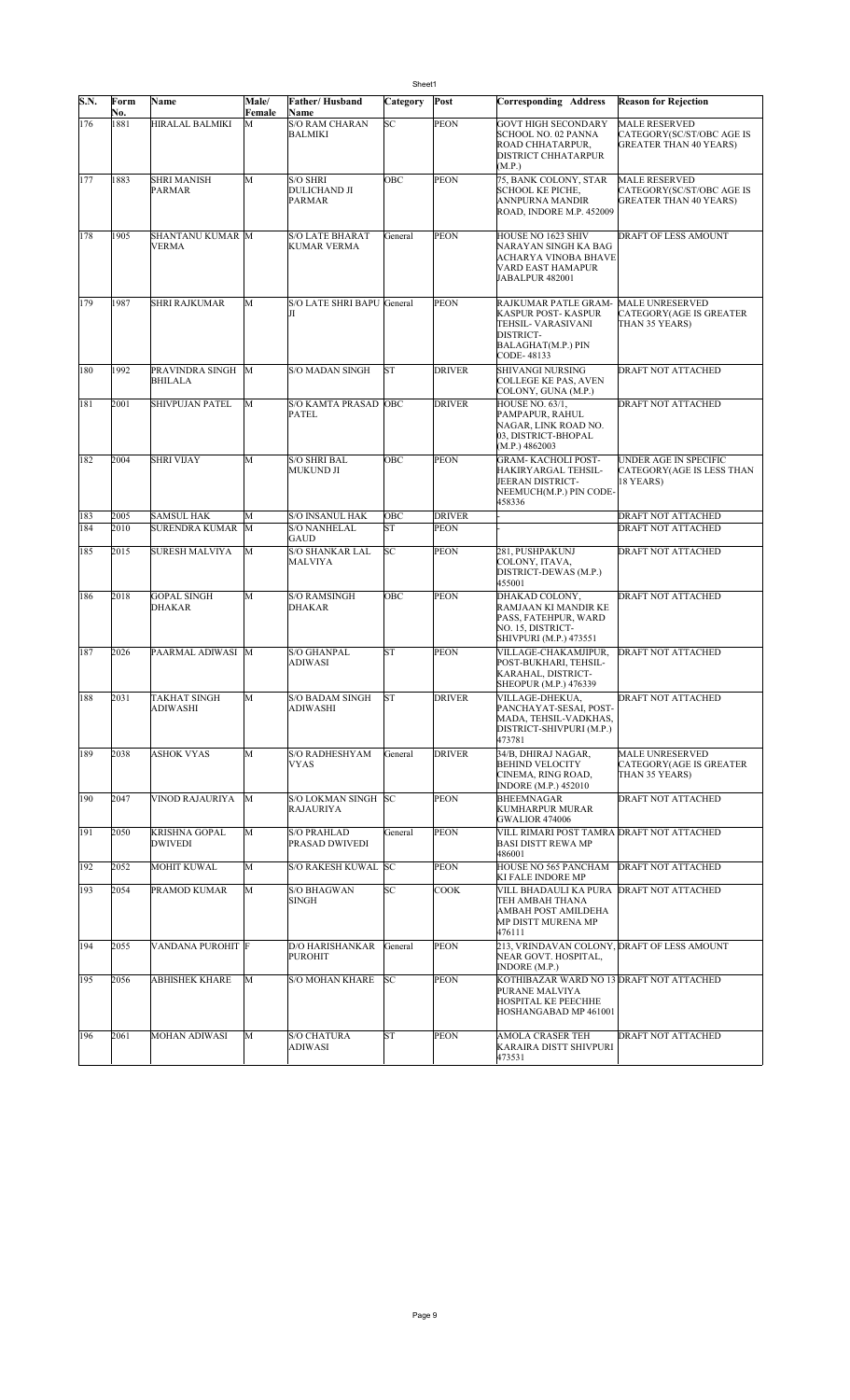|      |             |                                         |                 |                                            | Sheet1    |                 |                                                                                                               |                                                                                            |
|------|-------------|-----------------------------------------|-----------------|--------------------------------------------|-----------|-----------------|---------------------------------------------------------------------------------------------------------------|--------------------------------------------------------------------------------------------|
| S.N. | Form<br>No. | Name                                    | Male/<br>Female | Father/Husband<br>Name                     | Category  | Post            | Corresponding Address                                                                                         | <b>Reason for Rejection</b>                                                                |
| 197  | 2062        | <b>PUSHPENDRA</b><br><b>VERMA</b>       | M               | <b>S/O OMPRAKASH JI</b><br><b>SHARMA</b>   | General   | <b>PEON</b>     | VILL MAGRANA TEH<br><b>MALHARGARH DISTT</b><br>MANDSAUR MP 458556                                             | DRAFT NOT ATTACHED                                                                         |
| 198  | 2065        | <b>GAURAV SING</b>                      | M               | <b>S/O PAWAN SING</b>                      | General   | <b>PEON</b>     | TILAK MARG WARD NO 8                                                                                          | <b>DRAFT NOT ATTACHED</b>                                                                  |
| 199  | 2067        | <b>PAWAR</b><br>DEEPAK PRAJAPAT         | M               | PAWAR<br><b>S/O SOHANLAL</b><br>PRAJAPAT   | General   | <b>PEON</b>     | MANAVAR<br>VILLAGE KHAJURIYA<br>POST HATOD, TEH.<br>HATOD, DISTT. INDORE MP<br>453111                         | DRAFT OF LESS AMOUNT                                                                       |
| 200  | 2070        | <b>DEEPAK</b>                           | M               | S/O CHHABILAL                              | SC        | <b>PEON</b>     | VILL GONDEGAV POST<br><b>BIRSOLA TEH LALBARRA</b><br><b>DISTT BALAGHAT MP</b><br>481441                       | DRAFT NOT ATTACHED                                                                         |
| 201  | 2073        | YOGENDRA SINGH<br><b>SONGARA</b>        | M               | <b>S/O VIKRAM SINGH</b><br>SONGARA         | ST        | <b>GARDENER</b> | 18/1, 4TH PALTAN POLICE<br>LINE INDORE MP 452002                                                              | APPLY MORE THEN ONE POST                                                                   |
| 202  | 2075        | <b>SACHIN SONI</b>                      | M               | S/O<br>LAXMINARAYAN<br>SONI                | OBC       | <b>PEON</b>     | RAJJAB ALI KHAN MARG<br><b>DEWAS SAHARI DEWAS</b><br>MP 455001                                                | <b>DRAFT NOT ATTACHED</b>                                                                  |
| 203  | 2078        | MUKESH SANVALDE M                       |                 | <b>S/O CHUNNILAL</b><br>SANVALDE           | SC        | <b>DRIVER</b>   | POST THIBGAV TEH<br> GOGAVA DISTT<br>KHARGONE MP 451335                                                       | DRAFT NOT ATTACHED                                                                         |
| 204  | 2079        | SHRI KAMAL SINGH M                      |                 | S/O SHRI KALLU<br><b>SINGH DHURVE</b>      | <b>ST</b> | <b>GARDENER</b> | <b>ARJUN NAGAR</b><br><b>KHANJANPUR</b><br>BAITUL(M.P.)                                                       | APPLY MORE THEN ONE POST                                                                   |
| 205  | 2083        | SHAGUN SONDHIYA M                       |                 | S/O MAHIPAL<br><b>SONDHIYA</b>             | OBC       | <b>DRIVER</b>   | 81/49 KE PAS JHUGGI NO<br>276 TULSI NAGAR HUJUR<br>BHOPAL MP 462003                                           | DRAFT NOT ATTACHED                                                                         |
| 206  | 2088        | <b>SANDEEP RAO</b><br><b>SIRSATH</b>    | M               | <b>S/O LATE GOPAL</b><br>RAO               | SC        | <b>DRIVER</b>   | <b>36 HANUMANTAL THANE</b><br><b>KE PEECHHE POLICE</b><br>QUARTER KE PAS<br>KHERMAI WAR JABALPUR<br>MP 482001 | 10 NOT PASS(FOR POST OF<br>DRIVER)                                                         |
| 207  | 2103        | <b>DHARMENDRA</b><br><b>KUMAR</b>       | M               | <b>S/O SHANKAR LAL</b>                     | SC        | <b>DRIVER</b>   | 345, NAI BASTI,<br>NIRANJANPUR, INDORE<br>(M.P.) 452010                                                       | 10 NOT PASS(FOR POST OF<br>DRIVER)                                                         |
| 208  | 2122        | <b>ANENDRA PRSAD</b><br><b>PANDEY</b>   | M               | <b>S/O RAMESH</b><br>PRASAD PANDEY         | General   | <b>PEON</b>     | VILL AMARVAS POST<br>AMARVAH TEH GOPAD<br><b>BANAS DISTT SIDHI MP</b>                                         | <b>MALE UNRESERVED</b><br><b>CATEGORY (AGE IS GREATER</b><br>THAN 35 YEARS)                |
| 209  | 2129        | <b>SHRI ARVIND NEGI</b>                 | M               | S/O SHRI SURESH<br>CHANDRA NEGI            | OBC       | <b>GARDENER</b> | <b>SURESH CHANDRA NEGI</b><br>33 MAIN STREET MHOW<br>DISTRICT-INDORE(M.P.)                                    | DRAFT NOT ATTACHED                                                                         |
| 210  | 2143        | YOGESH KUMAR<br><b>DUBEY</b>            | M               | S/O HEMANT KUMAR General<br><b>DUBEY</b>   |           | <b>GARDENER</b> | PRAVEEN CHANDRA<br>SAKET NAGAR, PWD<br>COLONY, HOSHANGABAD<br>(M.P.) 461001                                   | <b>MALE UNRESERVED</b><br>DUBEY, H/16 QUARTER NO CATEGORY(AGE IS GREATER<br>THAN 35 YEARS) |
| 211  | 2149        | <b>SMT. SHOBHANA</b><br><b>UCHADIYA</b> | F               | <b>W/O LATE SHRI</b><br>DEEPAK UCHADIYA    | SC        | <b>COOK</b>     | 58, KANDILPURA, AIRPORT <sup>8</sup> th NOT PASS<br>ROAD, INDORE M.P. 452006                                  |                                                                                            |
| 212  | 2178        | MADHUSUDAN<br>MANE                      | M               | S/O LATE LAXMAN<br>MANE                    | SC        | <b>GARDENER</b> | <b>BHAGIRATH COLONY</b><br> DHARNAKA MAHU MP<br>453441                                                        | APPLY MORE THEN ONE POST                                                                   |
| 213  | 2199        | <b>NANDKISHOR</b><br>JAGTAP             | M               | S/O KISHAN RAO<br>JAGTAP                   | SC        | <b>PEON</b>     | 67 VINOBA NAGAR INDORE MALE RESERVED                                                                          | CATEGORY(SC/ST/OBC AGE IS<br><b>GREATER THAN 40 YEARS)</b>                                 |
| 214  | 2215        | <b>SHRI TARUN</b><br><b>RAIKWAR</b>     | M               | S/O SHRI<br>OMPRAKASH<br>RAIKWAR           | OBC       | <b>PEON</b>     | 302/5, SHIVAJI NAGAR,<br><b>INDORE M.P.</b>                                                                   | APPLY MORE THEN ONE POST                                                                   |
| 215  | 2220        | <b>SHRI MUKESH</b><br><b>HIRVE</b>      | M               | S/O SHRI OMKARLAL SC<br>JI HIRVE           |           | <b>DRIVER</b>   | 105 DR. AMBEDKAR<br>NAGAR SHRI SAJJAN<br>MEEL KE SAMNE<br>RATLAM(M.P.) 457001                                 | 10 NOT PASS(FOR POST OF<br>DRIVER)                                                         |
| 216  | 2221        | <b>ROHIT SINGLA</b>                     | M               | <b>S/O MEHARBAN</b><br><b>SINGH SINGLA</b> | OBC       | COOK            | PALASIYAPAR TEH<br>DEPALPUR DISTT INDORE<br>453115                                                            | APPLY MORE THEN ONE POST                                                                   |
| 217  | 2223        | NITIN RANIWAL                           | M               | S/O<br>LAXMINARAYAN<br>RANIWAL             | SC        | <b>PEON</b>     | 256 PANCHAM KI FALE<br>MALWA MILL INDORE                                                                      | APPLY MORE THEN ONE POST                                                                   |
| 218  | 2225        | <b>RAKESH ADIWASI</b>                   | M               | S/O GUNTHI RAM<br>ADIWASI SEHRIYA          | <b>ST</b> | <b>GARDENER</b> | HARSI SEDNI KA PURA<br>GWALIOR MP 475220                                                                      | DRAFT NOT ATTACHED                                                                         |
| 219  | 2227        | <b>TARIK ALI</b>                        | M               | S/O ABID ALI                               | OBC       | <b>GARDENER</b> | PATPARA PURANA SAHAR DRAFT NOT ATTACHED<br>DHAULPUR (RAJISTHAN)                                               |                                                                                            |
| 220  | 2228        | SHRI AKASH<br>MELANE                    | M               | <b>S/O SHRI RAKESH</b><br>MELANE           | SC        | <b>DRIVER</b>   | 187, RAJ MOHALLA,<br><b>INDORE M.P. 452001</b>                                                                | 10 NOT PASS(FOR POST OF<br>DRIVER)                                                         |
| 221  | 2229        | <b>SUDAMA BAIGA</b>                     | M               | <b>S/O GIRJA BAIGA</b>                     | <b>ST</b> | <b>PEON</b>     | <b>208 GRAM DHUKHAR</b><br>TEH.SOHAGPUR<br>DISTT SHEHDOL MP 484001                                            | DRAFT NOT ATTACHED                                                                         |
| 222  | 2230        | PRIYA MAVI                              | F               | D/O SUNIL MAVI                             | <b>ST</b> | <b>PEON</b>     | 64, ADIWASI BHEEL<br>COLONEY, MUSAKHEDI.<br><b>INDORE</b>                                                     | DRAFT NOT ATTACHED                                                                         |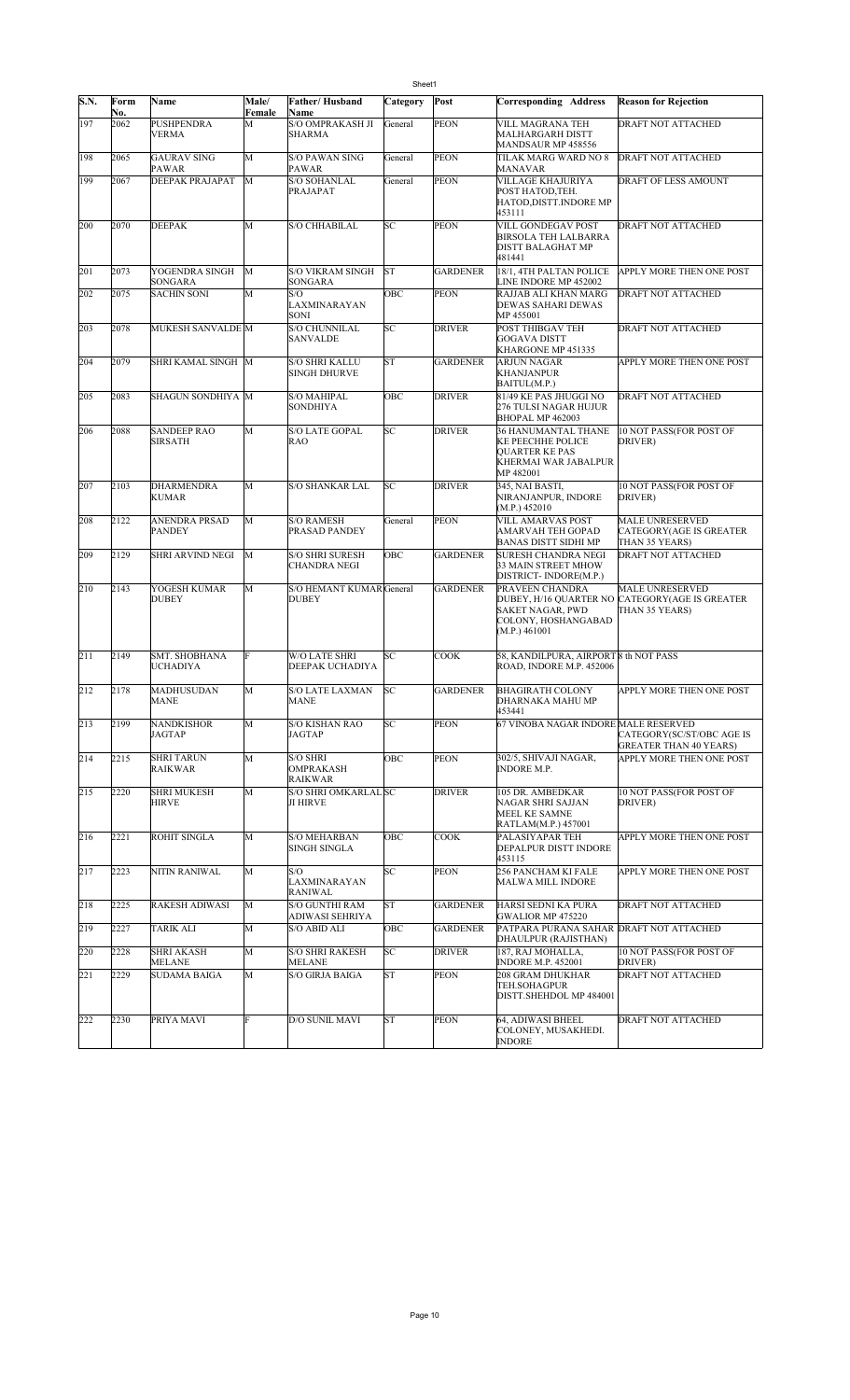|      | Sheet1      |                                       |                 |                                            |           |                 |                                                                                                        |                                                                                        |  |  |
|------|-------------|---------------------------------------|-----------------|--------------------------------------------|-----------|-----------------|--------------------------------------------------------------------------------------------------------|----------------------------------------------------------------------------------------|--|--|
| S.N. | Form<br>No. | <b>Name</b>                           | Male/<br>Female | Father/Husband<br>Name                     | Category  | Post            | <b>Corresponding Address</b>                                                                           | <b>Reason for Rejection</b>                                                            |  |  |
| 223  | 2231        | KANHAIYA ADIWASI M                    |                 | S/O FUSYA ADIWASI                          | <b>ST</b> | <b>COOK</b>     | <b>GRAM CHAKAMJEGPUR</b><br>POST<br>BUKHARI, TEH.KARAHAL<br><b>DISTT.SHYORPUR</b><br>MP476339          | DRAFT NOT ATTACHED                                                                     |  |  |
| 224  | 2232        | <b>SHRI SARVAN</b><br>KUMAR KHAMRIYA  | M               | <b>S/O SHRI KODULAL</b><br><b>KHAMRIYA</b> | ST        | <b>PEON</b>     | GRAM-SIDHOULI, POST-<br>SIDHOULI, TEHSIL-<br>TAMIYA, DIST-<br>CHHINDWARA M.P. 480559                   | DRAFT NOT ATTACHED                                                                     |  |  |
| 225  | 2234        | <b>GHANSHYAM</b>                      | M               | <b>S/O CHHAGAN LAL</b>                     | OBC       | DRIVER          | GRAM RLAYTI<br>TEH.PACHOR, DISTT.<br>RAJGARH MP 465683                                                 | UNDER AGE IN SPECIFIC<br>CATEGORY(AGE IS LESS THAN<br>18 YEARS),<br>DRAFT NOT ATTACHED |  |  |
| 226  | 2235        | SHRI SHYAMLAL                         | M               | S/O SHRI<br><b>BHANWARLAL JI</b>           | OBC       | PEON            | GRAM-MAGRANA, TEHSIL-DRAFT NOT ATTACHED<br>MALHARGARH, DIST-<br><b>MANDSOUR, M.P. 458556</b>           |                                                                                        |  |  |
| 227  | 2236        | <b>JITENDRA BHARTI</b>                | M               | <b>S/O FAGULAL</b><br>BHARTI               | ST        | <b>GARDENER</b> | <b>GRAM JAMAI</b><br>ROAD, BHARIY ADANA<br>TAMIYA POST TAMIYA<br>DISTT.CHHINDWARA MP<br>480559         | DRAFT NOT ATTACHED                                                                     |  |  |
| 228  | 2237        | <b>SMT. GEETA</b><br><b>MESHARAM</b>  | F               | W/O SHRI<br>NANDKISHORE<br><b>MESHARAM</b> | ОВС       | <b>PEON</b>     | GRAM-DADIYA, TEHSIL-<br>LALKHARA, DIST-<br>BALAGHAT M.P. 481414                                        | DRAFT NOT ATTACHED                                                                     |  |  |
| 229  | 2238        | <b>DELIP SINGH</b>                    | M               | <b>S/O RANSINGH</b>                        | <b>ST</b> | PEON            | <b>GRAM GARVIT</b><br>TEH.MALHARGARH POST<br><b>RNAYARA DISTT</b><br>MANDSAUR MP 458556                | DRAFT NOT ATTACHED                                                                     |  |  |
| 230  | 2239        | <b>SHRI CHETAN</b><br>MAHAJAN         | M               | <b>S/O SHRI TULSIRAM</b><br>MAHAJAN        | OBC       | <b>PEON</b>     | WARD NO. 6 INDRA<br>NAGAR BAHADARPUR<br>DISTRICT-<br>BURHANPUR(M.P.) PIN-<br>450331                    | FORM NOT ATTACHED ONLY<br>DOCUMNET RECEIVED                                            |  |  |
| 231  | 2242        | <b>ADITYA SHUKLA</b>                  | M               | S/O SANJAY SHUKLA General                  |           | DRIVER          | NO. 07, TRIMURTY<br>CHOWK, PIPRIYA ROAD,<br>NEWTON WARD NUMBER<br>03, TEHSIL-PARASIYA,                 | B-TYPE COLLONY, HOUSE APPLICATION RECEIVED AFTER<br>08.03.2019                         |  |  |
| 232  | 2243        | POOJA BHAVSAR                         | F               | D/O SANJAY<br><b>BHAVSAR</b>               | OBC       | <b>PEON</b>     | IN HOUSE OF RAVINDRA<br>SHINDE, THANA<br>LALBAGH, BURHANPUR<br>(M.P.)                                  | <b>APPLICATION RECEIVED AFTER</b><br>08.03.2019                                        |  |  |
| 233  | 2244        | <b>SHRI SANDEEP</b><br><b>SOLANKI</b> | M               | <b>S/O SHRI JAGDISH</b><br><b>SOLANKI</b>  | OBC       | DRIVER          | MAKAN NO. 20<br>CHAMUNDA PURI DEWAS<br>SHIV MANDIR KE PICHHE<br><b>B.N.P. GATE DEWAS</b>               | <b>APPLICATION RECEIVED AFTER</b><br>08.03.2019                                        |  |  |
| 234  | 2245        | RAJKUMARI BHARTI F                    |                 | W/O MAHESH<br><b>BHARTI</b>                | ST        | <b>PEON</b>     | MUKAM-SHREEJHOANT<br>(PATALKOT), TEHSIL-<br>TAMIYA, DISTRICT-<br>CHHINDWARA (M.P.)<br>480559           | <b>APPLICATION RECEIVED AFTER</b><br>08.03.2019,<br><b>DRAFT NOT ATTACHED</b>          |  |  |
| 235  | 2246        | NILESH DHURVE                         | M               | <b>S/O SHAITAN</b><br><b>DHURVE</b>        | ST        | <b>PEON</b>     | 160/7, MAHAKAAL<br>COLONY, DEWAS,<br>DISTRICT-DEWAS (M.P.)<br>455001                                   | APPLICATION RECEIVED AFTER<br>08.03.2019,<br>DRAFT NOT ATTACHED                        |  |  |
| 236  | 2247        | <b>ANKUSH MALVIYA</b>                 | M               | S/O SATISH<br>CHANDRA MALVIYA              | SC        | <b>PEON</b>     | 26, GAUTAM MARG,<br><b>BHERU NALA, NEAR</b><br>LOKENDRA LIGHT, UJJAIN 08.03.2019<br>(M.P.)             | DRAFT NOT ATTACHED,<br>APPLICATION RECEIVED AFTER                                      |  |  |
| 237  | 2248        | <b>SHRI SOURABH</b>                   | M               | <b>S/O SHRI RAM</b><br>NIHARE SAHU         | OBC       | PEON            | M.N. 476 ANCHHE MIYA<br>KA BADA SHITLAMAI<br><b>GHAMAPUR</b><br>JABALPUR(M.P.) 482001                  | APPLICATION RECEIVED AFTER<br>08.03.2019                                               |  |  |
| 238  | 2249        | <b>RAJU NIGWAL</b>                    | M               | <b>S/O SHER SINGH</b><br>NIGWAL            | <b>ST</b> | <b>GARDENER</b> | <b>VILLAGE-SAROJ</b><br>(NIGWALPURA), POST-<br>JIRAWAD, TEHSIL-<br>GANDHWANI, DISTRICT-<br>DHAR (M.P.) | APPLICATION RECEIVED AFTER<br>08.03.2019                                               |  |  |
| 239  | 2250        | ASHUTOSH<br><b>SONAKPURIYA</b>        | M               | <b>S/O BASANT KUMAR OBC</b><br>SONAKPURIYA |           | <b>GARDENER</b> | <b>GANDHI WARD, THANA</b><br>ROAD, KOTHI BAZAR,<br>BETUL (M.P.) 460001                                 | APPLICATION RECEIVED AFTER<br>08.03.2019                                               |  |  |
| 240  | 2251        | <b>SHUBHAM</b><br><b>MUKSHIYA</b>     | M               | S/O<br>LAXMINARAYAN<br>MUKSHIYA            | OBC       | PEON            | 1337 BHAGIRATHPURA<br><b>INDORE, MP 452001</b>                                                         | APPLICATION RECEIVED AFTER<br>08.03.2019                                               |  |  |
| 241  | 2252        | <b>BABULAL DHURVE</b>                 | M               | S/O SATISH DHURVE ST                       |           | <b>GARDENER</b> | VILLAGE-BEKLIYA<br>(RATHIYAPURA), POST-<br>JEERABAD, TEHSIL-<br>GANDHWANI, DISTRICT-<br>DHAR (M.P.)    | APPLICATION RECEIVED AFTER<br>08.03.2019                                               |  |  |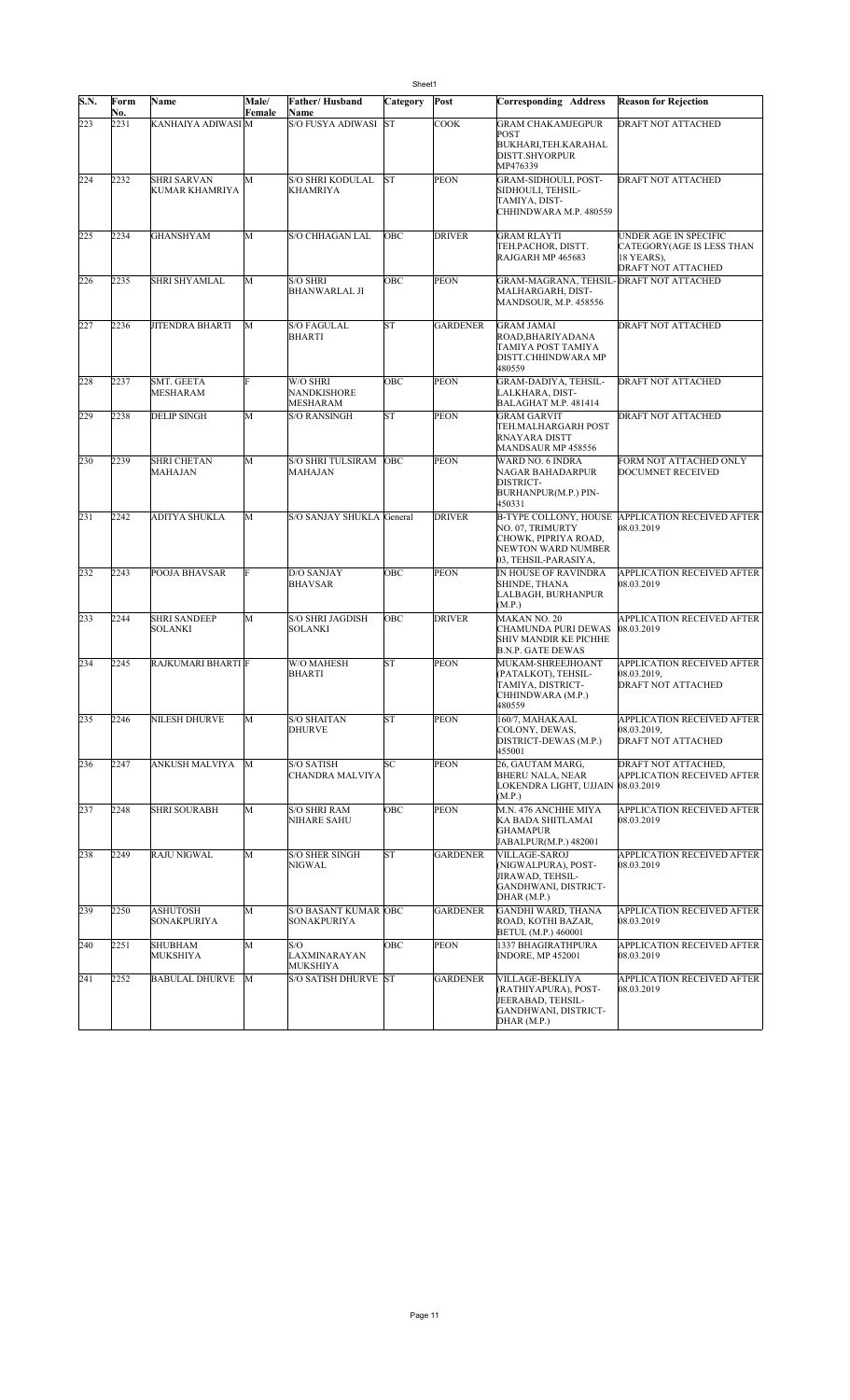| S.N. | Form<br>No. | Name                                 | Male/<br>Female | Father/Husband<br>Name                           | Category  | Post            | Corresponding Address                                                                                              | <b>Reason for Rejection</b>                                                            |
|------|-------------|--------------------------------------|-----------------|--------------------------------------------------|-----------|-----------------|--------------------------------------------------------------------------------------------------------------------|----------------------------------------------------------------------------------------|
| 242  | 2253        | <b>MUEN ULLA</b>                     | M               | <b>S/O MOH.AMIN ULLA</b>                         | General   | <b>GARDENER</b> | MUEN ULLA S/O<br>MOH.AMIN ULLA, GRAM<br>KAJI BASAI POST KOTWAL<br>THANA MATA BASAIYA,<br>DISTT.MURENA MP 476001    | APPLICATION RECEIVED AFTER<br>08.03.2019                                               |
| 243  | 2254        | <b>SHRI KARTIK</b><br><b>VERMA</b>   | M               | <b>S/O SHRI SURENDRA</b><br><b>KUMAR VERMA</b>   | General   | <b>PEON</b>     | M.N. 2027. BHOI MOHALLA<br>MHOW DISTRICT-<br>INDORE(M.P.) 453441                                                   | <b>APPLICATION RECEIVED AFTER</b><br>08.03.2019                                        |
| 244  | 2255        | <b>VIVEK KUMAR</b><br><b>VERMA</b>   | M               | <b>S/O RAMESH VERMA OBC</b>                      |           | <b>PEON</b>     | KEWAT MOHALLA, WARD<br>NO. 5, MANDLESHWAR<br>451221                                                                | <b>APPLICATION RECEIVED AFTER</b><br>08.03.2019                                        |
| 245  | 2256        | <b>ANIL MANDLOI</b>                  | M               | <b>S/O KUVARSINGH</b><br>MANDLOI                 | <b>ST</b> | <b>PEON</b>     | VILLAGE-SIROJ<br>(NIGWALPURA), POST-<br>JEERABAD, TEHSIL-<br>GANDHWANI, DISTRICT-<br>DHAR (M.P.)                   | APPLICATION RECEIVED AFTER<br>08.03.2019                                               |
| 246  | 2257        | <b>DHARMENDRA</b><br>CHOURADIYA      | M               | S/O<br><b>RAMESHCHANDRA</b><br><b>CHOURADIYA</b> | SC        | <b>PEON</b>     | 02 SCHOOL KE PAS, UJJAIN 08.03.2019<br>(M.P.) 456006                                                               | 4/5 AVANTIPURA KRMANK APPLICATION RECEIVED AFTER                                       |
| 247  | 2258        | V IJAY PRATAP<br><b>SINGH</b>        | M               | <b>S/O ANGAD SINGH</b>                           | General   | <b>DRIVER</b>   | ASHOK NAGAR JAMNA<br>ROAD, BHIND WARD NO.25 08.03.2019<br>MP 477001                                                | APPLICATION RECEIVED AFTER                                                             |
| 248  | 2259        | <b>DINESH KUMAR</b><br>WASKEL        | M               | <b>S/O GAJANAND</b><br>WASKEL                    | ST        | <b>PEON</b>     | GOPALPURA ROAD, NALE<br>KE PAAR, WARD NO. 4,<br>MANAWAR DIST DHAR<br>(M.P.) 454446                                 | <b>APPLICATION RECEIVED AFTER</b><br>08.03.2019                                        |
| 249  | 2260        | <b>SUNIL KUMAR</b><br><b>DHURVE</b>  | M               | S/O LAKHAN LAL<br><b>DHURVE</b>                  | ST        | <b>PEON</b>     | WARD NO. 12, ARJUN<br>NAGAR, OBEDULLAGANJ,<br>DISTRICT-RAISEN (M.P.)<br>464993                                     | APPLICATION RECEIVED AFTER<br>08.03.2019                                               |
| 250  | 2261        | <b>RAJAN KUMAR</b><br>KHATIK         | M               | <b>S/O RAM DAYAL</b><br><b>KHATIK</b>            | SC        | <b>GARDENER</b> | <b>BEHIND BICHHIYA</b><br>HOSPITAL, L.D. SONKAR,<br>H-18, BICHHIYA, REWA-<br>486001                                | APPLICATION RECEIVED AFTER<br>08.03.2019                                               |
| 251  | 2262        | MO. VASEEM<br><b>KURAISHI</b>        | M               | S/O MO. RAFIO<br><b>KURAISHI</b>                 | OBC       | PEON            | 128 MASJID KE PAS<br>GUJARKHEDA MAHU<br><b>INDORE MP 453441</b>                                                    | APPLICATION RECEIVED AFTER<br>08.03.2019,<br>DRAFT NOT ATTACHED                        |
| 252  | 2263        | <b>SHRI RAMESH</b><br><b>CHANDRA</b> | M               | <b>S/O SHRI</b><br><b>OMPRAKASH</b>              | SC        | <b>DRIVER</b>   | GRAM- BHATKHEDI POST-<br>BISHNIYA TEHSIL-<br>SITAMAU DISTRICT-<br>MANDSAUR(M.P.) PIN<br>CODE-458558                | APPLICATION RECEIVED AFTER<br>08.03.2019                                               |
| 253  | 2264        | MOHAMMAD<br><b>MEHBOOD</b>           | M               | <b>S/O LAHEEK</b><br>MOHAMMAD                    | General   | <b>PEON</b>     | GRAM KAJI BASAI, POST<br>KOTBAL THANA MATA<br><b>BASAIYA DISTRICT</b><br><b>MORENA 476001</b>                      | APPLICATION RECEIVED AFTER<br>08.03.2019                                               |
| 254  | 2265        | RUBI SHAMRA                          | F               | <b>D/O MAHENDRA</b><br><b>KUMAR SHARMA</b>       | General   | <b>GARDENER</b> | RUBI SHARMA, D/O<br>MAHENDRA KUMAR<br>SHARMA,PANDIT<br>PRAHALAD GUSH KI GALI<br>LALA KA BZAR LASHKAR<br>GWALIOR MP | APPLICATION RECEIVED AFTER<br>08.03.2019,<br><b>DRAFT OF LESS AMOUNT</b>               |
| 255  | 2266        | PUSHPENDRA<br><b>SAVITA</b>          | M               | <b>S/O RAMESH SAVITA OBC</b>                     |           | <b>PEON</b>     | MEET MARKET, GALI NO.<br>04. WARD NO. 19.<br>HARIPURA, DABARA,<br>DISTRICT-GWALIOR (M.P.)<br>475110                | APPLICATION RECEIVED AFTER<br>08.03.2019                                               |
| 256  | 2267        | KANHAIYA KUMAR                       | M               | <b>S/O PAPPU VERMA</b>                           | ST        | <b>DRIVER</b>   | GRAM CHOLI, TEH.<br>MAHESHWAR, DIST.<br>KHARGONE, POST CHOLI,<br>451221                                            | APPLICATION RECEIVED AFTER<br>08.03.2019                                               |
| 257  | 2268        | <b>DURGESH</b><br>MARSKOLE           | M               | <b>S/O MUNNALAL</b><br>MARSKOLE                  | ST        | <b>PEON</b>     | 12 VIDHYUT NAGAR LAL<br>CHOUKI, KHANDWA                                                                            | APPLICATION RECEIVED AFTER<br>08.03.2019                                               |
| 258  | 2269        | VISHNU VERMA                         | M               | <b>S/O DURGA PRASAD</b><br>VERMA                 | OBC       | <b>DRIVER</b>   | E-8/17. BHARAT NAGAR.<br>BHOPAL (M.P.) 462039                                                                      | APPLICATION RECEIVED AFTER<br>08.03.2019                                               |
| 259  | 2270        | <b>MUKESH RAWAT</b>                  | M               | <b>S/O HEMRAJ</b>                                | OBC       | <b>PEON</b>     | 8/2, WARD NO. 07, NEAR<br>OM BHAWAN, AAMLA,<br>DISTRICT-BETUL (M.P.)<br>460551                                     | APPLICATION RECEIVED AFTER<br>08.03.2019                                               |
| 260  | 2271        | SHRI MANISH SINGH M                  |                 | S/O SHRI LAL SINGH                               | General   | <b>GARDENER</b> | <b>GUDI GUDA KA NAKA</b><br>CHANCHANL S.T.D. KE<br>BAGAL SE LASHKAR<br>KAMPU GWALIOR(M.P.)<br>474001               | APPLICATION RECEIVED AFTER<br>08.03.2019                                               |
| 261  | 2272        | PUSHPA BAI GOND                      | F               | W/O LATE VIKKI<br>GOND                           | SС        | PEON            | KUMAR PARA SANJAY<br>NAGAR SUPELA BHILAI<br>SUPELA BHILAI DURG CG<br>490023                                        | HOUSE NO 377 WARD NO 4 APPLICATION RECEIVED AFTER<br>08.03.2019,<br>DRAFT NOT ATTACHED |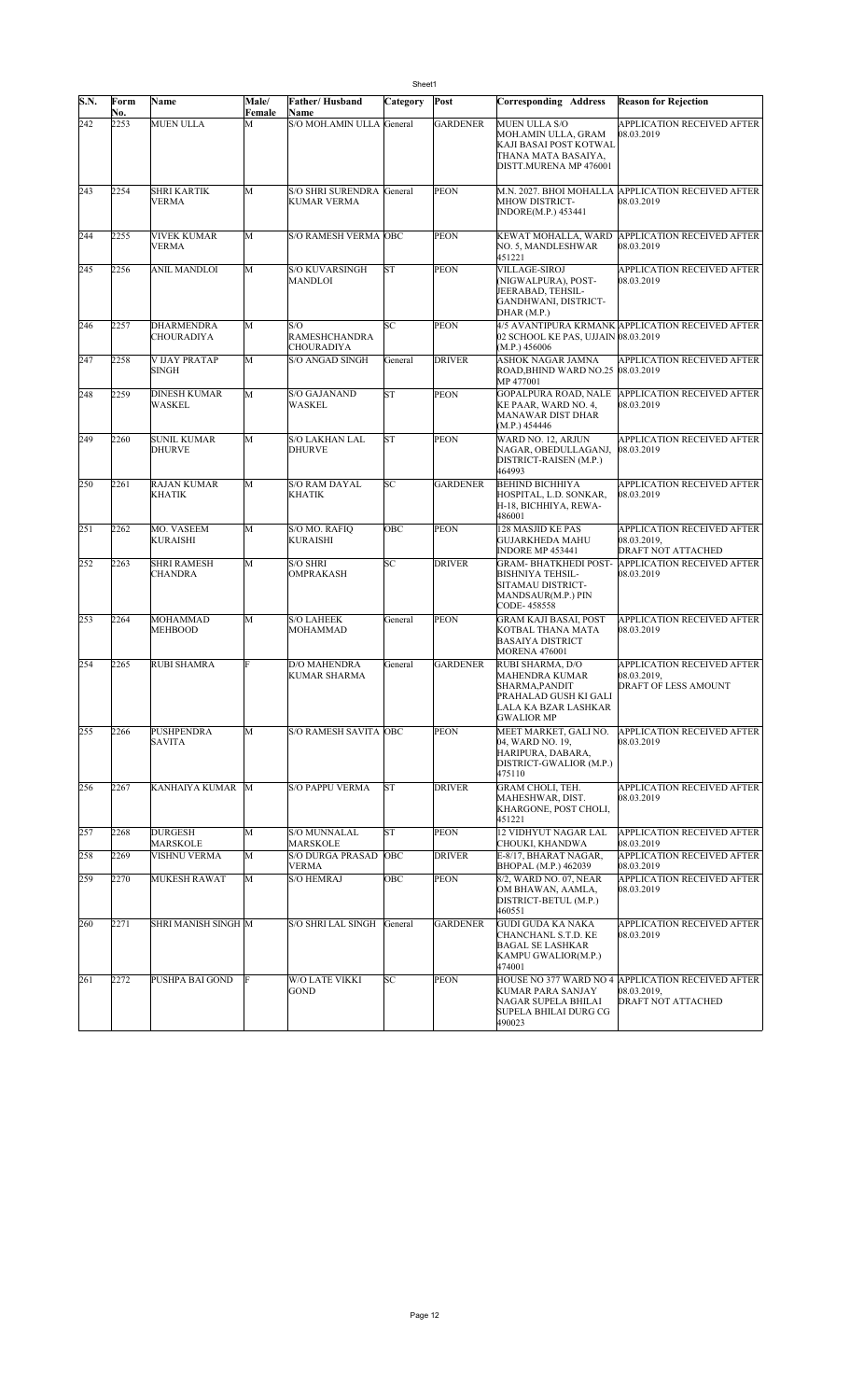|      | Sheet1      |                                    |                 |                                                           |           |                 |                                                                                                             |                                                                                          |  |  |
|------|-------------|------------------------------------|-----------------|-----------------------------------------------------------|-----------|-----------------|-------------------------------------------------------------------------------------------------------------|------------------------------------------------------------------------------------------|--|--|
| S.N. | Form<br>No. | <b>Name</b>                        | Male/<br>Female | <b>Father/Husband</b><br>Name                             | Category  | Post            | <b>Corresponding Address</b>                                                                                | <b>Reason for Rejection</b>                                                              |  |  |
| 262  | 2273        | <b>UDAY RATHORE</b>                | М               | <b>S/O VIJAY RATHORE</b>                                  | SC        | <b>PEON</b>     | PREM NAGAR PART 02<br>MAKAN NO. 44 DISTRICT<br>DEWAS (M.P.) 455001                                          | APPLICATION RECEIVED AFTER<br>08.03.2019                                                 |  |  |
| 263  | 2274        | <b>SHANTI GAUD</b>                 | F               | D/O HARI DAS GAUD ST                                      |           | <b>PEON</b>     | GRAM TIPARI<br>TEH.VUJAVAR<br>DISTT.CHHATARPUR, MP<br>471001                                                | APPLICATION RECEIVED AFTER<br>08.03.2019                                                 |  |  |
| 264  | 2275        | <b>KAMAL</b>                       | M               | <b>S/O PANNA LAL</b>                                      | SС        | <b>GARDENER</b> | <b>GRAM BIJORA, TEH.</b><br>SEHORE, POST BAKTAL,<br>DIST. SEHORE (M.P.)                                     | APPLICATION RECEIVED AFTER<br>08.03.2019                                                 |  |  |
| 265  | 2276        | <b>SANJAY</b><br><b>CHOUDHARY</b>  | M               | <b>S/O BABULAL</b><br><b>CHOUDHARY</b>                    | OBC       | <b>DRIVER</b>   | H.NO. 34, NAVDURGA<br>NAGAR, BEHIND<br>JAWAHAR NAGAR, DEWAS<br>$(M.P.)-455001$                              | APPLICATION RECEIVED AFTER<br>08.03.2019                                                 |  |  |
| 266  | 2277        | AJAY PUSHPAD                       | M               | <b>S/O PREM NARAYAN OBC</b><br><b>PUSHPAD</b>             |           | <b>PEON</b>     | 128, GOPAL NAGAR,<br>ITAVA, DEWAS (M.P.)<br>455001                                                          | APPLICATION RECEIVED AFTER<br>08.03.2019                                                 |  |  |
| 267  | 2278        | RAHUL PACHORI                      | M               | S/O MANGI LAL<br><b>PACHORI</b>                           | SC        | <b>PEON</b>     | OFFICER COLONY KAMPU<br>LASHKAR GWALIOR MP<br>474001                                                        | <b>APPLICATION RECEIVED AFTER</b><br>08.03.2019,<br>DRAFT NOT ATTACHED                   |  |  |
| 268  | 2279        | HARIOM UPADHYAY M                  |                 | <b>S/O RAMESH</b><br>UPADHYAY                             | OBC       | <b>PEON</b>     | GRAM SESUR TEHSIL<br>GOHAD, DISTRICT BHIND<br>(M.P.) 477116                                                 | APPLICATION RECEIVED AFTER<br>08.03.2019                                                 |  |  |
| 269  | 2280        | <b>BRIJ KUMAR</b>                  | M               | <b>S/O SHESHMANI</b>                                      | SС        | <b>PEON</b>     | <b>GOVT. HIGHER</b><br>SECONDARY SCHOOL,<br>RAHIKWADA<br>VIKASKHAND NAGOD<br>DISTT. SATNA (M.P.)-<br>485446 | APPLICATION RECEIVED AFTER<br>08.03.2019                                                 |  |  |
| 270  | 2281        | <b>SHUBHAM RAJAK</b>               | M               | <b>S/O VINOD RAJAK</b>                                    | OBC       |                 | CANT, JABALPUR (M.P.)<br>482001                                                                             | WASHERMAN 65/46, POLICE LINE, SADAR APPLICATION RECEIVED AFTER<br>08 03 2019             |  |  |
| 271  | 2282        | RAHUL UJJAINKAR                    | M               | S/O RAGHUNATH<br>RAV UJJAINKAR                            | General   | <b>DRIVER</b>   | NOT MENTION                                                                                                 | APPLICATION RECEIVED AFTER<br>08.03.2019                                                 |  |  |
| 272  | 2283        | <b>NAVEEN BALI</b>                 | M               | <b>S/O BEESAN BALI</b>                                    | SC        | <b>PEON</b>     | 133/9 NAI ABADI UJJAIN<br>ROAD DEWAS 455001 MP                                                              | APPLICATION RECEIVED AFTER<br>08.03.2019,<br>DRAFT NOT ATTACHED                          |  |  |
| 273  | 2284        | SMT. KIRAN ATWAL F                 |                 | W/O SHRI BHAWANI<br>SHANKAR ATWAL                         | <b>SC</b> | <b>GARDENER</b> | GOVT. GIRLS UNNAT<br>MIDDLE SCHOL MHOW<br>DISTRICT-INDORE(M.P.)                                             | APPLICATION RECEIVED AFTER<br>08.03.2019                                                 |  |  |
| 274  | 2285        | NITIN LILHARE                      | M               | <b>S/O SUDHIR LILHARE OBC</b>                             |           | <b>DRIVER</b>   | WARD NO. 02, SAMRAT<br>NAGAR, WARASEONI, TEH. 08.03.2019<br>WARASEONI, DIST.<br>BALAGHAT (M.P.) 481331      | APPLICATION RECEIVED AFTER                                                               |  |  |
| 275  | 2286        | <b>ANKITA CHOUHAN</b>              | lF              | D/O KISHORE SINGH SC                                      |           | <b>COOK</b>     |                                                                                                             | APPLICATION RECEIVED AFTER<br>08.03.2019                                                 |  |  |
| 276  | 2287        | DEEPAK SHIVHARE                    | M               | <b>CHOUHAN</b><br><b>S/O RAMESHWAR</b><br><b>SHIVHARE</b> | OBC       | <b>DRIVER</b>   | MYANA DISTRICT GUNA<br>(M.P.) 473001                                                                        | <b>APPLICATION RECEIVED AFTER</b><br>08.03.2019                                          |  |  |
| 277  | 2288        | <b>MONU</b>                        | M               | <b>S/O RAMNARESH</b>                                      | SC        | <b>DRIVER</b>   | NEAR MUDIYAKHEDA<br>TOWER, AMBAH ROAD,<br>MURENA BHATA WALI<br>GALI DISTT. MURENA<br>$(M.P.)-476001$        | APPLICATION RECEIVED AFTER<br>08.03.2019                                                 |  |  |
| 278  | 2289        | <b>DHARMENDRA</b><br><b>SHARMA</b> | M               | S/O JAGDISH<br>SHARMA                                     | General   | <b>PEON</b>     | <b>MAIN ROAD, MADHOPURA</b><br>NALA NO.1 NAGRAWALE<br>DISTT.MURENA MP 476001                                | <b>APPLICATION RECEIVED AFTER</b><br>08.03.2019                                          |  |  |
| 279  | 2290        | SIPAHI KUSHVAH                     | M               | <b>S/O ARARURAM</b><br>KUSHVAH                            | ОВС       | <b>DRIVER</b>   | VILL SEMARI TEH. AND                                                                                        | DRAFT NOT ATTACHED,<br>DISTT SHIVPURI MP 473551 APPLICATION RECEIVED AFTER<br>08.03.2019 |  |  |
| 280  | 2291        | SHRI ANIL KUMAR                    | M               | <b>S/O SHRI SURENDRA SC</b><br><b>KUMAR</b>               |           | <b>PEON</b>     | CIVIL LINE WARD NO. 5<br>NIMAD NURSARI<br>KHANDWA(M.P.) 450001                                              | APPLICATION RECEIVED AFTER<br>08.03.2019                                                 |  |  |
| 281  | 2292        | CHANDRABHAN<br><b>SINGH TOMAR</b>  | M               | <b>S/O OMKAR SINGH</b><br><b>TOMAR</b>                    | General   | <b>DRIVER</b>   | HOUSE NO. 1P/10, POLICE<br>LINE, JAIL ROAD, MURENA 08.03.2019<br>(M.P.) 476001                              | APPLICATION RECEIVED AFTER                                                               |  |  |
| 282  | 2293        | KAILASH DABAR                      | M               | <b>S/O RAMAJI</b>                                         | ST        | <b>PEON</b>     | GRAM KHAMLIYA POST<br>BADODIYA<br>TEH.SARDARPUR<br>DISTT.DHAR,MP 454111                                     | APPLICATION RECEIVED AFTER<br>08.03.2019                                                 |  |  |
| 283  | 2294        | <b>VIJAY BHALSE</b>                | M               | <b>S/O LIMDA BHALSE</b>                                   | SC        | <b>DRIVER</b>   | D-12, BADSHAH<br>APPARTMENT, KOHE FIZA,<br>NEAR ONDOOR, BHOPAL<br>(M.P.) 462001                             | APPLICATION RECEIVED AFTER<br>08.03.2019                                                 |  |  |
| 284  | 2295        | <b>MAHAR SINGH</b>                 | M               | S/O RAMESH<br><b>CHANDRA</b>                              | SС        | <b>PEON</b>     | WARD NO. 01 TAIGORE<br>NAGAR, MUDIYAKHEDA<br>TOWER KE PASS, AMBAH<br>ROAD, MURENA                           | APPLICATION RECEIVED AFTER<br>08.03.2019                                                 |  |  |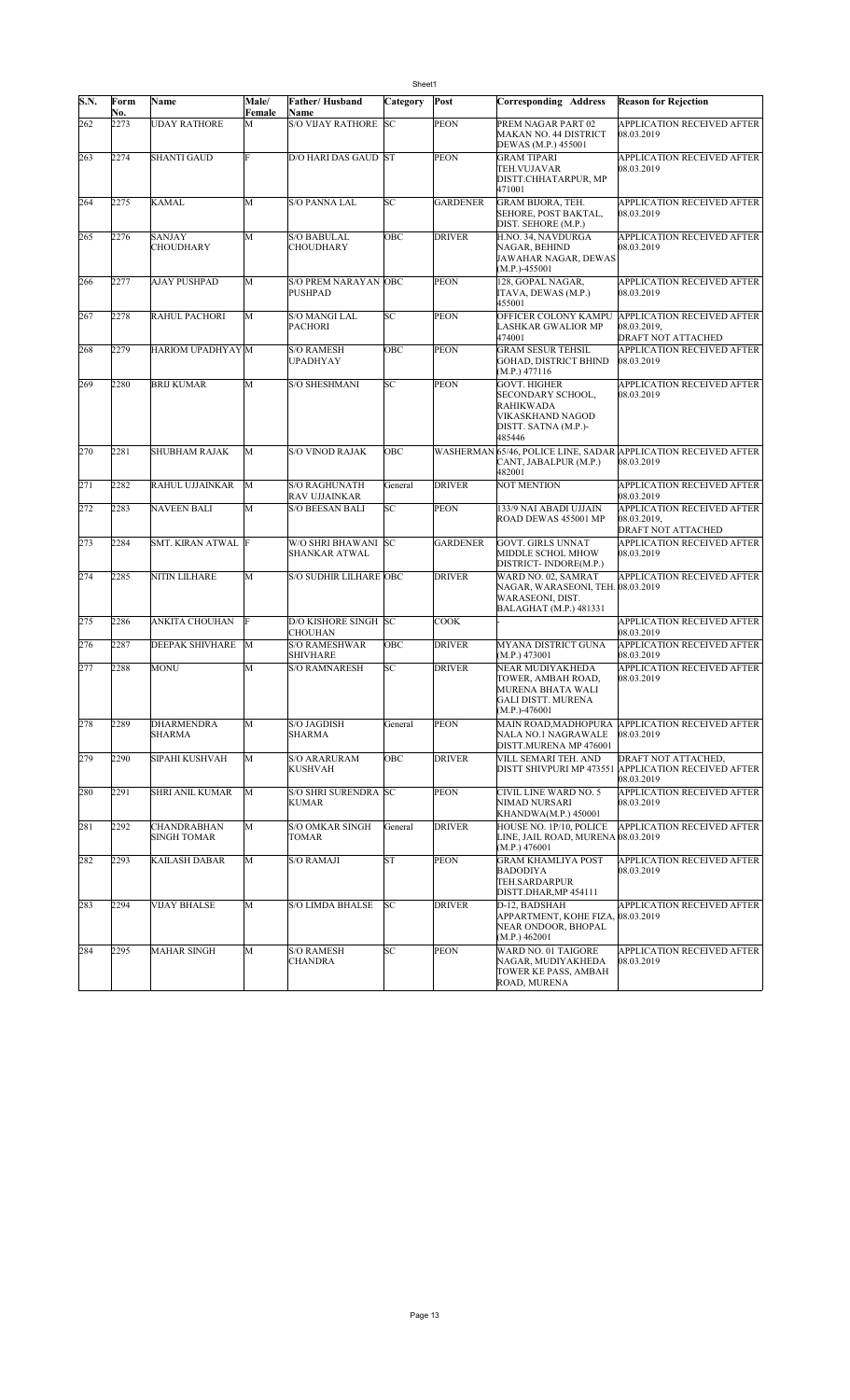|      | Sheet1      |                                           |                 |                                          |           |                 |                                                                                                                                  |                                                                                        |  |  |  |
|------|-------------|-------------------------------------------|-----------------|------------------------------------------|-----------|-----------------|----------------------------------------------------------------------------------------------------------------------------------|----------------------------------------------------------------------------------------|--|--|--|
| S.N. | Form<br>No. | Name                                      | Male/<br>Female | Father/Husband<br>Name                   | Category  | Post            | Corresponding Address                                                                                                            | <b>Reason for Rejection</b>                                                            |  |  |  |
| 285  | 2296        | <b>SHYAM SINGH</b>                        | M               | S/O KASHIRAM                             | OBC       | <b>GARDENER</b> | VILL NIMARPURA PARVAI<br>RAKSHA THANA DISTT<br>JHANSI UP 284419                                                                  | DRAFT NOT ATTACHED,<br>APPLICATION RECEIVED AFTER<br>08.03.2019                        |  |  |  |
| 286  | 2297        | <b>SARITA</b>                             | E               | W/O MURLIDAS                             | SC        | <b>PEON</b>     | H. N. 101, GALI NO 04<br>DAYARAM CHOURAHA,<br><b>KALKHEDA, NEELBAD</b><br>BHOPAL 462044                                          | APPLICATION RECEIVED AFTER<br>08.03.2019                                               |  |  |  |
| 287  | 2298        | <b>JITENDRA KUMAR</b><br>TIWARI           | M               | S/O GURU PRASAD<br>TIWARI                | General   | <b>PEON</b>     | WARD NO. 12, PAROHAN<br>TOLA, TEH. MAUGANJ,<br>DIST. REWA (M.P.)                                                                 | <b>APPLICATION RECEIVED AFTER</b><br>08.03.2019                                        |  |  |  |
| 288  | 2299        | <b>KURNAL</b>                             | M               | <b>S/O DILIP KUMAR</b>                   | <b>ST</b> | <b>GARDENER</b> | 311, TEACHER COLONY,<br>NEAR SARASWATI<br>SCHOOL, MHOW,<br>DISTRICT-INDORE (M.P.)                                                | APPLICATION RECEIVED AFTER<br>08.03.2019                                               |  |  |  |
| 289  | 2300        | <b>MANOJ KUMAR</b><br><b>SAVITA</b>       | M               | <b>S/O PREMNARAYAN</b><br>SAVITA         | OBC       | PEON            | RAYSING KA BARA,<br>KUNWA KA LASHKAR<br>GWALIOR MP 474001                                                                        | RAKSI TAKIJ SA SAMENYA APPLICATION RECEIVED AFTER<br>08.03.2019                        |  |  |  |
| 290  | 2301        | <b>VIJAY KUMAR</b>                        | M               | S/O BASTARAM JI<br>PARIHAR               | OBC       | <b>PEON</b>     | VILL KHAMARIYA TEH<br>LALBARRA DISTT<br>BALAGHAT 481001                                                                          | DRAFT NOT ATTACHED,<br>APPLICATION RECEIVED AFTER<br>08.03.2019                        |  |  |  |
| 291  | 2302        | PRASHANT SHARMA M                         |                 | <b>S/O CHHOTELAL</b><br><b>SHARMA</b>    | General   | <b>PEON</b>     | 39/455, SOLANKI WALI<br>GALI GOPALPURA,<br>MURENA (M.P.)-476001                                                                  | <b>APPLICATION RECEIVED AFTER</b><br>08.03.2019                                        |  |  |  |
| 292  | 2303        | <b>SHRI ABHISEK</b><br>GAYKWAD            | M               | <b>S/O SHRI SHRIRAM</b><br>GAYKWAD       | SC        | <b>PEON</b>     | 188 ANNAPURNA NAGAR<br>NANAKHEDA UJJAIN(M.P.) 08.03.2019<br>456010                                                               | <b>APPLICATION RECEIVED AFTER</b>                                                      |  |  |  |
| 293  | 2304        | <b>RAMENDRA SINGH</b>                     | M               | <b>S/O RAGHUNATH</b><br>SINGH            | OBC       | <b>DRIVER</b>   | VIRENDRA VATIKA<br><b>HOUSING BOARD</b><br>COLONY, BHIND -477001                                                                 | APPLICATION RECEIVED AFTER<br>08.03.2019                                               |  |  |  |
| 294  | 2305        | <b>PUSHPENDRA</b><br>KUMAR DWIVEDI        | M               | <b>S/O ASHOK KUMAR</b><br><b>DWIVEDI</b> | General   | <b>DRIVER</b>   | GRAM VARETI KALA,<br>POST. ANDVA, TEH. JAWA, 08.03.2019<br>THANA PANVAR DIST.<br>REWA (M.P.) 486223                              | <b>APPLICATION RECEIVED AFTER</b>                                                      |  |  |  |
| 295  | 2306        | <b>RAHUL VYAS</b>                         | M               | S/O<br><i>SATYANARAYAN</i><br>VYAS       | General   | <b>DRIVER</b>   | YANTRA MAHAL MARG<br>PAKKA PALA UJJAIN<br>456001                                                                                 | DRAFT NOT ATTACHED,<br><b>APPLICATION RECEIVED AFTER</b><br>08.03.2019                 |  |  |  |
| 296  | 2307        | <b>SHRI JITENDRA</b><br>MALVIY            | M               | <b>S/O SHRI SHANKAR</b><br>LAL MALVIY    | General   | <b>PEON</b>     | 116A ADARSH NAGAR<br>DEWAS(M.P.) 455001                                                                                          | APPLICATION RECEIVED AFTER<br>08.03.2019                                               |  |  |  |
| 297  | 2308        | <b>MANJU BAGORA</b>                       | F               | W/O PURUSHOTTAM<br>BAGORA                | General   | <b>PEON</b>     | KILA ROAD, INDORE<br>$(M.P.)-452015$                                                                                             | 158, VRINDAVAN COLONY, APPLICATION RECEIVED AFTER<br>08.03.2019                        |  |  |  |
| 298  | 2309        | <b>KUNAL KAITHWAS</b>                     | M               | S/O ASHOK<br><b>KAITHWAS</b>             | SC        | <b>GARDENER</b> | CHANDRABHETA, NEECHI<br>LINE, WARD NO. 5, TEHSIL<br>PARASIYA, DISTT.<br>CHHINDWARA (M.P.)-<br>480447                             | <b>APPLICATION RECEIVED AFTER</b><br>08.03.2019                                        |  |  |  |
| 299  | 2310        | <b>ANKIT YADAV</b>                        | M               | S/O MOORAT YADAV OBC                     |           | <b>DRIVER</b>   | WAMNOR MEHAR SAGAR<br>MP 470442                                                                                                  | HOUSE NO 25 WARD NO 10 APPLICATION RECEIVED AFTER<br>08.03.2019,<br>DRAFT NOT ATTACHED |  |  |  |
| 300  | 2311        | DIWAKAR PRASAD M<br><b>SHUKLA</b>         |                 | S/O JANKI SHARAN<br>SHUKLA               | General   | <b>DRIVER</b>   | GRAM VARETI KALA,<br>POST. ANDAVA, JAWA<br>REWA (M.P.) 486223                                                                    | APPLICATION RECEIVED AFTER<br>08.03.2019                                               |  |  |  |
| 301  | 2312        | <b>SHRI PRAKASH</b><br>BATHAM             | M               | <b>S/O SHRI KARAN</b><br>SINGH BATHAM    | OBC       | PEON            | GRAM-KHYAWADA,<br>TEHSIL-NARVAR, DIST-<br>SHIVPURI M.P. 473865                                                                   | APPLICATION RECEIVED AFTER<br>08.03.2019                                               |  |  |  |
| 302  | 2313        | <b>MEERA PARMAR</b>                       | F               | D/O RAMESH<br><b>PARMAR</b>              | <b>ST</b> | <b>PEON</b>     | VILL BANGROD POST<br><b>BANGROD TEH RATLAM</b><br>DISTT RATLAM 457001                                                            | DRAFT NOT ATTACHED,<br>APPLICATION RECEIVED AFTER<br>08.03.2019                        |  |  |  |
| 303  | 2314        | <b>SHRI SANDEEP</b><br>KUMAR KOSHTA       | M               | <b>S/O SHRI LAKHAN</b><br>LAL KOSHTA     | General   | <b>PEON</b>     | M.N. 485/2 HARDOUL<br><b>MANDIR KE PASS</b><br>KUMARIYA INSTITUTE KE<br><b>BAJU MAI GADHA</b><br>JABALPUR(M.P.) PIN<br>CODE-4820 | APPLICATION RECEIVED AFTER<br>08.03.2019                                               |  |  |  |
| 304  | 2315        | <b>SURENDRA GHORSE M</b>                  |                 | <b>S/O DEORAO</b><br><b>GHORSE</b>       | OBC       | <b>DRIVER</b>   | <b>GRAM SURGAON POST</b><br>SEHRA, DISTRICT BETUL<br>(M.P.) 460001                                                               | <b>APPLICATION RECEIVED AFTER</b><br>08.03.2019                                        |  |  |  |
| 305  | 2316        | <b>REENA DABI</b>                         |                 | D/O SEVARAM DABI                         | <b>ST</b> | <b>PEON</b>     | VILL PETLAVAD POST<br>DISTT UJJAIN MP 456440                                                                                     | DRAFT NOT ATTACHED,<br>BAPPAIYA TEH MAHIDPUR APPLICATION RECEIVED AFTER<br>08.03.2019  |  |  |  |
| 306  | 2317        | <b>SHRI PRAVEEN</b><br><b>KUMAR DUBEY</b> | M               | S/O SHRI DEVI<br>PRASAD DUBEY            | General   | <b>PEON</b>     | 872, MAHATMA GANDHI<br>WARD, RATHI COLONY,<br>JABALPUR M.P. 482001                                                               | APPLICATION RECEIVED AFTER<br>08.03.2019                                               |  |  |  |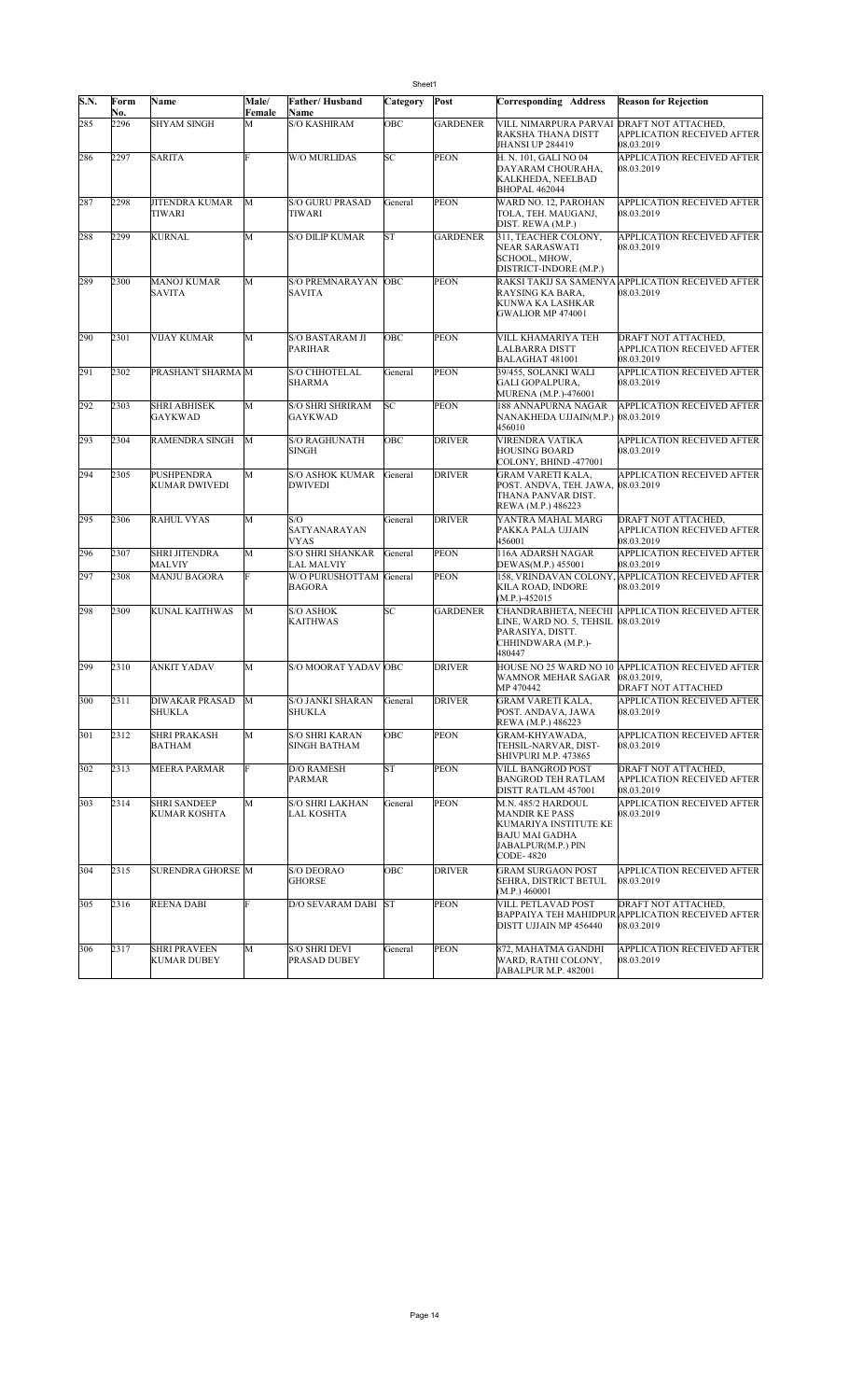| S.N. | Form<br>No. | Name                                        | Male/<br>Female | Father/Husband<br>Name                       | Category  | Post            | Corresponding Address                                                                                                     | <b>Reason for Rejection</b>                                     |
|------|-------------|---------------------------------------------|-----------------|----------------------------------------------|-----------|-----------------|---------------------------------------------------------------------------------------------------------------------------|-----------------------------------------------------------------|
| 307  | 2318        | <b>BHARAT SINGH</b><br><b>DAMOR</b>         | M               | <b>S/O BACHCHU</b><br><b>DAMOR</b>           | <b>ST</b> | PEON            | RAJPUTANA BOARDING<br>COLONY, UDAIPURIYA,<br>JHABUA, CHETANYA<br>MARG, WARD NO. 16,<br>AANGAN BADI KE PASS,<br>JHAB       | APPLICATION RECEIVED AFTER<br>08.03.2019                        |
| 308  | 2319        | <b>GAJENDRA PAL</b>                         | M               | <b>S/O RAJARAM</b><br>BAGHEL                 | OBC       |                 | WASHERMAN BADI MATA KA TEMPLE,<br>KHAS DATIYA (M.P.)-<br>475661                                                           | <b>APPLICATION RECEIVED AFTER</b><br>08.03.2019                 |
| 309  | 2320        | <b>SHRI SULDEEP</b><br><b>SINGH TOMAR</b>   | M               | <b>S/O SHRI RAJESH</b><br>SINGH TOMAR        | General   | <b>GARDENER</b> | 17 COMPANY COMANDER<br>LINE MAHESH GAURD<br>LINE KILA MAIDAN<br>INDORE(M.P.) PIN CODE-<br>452006                          | <b>APPLICATION RECEIVED AFTER</b><br>08.03.2019                 |
| 310  | 2321        | <b>VINOD KUMAR</b><br><b>ADIVASI</b>        | M               | <b>S/O AMARLAL</b><br>ADIVASI                | <b>ST</b> | <b>PEON</b>     | VILL CHANDAVANI<br>MAJARA SHAJAPUR POST<br>NAVALI TEH PICHHOR<br>DISTT SHIVPURI 473551                                    | APPLICATION RECEIVED AFTER<br>08.03.2019,<br>DRAFT NOT ATTACHED |
| 311  | 2322        | <b>SHRI NIRAML</b><br>PAGARE                | M               | <b>S/O SHRI</b><br>RAGHURAM<br>PAGARE        | SC        | <b>PEON</b>     | GRAM-BAMKHAL, DIST-<br>KHARGONE, TEHSIL-<br><b>KASRAWAD</b>                                                               | <b>APPLICATION RECEIVED AFTER</b><br>08.03.2019                 |
| 312  | 2323        | <b>SAJJAN SINGH</b>                         | M               | <b>S/O NAN SINGH</b>                         | <b>ST</b> | <b>DRIVER</b>   | RELIANCE OFFICE KE<br>SAMNE, GUPTA COLONY,<br>GUNA (M.P.) 473001                                                          | <b>APPLICATION RECEIVED AFTER</b><br>08.03.2019                 |
| 313  | 2324        | <b>RAJKUMAR</b><br>VISHWAKARMA              | M               | <b>S/O RAJENDRA</b><br>PRASAD<br>VISHWAKARMA | OBC       | <b>DRIVER</b>   | H.NO. 56, DR. SHUKLA<br>MARG, NEAR SINDHI KUA,<br>SHASTRI WARD, SAGAR<br>(M.P.)                                           | APPLICATION RECEIVED AFTER<br>08.03.2019                        |
| 314  | 2325        | MS. SUMAN ADIVASI F                         |                 | D/O LATE SHRI RAJU ST<br>ADIVASI             |           | <b>PEON</b>     | KHERI RAILWAY FATAK<br>KE PAS, MATA KA<br>MANDIR, TEHSIL-<br>DABARA, DIST-GWALIOR<br>M.P. 474001                          | DRAFT NOT ATTACHED,<br>APPLICATION RECEIVED AFTER<br>08.03.2019 |
| 315  | 2326        | <b>RAKESH</b><br>CHAKRAVARTI                | M               | <b>S/O RAMESH</b><br>CHAKRAVARTI             | General   | <b>PEON</b>     | VFJ MADAI TALAB KE<br>PAS, SAI CYCLE MART,<br>JABALPUR (M.P.) 482009                                                      | APPLICATION RECEIVED AFTER<br>08.03.2019                        |
| 316  | 2327        | MAHENDRA KUMAR M<br><b>VANSHKAR</b>         |                 | <b>S/O MANIRAM</b><br>VANSHKAR               | SС        | <b>PEON</b>     | GOVT. SANTATI UDHYAN,<br>BHOPAL ROAD, LAHDARA<br>NAKA, BAMHORI<br>RENGUVA, POST<br>RAJAUAA, DIST. SAGAR<br>(M.P.) 4       | <b>APPLICATION RECEIVED AFTER</b><br>08.03.2019                 |
| 317  | 2328        | <b>SHRI KEDAR</b><br><b>ADIVASI</b>         | M               | <b>S/O LATE SHRI RAJU ST</b><br>ADIVASI      |           | <b>PEON</b>     | KHERI RAILWAY FATAK<br>KE PAS, MATA KA<br>MANDIR, TEHSIL-<br>DABARA, DIST-GWALIOR<br>M.P. 474001                          | DRAFT NOT ATTACHED,<br>APPLICATION RECEIVED AFTER<br>08.03.2019 |
| 318  | 2329        | <b>SURENDRA SINGH</b>                       | M               | <b>S/O VIDYARAM</b>                          | General   | <b>DRIVER</b>   | GAON, BADAGAON POST<br>BAGCHOLIKHAR DIST. &<br>TEH. DHOLPUR (RAJ.)-<br>328024                                             | <b>APPLICATION RECEIVED AFTER</b><br>08.03.2019                 |
| 319  | 2330        | <b>SURESH</b><br>GOVARDHAN<br><b>DODIYA</b> | M               | <b>S/O GOVARDHAN</b><br>DODIYA               | OBC       | <b>PEON</b>     | GHATABILLAUD DISTT<br>DHAR MP GOVT HIGHER<br>SECONDARY SCHOOL<br>454773                                                   | APPLICATION RECEIVED AFTER<br>08.03.2019                        |
| 320  | 2331        | <b>SHRI DEEPAK</b>                          | M               | <b>S/O SHRI SITARAM</b>                      | SC        | <b>PEON</b>     | RAVINDRA NAGAR<br>COLONY WARD NO. 3<br>MAKAN NO. 63 SEN GUPTA<br>POLTRI FOM KE PASS<br><b>SURAJ KUND</b><br>KHANDWA(M.P.) | APPLICATION RECEIVED AFTER<br>08.03.2019                        |
| 321  | 2332        | <b>SHRI ANIL</b><br><b>KAROSIYA</b>         | M               | S/O SHRI<br>VRINDAWAN<br><b>KAROSIYA</b>     | SC        | <b>PEON</b>     | GIRLS HIGHER<br>SECONDARY SCHOOL KE<br>PICHE. BELDAR<br>MOHALLA, CHATARPUR<br>M.P.                                        | DRAFT NOT ATTACHED,<br>APPLICATION RECEIVED AFTER<br>08.03.2019 |
| 322  | 2333        | <b>SANDEEP KUMAR</b><br><b>BHARTI</b>       | M               | <b>S/O RAMNATH</b><br>BHARTI                 | <b>ST</b> | <b>GARDENER</b> | WARD NO 15 POST<br>NEWTON CHIKHALI,<br><b>GANESH MANDIR KE</b><br>PICHE, TEHSIL PARASIYA,<br>DIS                          | NEWTON CHIKHALI NO. 13 APPLICATION RECEIVED AFTER<br>08.03.2019 |
| 323  | 2334        | KALSINGH BHABOR M                           |                 | <b>S/O HAVSINGH</b><br><b>BHABOR</b>         | General   | <b>COOK</b>     | GRAM TERU FALIYA,<br>NAVAGAON, JHABUA-<br>457661                                                                          | APPLICATION RECEIVED AFTER<br>08.03.2019                        |
| 324  | 2335        | <b>SHRI ABHAY</b><br><b>DWIVEDI</b>         | M               | <b>S/O LATE SHRI</b><br>RAGHURAJ DWIVEDI     | General   | <b>PEON</b>     | ITWARI WARD,<br>NEELKANTH MANDIR KE<br>PAS, FUTI BAWADI,<br>SAGAR, M.P. 470002                                            | DRAFT NOT ATTACHED,<br>APPLICATION RECEIVED AFTER<br>08.03.2019 |
| 325  | 2336        | NITESH UPADHYAY M                           |                 | <b>S/O RAJENDRA</b><br>UPADHYAY              | General   | <b>DRIVER</b>   | OPP. SHIVAJI PARK,<br>SISODIYA COLONY, GUNA 08.03.2019<br>(M.P.) 473001                                                   | APPLICATION RECEIVED AFTER                                      |
| 326  | 2337        | <b>ASHISH YADAV</b>                         | M               | S/O JAGDISH YADAV OBC                        |           | <b>DRIVER</b>   | GOPAL GANJ WARD NO 4<br>PACHMARHI 461881                                                                                  | APPLICATION RECEIVED AFTER<br>08.03.2019                        |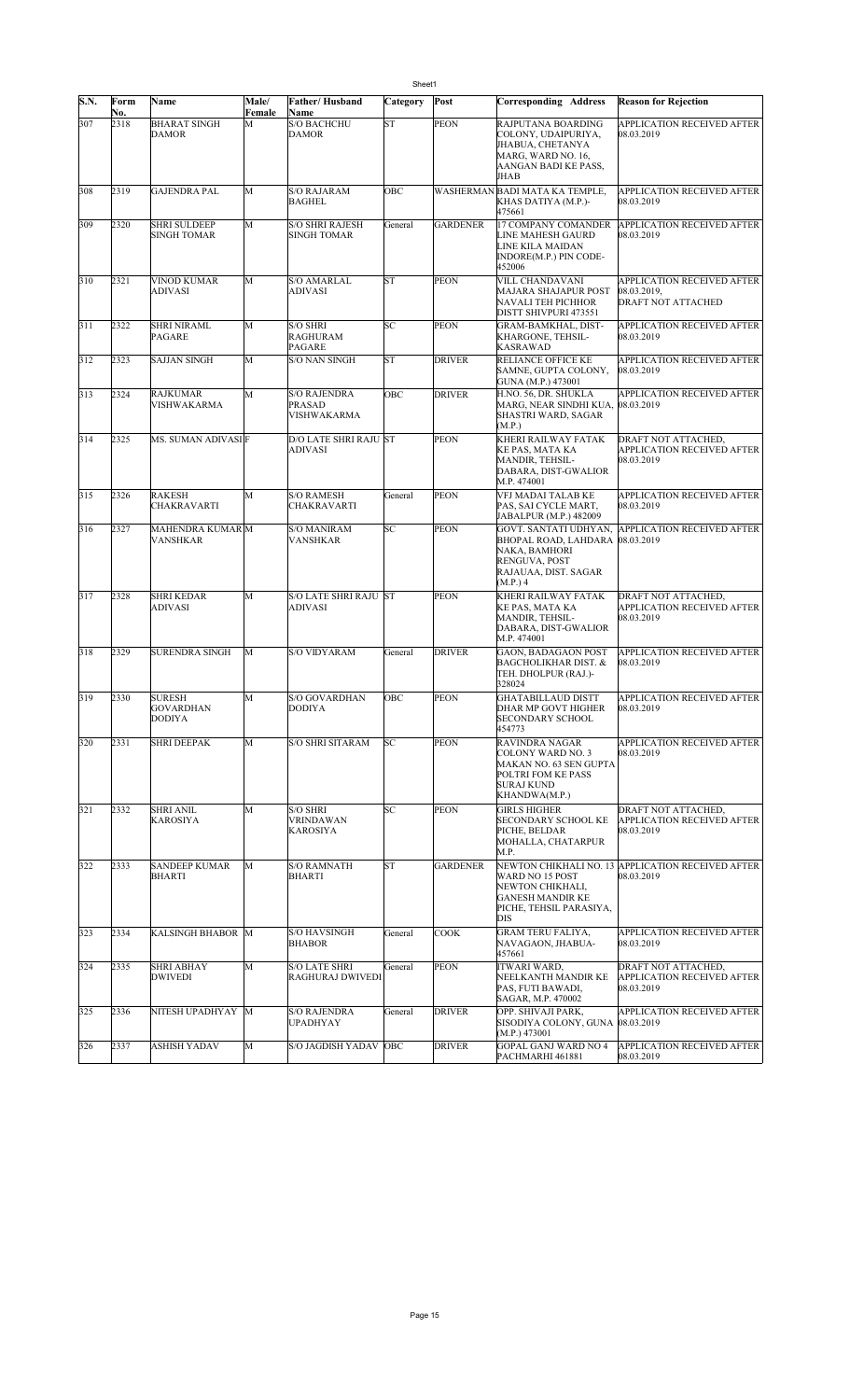| S.N. | Form<br>No. | Name                                      | Male/<br>Female | <b>Father/Husband</b><br>Name                   | Category  | Post          | <b>Corresponding Address</b>                                                                                      | <b>Reason for Rejection</b>                                                   |
|------|-------------|-------------------------------------------|-----------------|-------------------------------------------------|-----------|---------------|-------------------------------------------------------------------------------------------------------------------|-------------------------------------------------------------------------------|
| 327  | 2338        | <b>DINESH CHOUHAN</b>                     | М               | <b>S/O PRATAP SINGH</b><br><b>CHOUHAN</b>       | <b>ST</b> | <b>PEON</b>   | GRAM DHANKHEDI,<br>PATELPURA, POST<br>CHHIRVI, TEHSIL<br>MANAWAR, DISTRICT<br>DHAR (M.P.) 454449                  | APPLICATION RECEIVED AFTER<br>08.03.2019                                      |
| 328  | 2339        | <b>ANWAR KHAN</b>                         | M               | <b>S/O KAMAR KHAN</b>                           | General   | <b>DRIVER</b> | DR. AMBEDKAR COLONY,<br>PURANI SHIVPURI-473551                                                                    | <b>APPLICATION RECEIVED AFTER</b><br>08.03.2019                               |
| 329  | 2340        | SHRI KESHARSINGH M<br><b>JI LAVVANSHI</b> |                 | <b>S/O SHRI</b><br>RAMCHANDRA JI<br>LAVVANSHI   | OBC       | <b>PEON</b>   | GRAM-BAWADIKHEDA,<br>DIST-RAJGARH, TEHSIL-<br>PACHORE, POST-AMLAR,<br>THANA-TALEN, THAPPA-<br><b>TALEN 465680</b> | DRAFT NOT ATTACHED,<br>APPLICATION RECEIVED AFTER<br>08.03.2019               |
| 330  | 2341        | <b>SHRI HARIOM</b><br>YADAV               | M               | <b>S/O SHRI KAILASH</b><br><b>CHANDRA YADAV</b> | OBC       | <b>DRIVER</b> | F-11 NARMADA BLOCK I<br>VAHILI BAL KEVLARI<br>LINE INDORE(M.P.) 452006                                            | <b>APPLICATION RECEIVED AFTER</b><br>08.03.2019                               |
| 331  | 2342        | <b>SOBRAN AHIRWAR</b>                     | M               | <b>S/O BHAIYALAL</b><br>AHIRWAR                 | SC        | <b>PEON</b>   | GRAM HARI NAGAR.<br>SOPAN KHAS POST DUDA<br>DISTT. TIKAMGARH (M.P.)-<br>472001                                    | APPLICATION RECEIVED AFTER<br>08.03.2019                                      |
| 332  | 2343        | <b>SAGAR THAKRIYA</b>                     | M               | <b>S/O KISHAN BHARTI</b>                        | <b>ST</b> | <b>PEON</b>   | WARD NO 02 MUKAM<br>POST SIDHOULI<br>CHHINDWARA (M.P.)<br>480559                                                  | APPLICATION RECEIVED AFTER<br>08.03.2019                                      |
| 333  | 2344        | SHRI SUNIL KUMAR M<br>LAVVANSHI           |                 | <b>S/O SHRI</b><br>RAMCHANDRA JI<br>LAVVANSHI   | OBC       | <b>DRIVER</b> | GRAM-BAWADIKHEDA,<br>DIST-RAJGARH, TEHSIL-<br>PACHORE, POST-AMLAR,<br>THANA-TALEN, THAPPA-<br><b>TALEN 465680</b> | DRAFT NOT ATTACHED,<br><b>APPLICATION RECEIVED AFTER</b><br>08.03.2019        |
| 334  | 2345        | <b>SANJAY KUMARE</b>                      | M               | S/O JANGAL SINGH<br><b>KUMARE</b>               | <b>ST</b> | <b>PEON</b>   | <b>MADHUVAN OUT HOUSE</b><br>SERVENT BYAVAR<br>PACHMARHI                                                          | APPLICATION RECEIVED AFTER<br>08.03.2019                                      |
| 335  | 2346        | <b>AKASH KUMAR</b><br><b>RAJAK</b>        | M               | <b>S/O BHAGWAN DAS</b><br><b>RAJAK</b>          | ОВС       |               | WARD NO. 12. KEMORE<br>TEH. VIJAYRAGHAVGARH,<br>DISTT. KATNI (M.P.)-483880                                        | WASHERMAN AMRAIYAPAR BUS STAND APPLICATION RECEIVED AFTER<br>08.03.2019       |
| 336  | 2347        | MS. NEETU<br><b>AHIRWAR</b>               | F               | <b>D/O SHRI RAMLAL</b><br><b>AHIRWAR</b>        | SC        | <b>PEON</b>   | KAKAGANJ, KESHAVRAM<br>KIRANA DUKAN KE PAS,<br>SAGAR M.P. 470001                                                  | <b>DRAFT NOT ATTACHED.</b><br>APPLICATION RECEIVED AFTER<br>08.03.2019        |
| 337  | 2348        | <b>MISS SADHANA</b><br>GARG               | F               | <b>D/O SHRI LATE</b><br>RADHELAL GARG           | General   | <b>PEON</b>   | 110 PODWAR COLONY<br>SHIVAJI NAGAR WARD<br>TILEE ROAD SAGAR(M.P.)                                                 | SHRI MAHESH TIWARI C/O APPLICATION RECEIVED AFTER<br>08.03.2019               |
| 338  | 2349        | <b>CHANDSHEKHAR</b><br><b>PATIDAR</b>     | M               | <b>S/O TILOKCHAND</b>                           | OBC       | <b>COOK</b>   | VILL TIKON POST TIKON<br>TEH NALKHEDA DISTT<br>AGAR MALWA MP 465226                                               | <b>APPLICATION RECEIVED AFTER</b><br>08.03.2019,<br><b>DRAFT NOT ATTACHED</b> |
| 339  | 2350        | <b>MANOJ ASWARE</b>                       | M               | S/O NIRBHAY SINGH SC<br>ASWARE                  |           | <b>DRIVER</b> |                                                                                                                   | APPLICATION RECEIVED AFTER<br>08.03.2019                                      |
| 340  | 2351        | <b>SHAILENDRA</b><br>KUMAR TIWARI         | M               | <b>S/O RAJ KUMAR</b><br>TIWARI                  | General   | <b>DRIVER</b> | GRAM + POST VAKCHERA.<br>DIST. REWA (M.P.) 486001                                                                 | <b>APPLICATION RECEIVED AFTER</b><br>08.03.2019                               |
| 341  | 2352        | SANJAY BANSAL                             | M               | <b>S/O SIDDHANATH</b><br>BANSAL                 | SC        | <b>PEON</b>   | BARAULI THAKURAN<br>POST JAVA TEH JAVA<br>DISTT REWA MP                                                           | DRAFT NOT ATTACHED,<br>APPLICATION RECEIVED AFTER<br>08.03.2019               |
| 342  | 2353        | <b>ANOOP KUMAR</b><br><b>THAKUR</b>       | M               | <b>S/O RAMESH</b><br>THAKUR                     | <b>ST</b> | <b>PEON</b>   | SCHEME NO. 136, H.NO.<br>805, SECTOR A-1                                                                          | APPLICATION RECEIVED AFTER<br>08.03.2019                                      |
| 343  | 2354        | <b>AKHILESH KUMAR</b><br><b>SEN</b>       | M               | <b>S/O RAVISHANKAR</b><br><b>SEN</b>            | OBC       | <b>PEON</b>   | DUBE JI KI BAGIYA KE<br><b>SAMNE JANGIPURA</b><br>DABRA DISTT GWALIOR<br>MP 475110                                | APPLICATION RECEIVED AFTER<br>08.03.2019                                      |
| 344  | 2355        | ROHIT SHRIVAS                             | M               | <b>S/O RAMESH</b><br><b>SHRIVAS</b>             | General   | <b>PEON</b>   | BAL SADAN SCHOOL,<br>KAMPU LASHKAR,<br><b>GWALIOR (M.P.)-474001</b>                                               | JAWAHAR COLONY, NEAR APPLICATION RECEIVED AFTER<br>08.03.2019                 |
| 345  | 2356        | <b>ANURADHA</b><br>KORAKU                 | F               | W/O DILIP KUMAR<br>KORKU                        | <b>ST</b> | <b>PEON</b>   | RAILWAY FATAK KE PAS<br>MARGA SAGI KANKALI<br>MATA MANDIR KE PAS<br>JAURA DISTT MURENA                            | APPLICATION RECEIVED AFTER<br>08.03.2019                                      |
| 346  | 2357        | <b>SHIVAM</b>                             | M               | <b>S/O MAHAVEER</b>                             | SC        | <b>PEON</b>   | SARKARI HOSPITAL KE<br>CAMPOUS WARD NO 12<br>GOHAD DISTT BHIND MP<br>47716                                        | APPLICATION RECEIVED AFTER<br>08.03.2019                                      |
| 347  | 2358        | <b>DILIP SINGH</b><br>SIKARWAR            | М               | S/O JAGDISH SINGH<br>SIKARWAR                   | General   | <b>PEON</b>   | <b>MANSAROWAR POKHRA</b><br>MEHMADPUR, DHOLPUR,<br>RAJASTHAN-328001                                               | <b>APPLICATION RECEIVED AFTER</b><br>08.03.2019                               |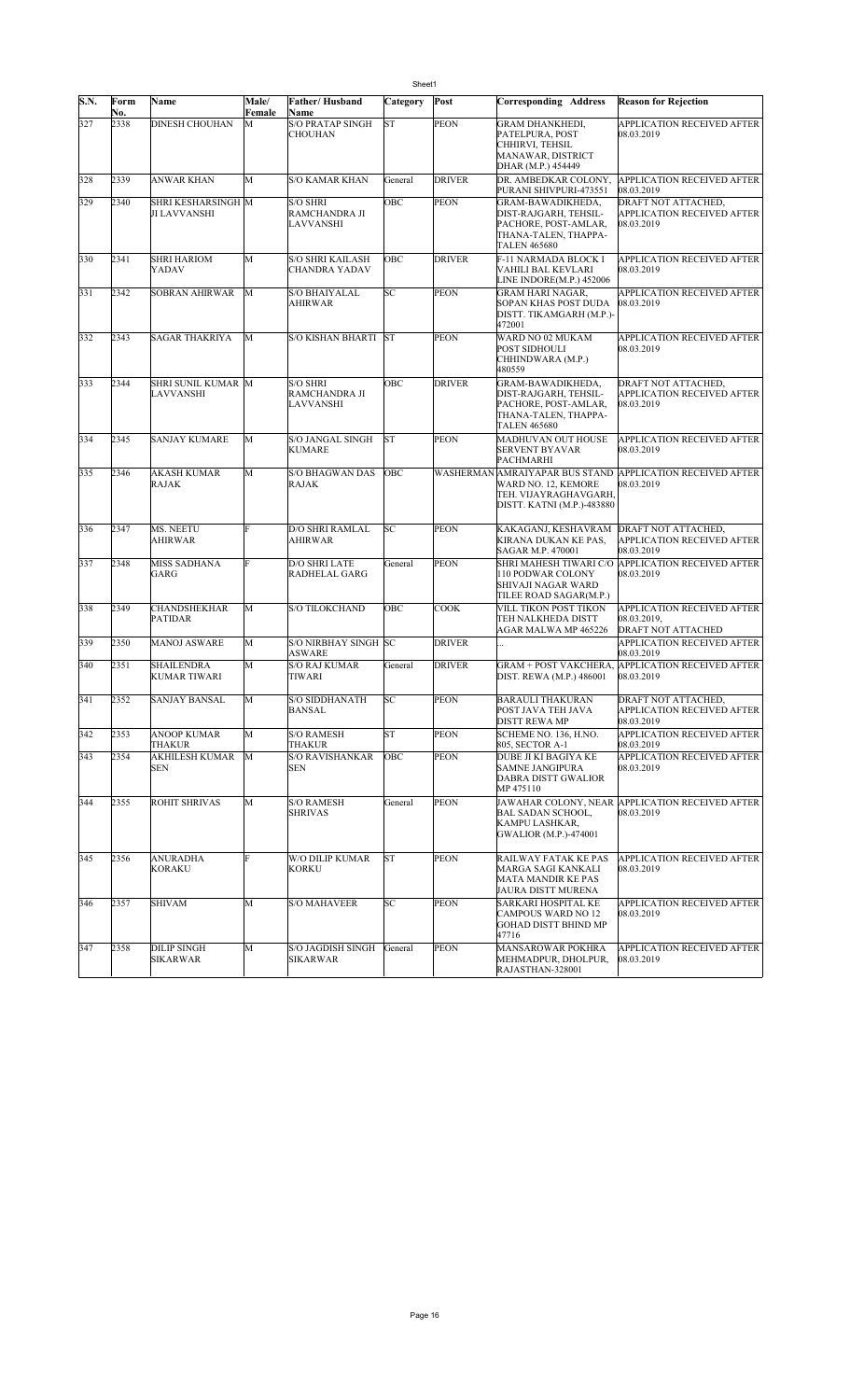|      | Sheet1      |                                         |                 |                                       |           |                 |                                                                                                        |                                                                   |  |  |
|------|-------------|-----------------------------------------|-----------------|---------------------------------------|-----------|-----------------|--------------------------------------------------------------------------------------------------------|-------------------------------------------------------------------|--|--|
| S.N. | Form<br>No. | Name                                    | Male/<br>Female | Father/Husband<br>Name                | Category  | Post            | Corresponding Address                                                                                  | <b>Reason for Rejection</b>                                       |  |  |
| 348  | 2359        | <b>DEEPAK SONI</b>                      | M               | <b>S/O KAILASH</b><br>NARAYAN SONI    | OBC       | <b>PEON</b>     | HOUSE NO 597 SILAVAT<br>MOHALLA LATERI ROAD<br>VILL MADHUSUDANGARH<br>DISTT GUNA MP 473287             | APPLICATION RECEIVED AFTER<br>08.03.2019                          |  |  |
| 349  | 2360        | <b>NARESH PURI</b>                      | M               | S/O RAMDAYAL PURIOBC                  |           |                 | WASHERMAN UMRAO GANJ KUMHAR<br>MOHALLA KAIT GUNA                                                       | APPLICATION RECEIVED AFTER<br>08.03.2019.<br>DRAFT NOT ATTACHED   |  |  |
| 350  | 2361        | <b>BETAL</b>                            | M               | <b>S/O RAMJILAL</b>                   | SC        | <b>PEON</b>     | RAINA KA PURA CHAINA<br><b>MORENA 476219</b>                                                           | DRAFT NOT ATTACHED,<br>APPLICATION RECEIVED AFTER<br>08.03.2019   |  |  |
| 351  | 2362        | <b>MURLI DAS</b>                        | M               | <b>S/O SANTOSH DAS</b>                | SC        | <b>PEON</b>     | H N. 101, GALI NO 4<br>DAYARAM CHOURAHA,<br>KALKHEDA ROAD,<br>NEELBAD, BHOPAL 462044                   | APPLICATION RECEIVED AFTER<br>08.03.2019                          |  |  |
| 352  | 2363        | NITESH KATTARYA<br>(BASOR)              | M               | <b>S/O MAHESH</b><br>KATTARYA (BASOR) | SC        | <b>GARDENER</b> | RANI DURGAWATI WARD<br>NO 01 SEMRA BAGH,<br>SAGAR (M.P.) 470001                                        | APPLICATION RECEIVED AFTER<br>08.03.2019,<br>DRAFT NOT ATTACHED   |  |  |
| 353  | 2364        | <b>BANTI DHAKAR</b>                     | M               | <b>S/O MANFOOL</b><br>DHAKAR          | OBC       | <b>PEON</b>     | <b>GRAM RAMPUR KALAN</b><br>MATA ROAD, POST<br>RAMPUR, TEHSIL<br>SAWALGARH, DISTRICT<br><b>MORENA</b>  | APPLICATION RECEIVED AFTER<br>08.03.2019,<br>DRAFT NOT ATTACHED   |  |  |
| 354  | 2365        | <b>RAMLAL GOUD</b>                      | M               | S/O BALJU GOUD                        | <b>ST</b> | <b>PEON</b>     | <b>GRAM TIPARI, POST</b><br>KISHANGARH, TEHSIL<br>VIJAWAR, DISTRICT<br>CHHATARPUR (M.P.)<br>471001     | APPLICATION RECEIVED AFTER<br>08.03.2019                          |  |  |
| 355  | 2366        | <b>KAMLESH BUNKAR</b>                   |                 | D/O SHANKAR LAL<br><b>BUNKAR</b>      | SC        | <b>PEON</b>     | WARD NO 05 NICHI LINE,<br>CHANDA META, TEHSIL<br>PARASIYA, DISTRICT<br>CHHINDWARA (M.P.)<br>480447     | APPLICATION RECEIVED AFTER<br>08.03.2019                          |  |  |
| 356  | 2367        | <b>PUSHPENDRA</b><br>KUMAR PRAJAPATI    | M               | <b>S/O KUNJBIHARI</b>                 | SC        | <b>PEON</b>     |                                                                                                        | APPLICATION RECEIVED AFTER<br>08.03.2019                          |  |  |
| 357  | 2368        | <b>SUBHASH DAVANDE M</b>                |                 | <b>S/O SHIVDAYAL</b><br>DAVANDE       | SC        | <b>GARDENER</b> | <b>GRAM SURGAON POST</b><br>SEHRA, TEHSIL &<br>DISTRICT BETUL (M.P.)<br>460001                         | APPLICATION RECEIVED AFTER<br>08.03.2019                          |  |  |
| 358  | 2369        | <b>RAVINDRA SINGH</b>                   | M               | <b>S/O KARAN SINGH</b>                | General   | <b>COOK</b>     | <b>GAON GADAICH (HAVELI)</b><br>TEH. & DISTT. DHOLPUR.<br>RAJASTHAN -328001                            | <b>APPLICATION RECEIVED AFTER</b><br>08.03.2019                   |  |  |
| 359  | 2370        | RAM BARAN SINGH M                       |                 | S/O PRABHU DAYAL                      | General   | <b>DRIVER</b>   | SITA NAGAR BHAROULI<br>ROAD DISTRICT BHIND<br>(M.P.) 477001                                            | APPLICATION RECEIVED AFTER<br>08.03.2019,<br>DRAFT OF LESS AMOUNT |  |  |
| 360  | 2371        | <b>RANU VERMA</b>                       | F               | W/O VIJAY VERMA                       | SC        | <b>PEON</b>     | PANSEMAL NAG MANDIR<br>MANDI KE PAS, KHETIYA<br>ROAD, TEHSIL PANSEMAL,<br>DISTRICT BARWANI 451770      | APPLICATION RECEIVED AFTER<br>08.03.2019                          |  |  |
| 361  | 2372        | <b>VIJAY VERMA</b>                      | M               | <b>S/O ASHOK VERMA</b>                | SC        | <b>PEON</b>     | NIWASI- KHETIYA ROAD,<br>PANSEMAL, NAGMANDIR<br>TESHIL- PANSEMAL,<br>DISTRICT BARWANI (M.P.)<br>451770 | <b>APPLICATION RECEIVED AFTER</b><br>08.03.2019                   |  |  |
| 362  | 2373        | <b>MATADEEN</b><br><b>PARIHAR</b>       | M               | S/O TARACHAND<br><b>PARIHAR</b>       | SC        | <b>DRIVER</b>   | <b>GRAM INDERGARH, POST</b><br>SUBHASHPURA TEHSIL-<br>SHIVPURI, DISTRICT-<br>SHIVPURI (M.P.) 473551    | <b>APPLICATION RECEIVED AFTER</b><br>08.03.2019                   |  |  |
| 363  | 2374        | PRABHAT SINGH<br><b>CHAUHAN</b>         | M               | S/O GOVIND SINGH<br><b>CHOUHAN</b>    | General   | <b>PEON</b>     | <b>BAL SADAN SCHOOL,</b><br>LASHKAR, GWALIOR<br>$(M.P.)-474001$                                        | JAWAHAR COLONY, NEAR APPLICATION RECEIVED AFTER<br>08.03.2019     |  |  |
| 364  | 2375        | <b>TAMA SINGH</b>                       | F               | D/O RAM SINGH                         | General   | <b>PEON</b>     | MALI CHOWK SHAHAR,<br>CHAMARI DARWAJA,<br>MANDSAUR (M.P.)-458001                                       | APPLICATION RECEIVED AFTER<br>08.03.2019                          |  |  |
| 365  | 2376        | PAL BAGHEL                              | M               | <b>S/O CHANDRA</b><br>SINGH BAGHEL    | SC        | <b>PEON</b>     | MU. BHUNIYA UADNA<br>POST MURENA DISTT. &<br>TEH. CHHINDWARA (M.P.)-<br>480001 WARD NO. 13             | APPLICATION RECEIVED AFTER<br>08.03.2019                          |  |  |
| 366  | 2377        | <b>MONU RATHORE</b>                     | M               | S/O VIJAY SINGH                       | OBC       | <b>DRIVER</b>   | <b>WARD NO. 13.</b><br>DWARIKAPURI, RATWA<br>ROAD, TEH. GOHAD, DIST.<br>BHIND (M.P.) 477222            | APPLICATION RECEIVED AFTER<br>08.03.2019                          |  |  |
| 367  | 2378        | <b>SUSHIL KUMAR</b>                     | M               | <b>S/O RAM KARAN</b>                  | SC        | <b>DRIVER</b>   | SITA NAGAR, BHARAULI<br>ROAD, V.T.I. TIRAHA,<br>BHIND (M.P.) 477001                                    | APPLICATION RECEIVED AFTER<br>08.03.2019                          |  |  |
| 368  | 2379        | <b>ANIMESH FATROD</b>                   | M               | S/O HEMRAJ FATROD SC                  |           | <b>PEON</b>     | 170, SHRI NATH COLONY,<br>MAHUGAON, MHOW (M.P.) 08.03.2019<br>453441                                   | APPLICATION RECEIVED AFTER                                        |  |  |
| 369  | 2380        | <b>DEEPMALA</b><br><b>KAMLESH GOHAR</b> |                 | W/O KAMLESH<br>GOHAR                  | SС        | <b>PEON</b>     | 188 PALHAR NAGAR,<br>AERODRUM ROAD,<br>INDORE (M.P.) 452001                                            | APPLICATION RECEIVED AFTER<br>08.03.2019                          |  |  |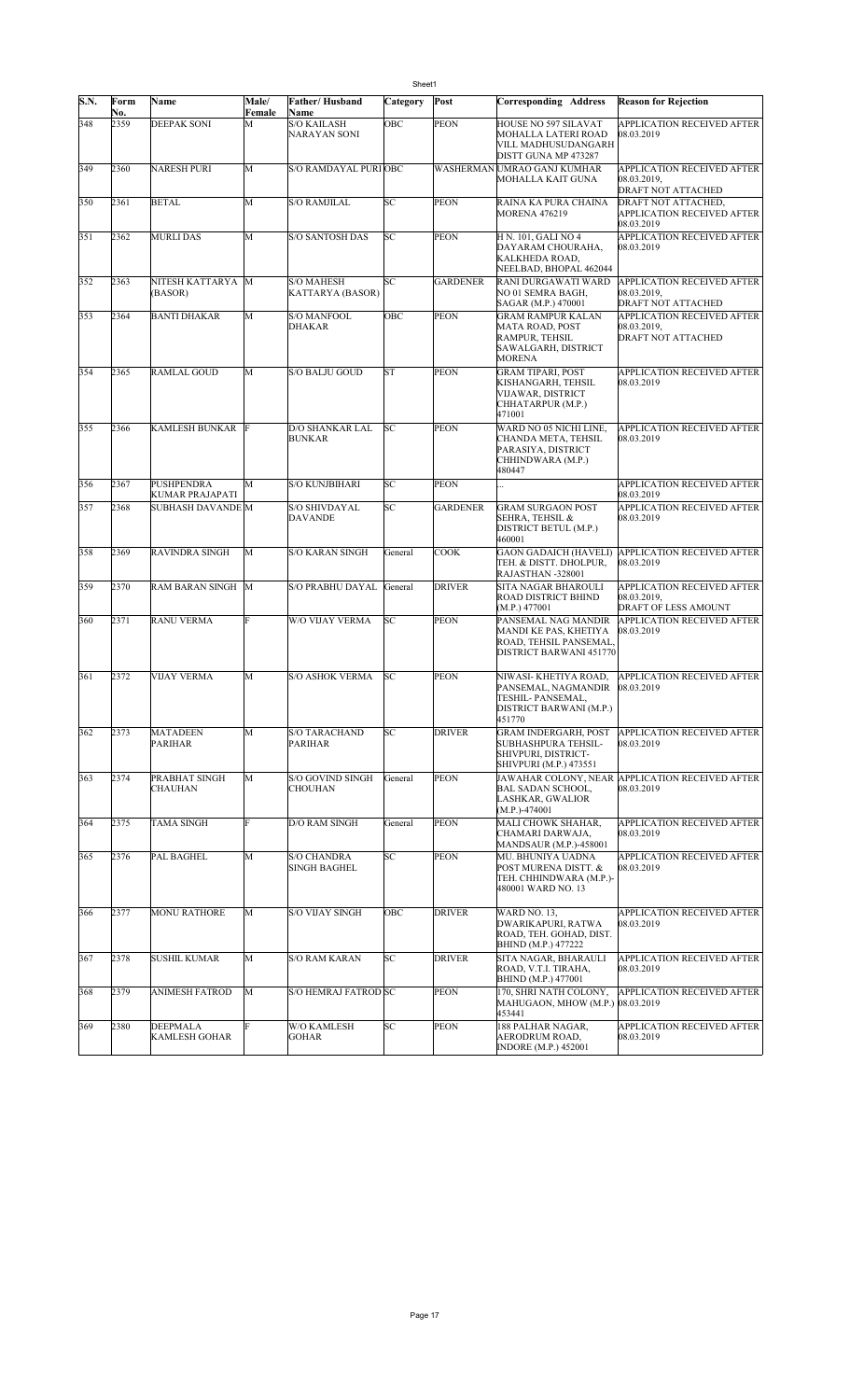|      | Sheet1      |                                        |                 |                                             |           |                 |                                                                                                                  |                                                                                                                                        |  |  |  |
|------|-------------|----------------------------------------|-----------------|---------------------------------------------|-----------|-----------------|------------------------------------------------------------------------------------------------------------------|----------------------------------------------------------------------------------------------------------------------------------------|--|--|--|
| S.N. | Form<br>No. | Name                                   | Male/<br>Female | Father/Husband<br>Name                      | Category  | Post            | Corresponding Address                                                                                            | <b>Reason for Rejection</b>                                                                                                            |  |  |  |
| 370  | 2381        | <b>DHARMENDRA</b><br>SHUKLA            | M               | <b>S/O RAMGANESH</b><br>SHUKLA              | General   | <b>PEON</b>     | BHATERA CHOUKI, WARD<br>NO 02 GALI NO 04 ARA<br>MACHINE KE SAMNE,<br>BALAGHAT (M.P.) 481001                      | APPLICATION RECEIVED AFTER<br>08.03.2019                                                                                               |  |  |  |
| 371  | 2382        | <b>CHETAN ASRET</b>                    | M               | S/O KAILASH CHAND SC<br><b>ASRET</b>        |           | <b>PEON</b>     | 3/12 36 QUARTER, DOOSRI<br>PALTAN, POLICE LINE,<br><b>INDORE (M.P.) 452005</b>                                   | APPLICATION RECEIVED AFTER<br>08.03.2019                                                                                               |  |  |  |
| 372  | 2383        | <b>TARA CHAND</b><br>GOYAL             | M               | S/O PUNJAN GOYAL                            | SC        | <b>DRIVER</b>   | EWS A/772 RAM MANSIR<br>SHIVMANDIR KE PAS,<br>KHANDWA (M.P.)                                                     | <b>APPLICATION RECEIVED AFTER</b><br>08.03.2019                                                                                        |  |  |  |
| 373  | 2384        | <b>ALOK DUBEY</b>                      | M               | S/O RAM KUMAR<br>DUBEY                      | General   | <b>PEON</b>     | RAGHU NAGAR, BALLA<br>KA DERA, NEAR MANDIR,<br>DABRA, DIST. GWALIOR<br>(M.P.) 475110                             | APPLICATION RECEIVED AFTER<br>08.03.2019                                                                                               |  |  |  |
| 374  | 2385        | <b>RAM NATH SAKET</b>                  | M               | <b>S/O GANPAT SAKET</b>                     | SC        | <b>GARDENER</b> | MADAI, TEHSIL MEHAR<br>DISTRICT SATNA (M.P.)                                                                     | GRAM UMARI PIPARI POST APPLICATION RECEIVED AFTER<br>08.03.2019                                                                        |  |  |  |
| 375  | 2386        | RAMDAS PRAJAPATI M                     |                 | S/O HARO GOVIND<br>PRAJAPATI                | OBC       | <b>COOK</b>     | WARD NO. 3, LOHAR<br>MOHALLA, SHIVPURI<br>ROAD, VIJAYPUR, POST +<br>TEH VIJAYPUR, DIST.<br>SHEOPUR (M.P.) 476332 | APPLICATION RECEIVED AFTER<br>08.03.2019                                                                                               |  |  |  |
| 376  | 2387        | <b>RAKESH PARMAR</b>                   | M               | S/O LATE NARAYAN SC<br>LALJI                |           | <b>GARDENER</b> | GRAM SEMLI, TEH. AGAR,<br>DIST. AGAR MALWA (M.P.) 08.03.2019<br>465441                                           | APPLICATION RECEIVED AFTER                                                                                                             |  |  |  |
| 377  | 2388        | SHANKARBATI<br><b>BHARTI</b>           | F               | <b>D/O PHOOLBHAN</b><br><b>BHARTI</b>       | <b>ST</b> | <b>PEON</b>     | PRINCIPAL REGISTRAR,<br>HIGH COURT OF M.P.,<br>BENCH INDORE (M.P.)                                               | APPLICATION RECEIVED AFTER<br>08.03.2019                                                                                               |  |  |  |
| 378  | 2389        | <b>SHRI SANTOSH</b><br><b>KORIYA</b>   | M               | <b>S/O SHRI JAGDISH</b><br>KORIYA           | <b>ST</b> | PEON            | MANG MOHALLA<br>KODRIYA MHOW<br>DISTRICT-INDORE(M.P.)<br>PIN-453441                                              | APPLICATION RECEIVED AFTER<br>08.03.2019                                                                                               |  |  |  |
| 379  | 2390        | SHRI AJAY BHARGO M                     |                 | <b>S/O SHRI SURESH</b><br><b>BHARGO</b>     | <b>ST</b> | <b>PEON</b>     | SHRI AJAY BHARGO S/O<br>SURESH BHARGO MU.<br>RATATALAI POST-<br>PANKUWA TEHSIL- BAGLI<br>DISTRICT- DEWAS(M.P.) 4 | <b>APPLICATION RECEIVED AFTER</b><br>08.03.2019                                                                                        |  |  |  |
| 380  | 2391        | <b>MISS TEENA</b>                      |                 | D/O SHRI SEVARAM<br>DABI                    | <b>ST</b> | <b>PEON</b>     | GRAM- PETLAWAD POST-<br><b>BAPPAIRA TEHSIL-</b><br>MAHIDPUR DISTRICT-<br>UJJAIN(M.P.) PIN CODE-<br>456440        | APPLICATION RECEIVED AFTER<br>08.03.2019.<br>UNDER AGE IN SPECIFIC<br>CATEGORY(AGE IS LESS THAN<br>18 YEARS)                           |  |  |  |
| 381  | 2392        | <b>SHRI GAUTAM</b><br><b>SHENDE</b>    | M               | S/O SHRI RAJENDRA SC<br><b>SHENDE</b>       |           | <b>PEON</b>     | WARD NO. 13 I.T.I. ROAD<br><b>BUDI RAILWAY CROSING</b><br>KE PASS BALAGHAT (M.P.)<br>481001                      | APPLICATION RECEIVED AFTER<br>08.03.2019                                                                                               |  |  |  |
| 382  | 2393        | <b>SHRI MAYANK</b><br><b>GONDANE</b>   | M               | <b>S/O LATE SHRI</b><br>MOHANLAL<br>GONDANE | SC        | <b>PEON</b>     | WARD NO. 01 MATA<br>MANDIR ROAD BUDHI<br>BALAGHAT 481001                                                         | APPLICATION RECEIVED AFTER<br>08.03.2019                                                                                               |  |  |  |
| 383  | 2394        | <b>FAKIRCHAND</b><br>GEHLOT            | M               | S/O RAMNARAYAN<br>GEHLOT                    | ОВС       | <b>PEON</b>     | VILLAGE-BHEEMAKHEDI,<br>TEHSIL-JAORA, DISTRICT-<br>RATLAM (M.P.)                                                 | <b>APPLICATION RECEIVED AFTER</b><br>08.03.2019,<br><b>MALE RESERVED</b><br>CATEGORY(SC/ST/OBC AGE IS<br><b>GREATER THAN 40 YEARS)</b> |  |  |  |
| 384  | 2395        | <b>SHRI CHANDAN</b><br><b>VERMA</b>    | M               | <b>S/O LATE SHRI</b><br><b>MAHESH VERMA</b> | OBC       | PEON            | 477001                                                                                                           | RAJHOLI BHIND PIN CODE-APPLICATION RECEIVED AFTER<br>08.03.2019                                                                        |  |  |  |
| 385  | 2396        | RAVI                                   | M               | <b>S/O KAILASH</b>                          | SC        | <b>PEON</b>     | VILLAGE-BHYANI, POST-<br><b>BHAGWAS, TEHSIL-</b><br>GOHAD, DISTRICT-BHIND<br>(M.P.) 477116                       | APPLICATION RECEIVED AFTER<br>08.03.2019                                                                                               |  |  |  |
| 386  | 2397        | <b>DINESH YADAV</b>                    | M               | S/O DOULATRAM<br>YADAV                      | General   | PEON            | HOUSE NO. 13, MATA<br>MANDIR, HATHAIKHEDA<br>DEM PATHAR, AANAND<br>NAGAR, BHOPAL (M.P.)<br>462022                | APPLICATION RECEIVED AFTER<br>08.03.2019                                                                                               |  |  |  |
| 387  | 2398        | <b>DHARMENDRA</b><br><b>SINGH GOND</b> | М               | S/O DAMODAR<br>SINGH                        | ST        | <b>PEON</b>     | SIGHANPURI, SIHORA,<br>POST. SIHORA, TEH.<br>SIHORA, DIST. JABALPUR<br>(M.P.) 483225                             | APPLICATION RECEIVED AFTER<br>08.03.2019                                                                                               |  |  |  |
| 388  | 2399        | <b>SHRI DHEERENDRA</b><br>KUMAR MISHRA | M               | <b>S/O SHRI NANDLAL</b><br><b>MISHRA</b>    | General   | <b>COOK</b>     | <b>GRAM- PATNA POST-</b><br>MAHMUDPUR TEHSIL-<br>MANGAWAN THANA<br>VAIKUNDPUR BALAK<br>MAVORN(M.P.)              | APPLICATION RECEIVED AFTER<br>08.03.2019                                                                                               |  |  |  |
| 389  | 2400        | <b>ROOPESH KHARE</b>                   | M               | <b>S/O RAM KRIPAL</b><br>KHARE              | General   | <b>PEON</b>     | GRAM POST. SIMAR MAU,<br>TEH. SILWANI, DIST.<br>RAISEN (M.P.) 464886                                             | APPLICATION RECEIVED AFTER<br>08.03.2019                                                                                               |  |  |  |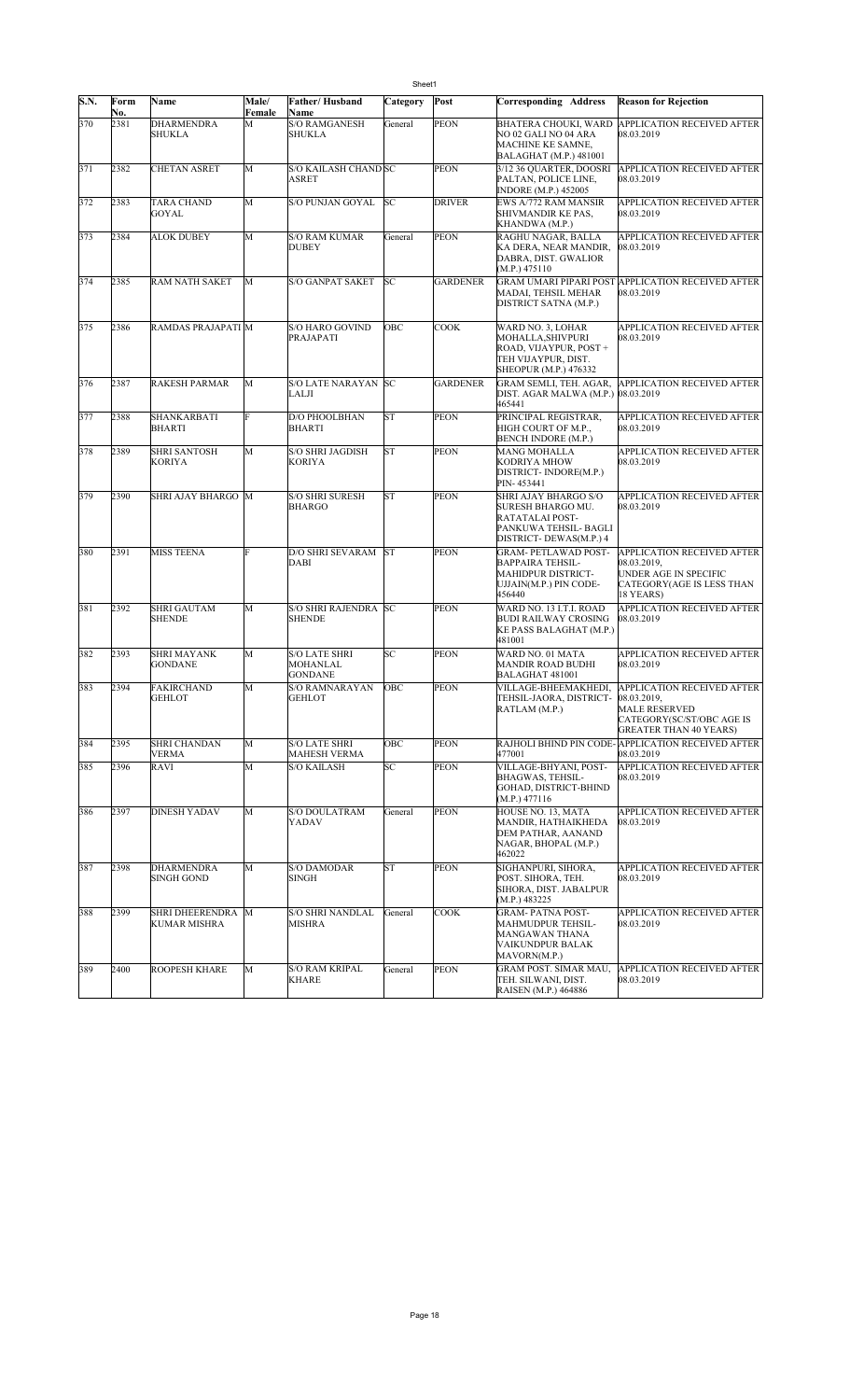|      | Sheet1      |                                       |                 |                                                         |           |               |                                                                                                      |                                                                                                                                                        |  |  |  |
|------|-------------|---------------------------------------|-----------------|---------------------------------------------------------|-----------|---------------|------------------------------------------------------------------------------------------------------|--------------------------------------------------------------------------------------------------------------------------------------------------------|--|--|--|
| S.N. | Form<br>No. | Name                                  | Male/<br>Female | Father/Husband<br>Name                                  | Category  | Post          | <b>Corresponding Address</b>                                                                         | <b>Reason for Rejection</b>                                                                                                                            |  |  |  |
| 390  | 2401        | <b>SWATI</b>                          |                 | <b>D/O RAMESH</b>                                       | <b>ST</b> | <b>PEON</b>   | 344 ADIWASI BHEEL<br>COLONY, MUSAKHEDI,<br>INDORE (M.P.)                                             | <b>APPLICATION RECEIVED AFTER</b><br>08.03.2019                                                                                                        |  |  |  |
| 391  | 2402        | SMT. SHYAM BAI<br><b>BAIGA</b>        | Ė               | W/O SHRI<br><b>DEENDAYAL BAIGA</b>                      | <b>ST</b> | <b>PEON</b>   | GRAM PAN. SALAIYA-1 &<br>DOGARI HOLA TEHSIL-<br>PALI DISTRICT-<br>UMRIYA(M.P.) 484661                | <b>APPLICATION RECEIVED AFTER</b><br>08.03.2019                                                                                                        |  |  |  |
| 392  | 2403        | <b>MOHIT KUMAR</b><br>TRIPATHI        | M               | S/O LALTA PRASAD<br>TRIPATHI                            | General   | <b>PEON</b>   | 449 NEW GOVIND<br>COLONY, KALI WAWDI,<br>INDORE (M.P.) 452015                                        | <b>APPLICATION RECEIVED AFTER</b><br>08.03.2019                                                                                                        |  |  |  |
| 393  | 2404        | KUSHAL KUMAR RAIM                     |                 | <b>S/O LATE</b><br>RAJKUMAR RAI                         | General   | <b>PEON</b>   | AKHADI MOHALLA,<br>SHIVAJI WARD, MAIN<br>ROAD, KANDELI,<br>NARSINGHPUR (M.P.)                        | APPLICATION RECEIVED AFTER<br>08.03.2019,<br><b>MALE UNRESERVED</b><br><b>CATEGORY (AGE IS GREATER</b><br>THAN 35 YEARS),<br><b>DRAFT NOT ATTACHED</b> |  |  |  |
| 394  | 2405        | <b>AMIT TRIPATHI</b>                  | M               | S/O SHIV NARAYAN<br>TRIPATHI                            | General   | <b>DRIVER</b> | A 9 CHATRA GHHAYA<br><b>COLONY PITHAMPUR</b><br>DISTRICT DHAR (M.P.)<br>454775                       | <b>APPLICATION RECEIVED AFTER</b><br>08.03.2019                                                                                                        |  |  |  |
| 395  | 2406        | <b>GOVIND MEHRA</b>                   | M               | <b>S/O RAMDAYAL</b><br><b>MEHRA</b>                     | SC        | <b>PEON</b>   | MUSHRAN WARD,<br>SANKAL ROAD, KANDELI,<br>NARSINGHPUR (M.P.)<br>487001                               | DRAFT NOT ATTACHED,<br><b>APPLICATION RECEIVED AFTER</b><br>08.03.2019                                                                                 |  |  |  |
| 396  | 2407        | <b>SANDEEP</b><br>VISHWAKARMA         | M               | <b>S/O SURESH</b><br>VISHWAKARMA                        | OBC       | <b>PEON</b>   | SALE TAX COLONY CIVIL<br>LINE, KHANDWA, (M.P.)                                                       | <b>APPLICATION RECEIVED AFTER</b><br>08.03.2019                                                                                                        |  |  |  |
| 397  | 2408        | HARI OM YADAV                         | M               | S/O AMAR SINGH                                          | OBC       | <b>DRIVER</b> | 48 MANJARA GATU KA<br>PURA, GRAM JAORA,<br>TEHSIL BHIND, DISTRICT<br>BHIND (M.P.) 477001             | <b>APPLICATION RECEIVED AFTER</b><br>08.03.2019                                                                                                        |  |  |  |
| 398  | 2409        | <b>SHRI BHUPENDRA</b><br>PAL          | M               | <b>S/O SHRI DINDAYAL</b><br>PAL                         | OBC       | <b>PEON</b>   | <b>MAHAVEER BHAWAN</b><br>VARDHAMAN MARKET<br>SARAFA BAZAR LASHKAR<br>GWALIOR(M.P.) 474001           | APPLICATION RECEIVED AFTER<br>08.03.2019                                                                                                               |  |  |  |
| 399  | 2410        | MANISH BARONIYA M                     |                 | <b>S/O PRAKASH</b><br><b>CHANDRA</b><br><b>BARONIYA</b> | SC        | <b>PEON</b>   | 718, BHAGIRATH PURA,<br>INDORE (M.P.) 452003                                                         | <b>APPLICATION RECEIVED AFTER</b><br>08.03.2019                                                                                                        |  |  |  |
| 400  | 2411        | KALU SINGH DAWAR M                    |                 | <b>S/O MOR SINGH</b><br>DAWAR                           | <b>ST</b> | <b>PEON</b>   | TW 38/13 MAIR FIELD<br>AREA MCTI MHOW,<br>DISTRICT INDORE 453441                                     | APPLICATION RECEIVED AFTER<br>08.03.2019                                                                                                               |  |  |  |
| 401  | 2412        | <b>MISS SURBHI</b><br><b>GOGLIYA</b>  | E               | <b>D/O SHRI SANTOSH</b><br><b>GOGLIYA</b>               | SC        | <b>PEON</b>   | 88 MA BHAGWATI VIHAR<br>COLONY MHOW GAON<br>MHOW DISTRICT-<br>INDORE(M.P.) PIN CODE-<br>453441       | APPLICATION RECEIVED AFTER<br>08.03.2019                                                                                                               |  |  |  |
| 402  | 2413        | <b>MANOHAR IOBAL</b>                  | M               | S/O MUSHTAO<br>HUSSAIN QUERESHI                         | OBC       | <b>DRIVER</b> | 93 MEHTA KI CHAL,<br>SIMROL ROAD MHOW,<br>INDORE (M.P.) 453441                                       | <b>APPLICATION RECEIVED AFTER</b><br>08.03.2019                                                                                                        |  |  |  |
| 403  | 2414        | <b>JITENDRA</b><br><b>PATHARIYA</b>   | M               | <b>S/O PREM CHANDRA OBC</b><br><b>PATHARIYA</b>         |           | PEON          | GRAM BHATKHEDI, TEH.<br>MHOW, DIST. INDORE<br>(M.P.) 453441                                          | <b>APPLICATION RECEIVED AFTER</b><br>08.03.2019                                                                                                        |  |  |  |
| 404  | 2415        | <b>MISS YASHASVI</b><br>GOGLIYA       |                 | D/O SHRI SANTOSH SC<br>GOGLIYA                          |           | PEON          | 88 MA BHAGWATI VIHAR<br>MHOW GAON MHOW<br>(M.P.) PIN CODE-453441                                     | <b>APPLICATION RECEIVED AFTER</b><br>08.03.2019                                                                                                        |  |  |  |
| 405  | 2416        | <b>JYOTI RAMOSHI</b><br><b>BORDE</b>  | F               | D/O VEERBHAN<br><b>RAMOSHI</b>                          | General   | PEON          | <b>86 SHIVLOK 5 BDA ROAD</b><br>AWADHPURI BHOPAL                                                     | <b>APPLICATION RECEIVED AFTER</b><br>08.03.2019                                                                                                        |  |  |  |
| 406  | 2417        | <b>GOPAL MALVIYA</b>                  | M               | <b>S/O AMBARAM</b>                                      | SC        | <b>DRIVER</b> | MEVADA MOHALLA,<br>PASLOD, TEH. NAGDA,<br>DIST. UJJAIN (M.P.) 456221                                 | APPLICATION RECEIVED AFTER<br>08.03.2019                                                                                                               |  |  |  |
| 407  | 2418        | <b>SHRI RITESH</b><br>CHAKARIYA       | M               | S/O SHRI RAM SINGH SC<br><b>CHAKARIYA</b>               |           | <b>PEON</b>   | 200 SHIVAJI NAGAR<br><b>INDORE-452003</b>                                                            | APPLICATION RECEIVED AFTER<br>08.03.2019                                                                                                               |  |  |  |
| 408  | 2419        | <b>DINESH LAL</b>                     | M               | <b>S/O CHAMPALAL</b>                                    | ОВС       |               | WASHERMAN HOUSE NO 25 WARD NO 01<br>GRAM AYANA, TEHSIL<br>PIPLODA, DISTRICT-<br>RATLAM (M.P.) 457331 | <b>APPLICATION RECEIVED AFTER</b><br>08.03.2019                                                                                                        |  |  |  |
| 409  | 2420        | <b>SACHIN RAI</b>                     | M               | <b>S/O LATE SHRI</b><br>KAMAL RAI                       | OBC       | <b>DRIVER</b> | THANA, MU. POST.<br>JUNNARDEO, DIST<br>CHHINDWARA (M.P.)<br>480551                                   | WARD NO. 3, NEAR POLICE APPLICATION RECEIVED AFTER<br>08.03.2019                                                                                       |  |  |  |
| 410  | 2421        | <b>SHRI JITENDRA</b><br><b>FATROD</b> | M               | <b>S/O LATE SHRI</b><br><b>MAHESH FATRAOD</b>           | SC        | PEON          | 42 HARIJAN COLONY<br>PALASIA THANA INDORE                                                            | <b>APPLICATION RECEIVED AFTER</b><br>08.03.2019                                                                                                        |  |  |  |
| 411  | 2422        | <b>RAJESH KUMAR</b>                   | M               | <b>S/O LATE</b><br><b>RAMRATAN SINGH</b>                | SC        | <b>PEON</b>   | GRAM MUSTARI, POST.<br>BAGHORA, TEH. MEHGAV,<br>DIST. BHIND (M.P.) 477557                            | APPLICATION RECEIVED AFTER<br>08.03.2019                                                                                                               |  |  |  |
| 412  | 2423        | <b>MONU SHARMA</b>                    | M               | S/O BADRILAL JI<br>SHARMA                               | General   | <b>DRIVER</b> | WARD NO 13 AYODHYA<br>BASTI, CHHAWNI AGAR<br>DISTRICT AGAR 465441                                    | DRAFT NOT ATTACHED,<br>10 NOT PASS(FOR POST OF<br>DRIVER).<br>APPLICATION RECEIVED AFTER<br>08.03.2019                                                 |  |  |  |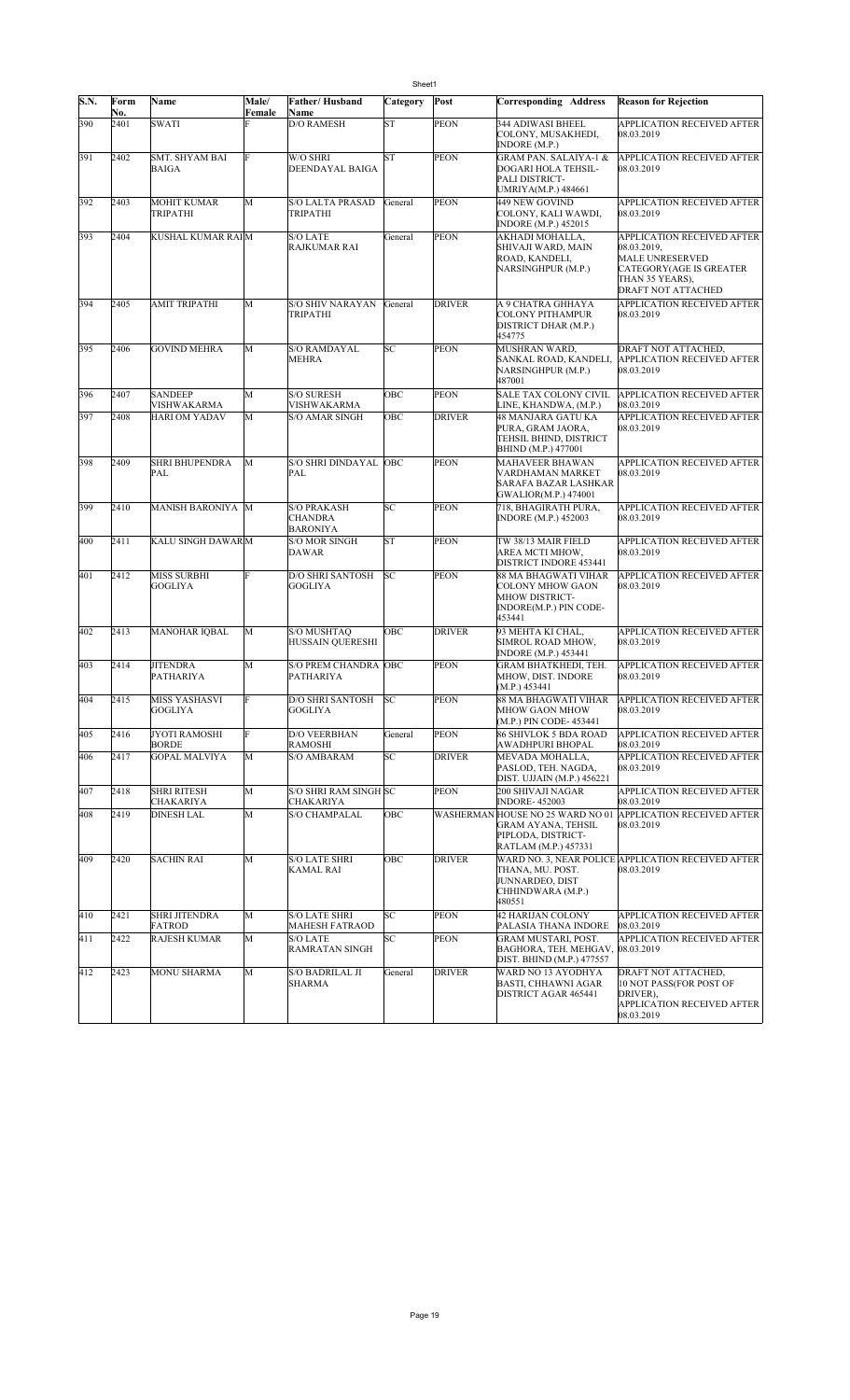|      | Sheet1      |                                            |              |                                            |           |                 |                                                                                                         |                                                                               |  |  |  |
|------|-------------|--------------------------------------------|--------------|--------------------------------------------|-----------|-----------------|---------------------------------------------------------------------------------------------------------|-------------------------------------------------------------------------------|--|--|--|
| S.N. | Form        | Name                                       | <b>Male/</b> | Father/Husband                             | Category  | Post            | Corresponding Address                                                                                   | <b>Reason for Rejection</b>                                                   |  |  |  |
| 413  | No.<br>2424 | <b>SHRI DINESH SINGH</b>                   | Female<br>М  | Name<br>S/O SHRI MAN SINGH SC              |           | <b>DRIVER</b>   | GRAM- BHADOULI KA<br>PURA POST ABHILEHDA<br>TEHSIL- AMBAH<br>DISTRICT-MORENA(M.P.)<br>PIN-476111        | APPLICATION RECEIVED AFTER<br>08.03.2019                                      |  |  |  |
| 414  | 2425        | <b>BAL KRISHNA</b><br><b>SONKAR</b>        | M            | <b>S/O SUKHINAND</b><br><b>SONKAR</b>      | SC        | <b>COOK</b>     | GRAM + POST GADA, 138,<br>TEH. JAWA, THANA JAWA,  08.03.2019<br>DIST. REWA (M.P.) 486223                | <b>APPLICATION RECEIVED AFTER</b>                                             |  |  |  |
| 415  | 2426        | <b>RAHEES KHAN</b>                         | M            | S/O MEHBOOB KHAN OBC                       |           | <b>DRIVER</b>   | WARD NO 11 BADA BAZAR DRAFT NOT ATTACHED,<br>GOHAD TAL GALI,<br>GOHAD, DISTRICT BHIND<br>(M.P.) 477116  | APPLICATION RECEIVED AFTER<br>08.03.2019                                      |  |  |  |
| 416  | 2427        | <b>RANI KHARE</b>                          | F            | D/O ANOKHI LAL                             | ST        | PEON            | <b>GRAM + POST BALWADA,</b><br>TEH. BADWAHA, DIST.<br>KHARGONE (M.P.) 451115                            | <b>APPLICATION RECEIVED AFTER</b><br>08.03.2019                               |  |  |  |
| 417  | 2428        | <b>ABHISHEK</b><br>CHANDRA<br>PRAKASH JAIN | М            | <b>S/O CHANDRA</b><br><b>PRAKASH JAIN</b>  | General   | <b>PEON</b>     | 42, SOMNATH KI NAYI<br>CHAL, INDORE (M.P.)<br>452011                                                    | APPLICATION RECEIVED AFTER<br>08.03.2019                                      |  |  |  |
| 418  | 2429        | MISS ARTI KALYANE F                        |              | <b>D/O SHRI BANSILAL</b><br><b>KALYANE</b> | SC        | <b>PEON</b>     | 60 TAL MOHALLA MHOW<br>INDORE(M.P.)                                                                     | <b>APPLICATION RECEIVED AFTER</b><br>08.03.2019                               |  |  |  |
| 419  | 2431        | <b>SONU BAIGA</b>                          | Ė            | D/O BHAIYALAL<br><b>BAIGA</b>              | ST        | <b>GARDENER</b> | <b>GRAM+POST SINGHPUR,</b><br>DISTRICT SHAHDOL (M.P.)<br>484001                                         | <b>APPLICATION RECEIVED AFTER</b><br>08.03.2019,<br><b>DRAFT NOT ATTACHED</b> |  |  |  |
| 420  | 2432        | SHRI HANUMAT<br>KUSHWAHA                   | М            | S/O SHRI GOKUL<br><b>PRASAD KUSHWAHA</b>   | ОВС       | <b>GARDENER</b> | GRAM-KADARI POST-<br><b>BASARI TEHSIL-</b><br>CHHATARPUR DISTRICT-<br>CHHATARPUR (M.P.)<br>471005       | APPLICATION RECEIVED AFTER<br>08.03.2019                                      |  |  |  |
| 421  | 2433        | <b>SANJAY KHEDE</b>                        | M            | <b>S/O DINESH KHEDE</b>                    | SC        | <b>PEON</b>     | GRAM SAMRAJ, POST.<br>THANGAON. TEH.<br>MAHESHWAR, DIST.<br>KHARGONE (M.P.)                             | <b>APPLICATION RECEIVED AFTER</b><br>08.03.2019                               |  |  |  |
| 422  | 2434        | RAKESH KUMAR                               | F            | D/O JUJHAR LAL                             | SС        | <b>COOK</b>     | NAND HOUSE BAPU<br>NAGAR KE PAS, SANJEET<br>ROAD MANDSAUR (M.P.)<br>458001                              | APPLICATION RECEIVED AFTER<br>08.03.2019.<br><b>DRAFT NOT ATTACHED</b>        |  |  |  |
| 423  | 2435        | <b>HIMALAYA</b>                            | M            | <b>S/O BHAGWANDEEN</b>                     | <b>SC</b> | <b>GARDENER</b> | VILLAGE-<br>DARSHANKHEDA, POST-<br>MAGKHARA, DISTRICT-<br>UNNAV (U.P.) 209862                           | DRAFT NOT ATTACHED,<br><b>APPLICATION RECEIVED AFTER</b><br>08.03.2019        |  |  |  |
| 424  | 2436        | SHRI AMIT<br>DEVATWAL                      | M            | S/O SHRI<br><b>SUNDERLAL</b><br>DEVATWAL   | OBC       |                 | SUNDERLAL DEVATWAL<br>VILLAGE- GANGLAKHEDI<br>P.O. KELOD TEHSIL-<br>MHOW DISTRICT- IND                  | WASHERMAN AMIT DEVATWAL S/O SHRI APPLICATION RECEIVED AFTER<br>08.03.2019     |  |  |  |
| 425  | 2437        | CHANDA BHARTI                              | F            | D/O SHANIRAM<br><b>BHARTI</b>              | <b>ST</b> | <b>GARDENER</b> | GRAM GHANA KODIYA<br>(PATALKOT) POST<br>TAMIYA, TEHSIL TAMIYA,<br>DISTRICT CHHINDWARA                   | DRAFT NOT ATTACHED,<br>APPLICATION RECEIVED AFTER<br>08.03.2019               |  |  |  |
| 426  | 2438        | <b>GYAN PRAKASH</b><br><b>AHIRWAR</b>      | М            | <b>S/O SHIVMANI</b><br>PRASAD AHIRWAR      | SС        | <b>GARDENER</b> | VILLAGE-UJROANDHA,<br>POST-DEVRI (JHALI),<br>DISTRICT-SATNA (M.P.)<br>485666                            | <b>APPLICATION RECEIVED AFTER</b><br>08.03.2019,<br><b>DRAFT NOT ATTACHED</b> |  |  |  |
| 427  | 2439        | <b>BANTY KUMAR</b><br><b>BHARTI</b>        | M            | <b>S/O RAGHGHU</b><br><b>BHARTI</b>        | ST        | <b>PEON</b>     | WARD NO 16 05 OUARTER<br>COLONY TAMIYA, TEHSIL<br>TAMIYA, POST TAMIYA,<br>DISTRICT-CHHINDWARA<br>(M.P.) | <b>APPLICATION RECEIVED AFTER</b><br>08.03.2019,<br>DRAFT NOT ATTACHED        |  |  |  |
| 428  | 2440        | <b>UMA PRASAD</b><br>AGARIYA               | M            | <b>S/O BHUPENDRA</b><br>AGARIYA            | <b>ST</b> | <b>DRIVER</b>   | GRAM NAKUNI, POST.<br>BHANNI, THANA<br>DEVLAUND, TEH.<br>BEOHARI, DIST. SHAHDOL<br>(M.P.) 484774        | DRAFT NOT ATTACHED,<br>APPLICATION RECEIVED AFTER<br>08.03.2019               |  |  |  |
| 429  | 2441        | SHRI AKHIL KUMAR M                         |              | S/O SHRI JAGDISH<br><b>PRASAD</b>          | General   | <b>PEON</b>     | AKHIL KUMAR TILAK<br>WARD<br>NARSINGHPUR(M.P.) PIN<br>CODE-487001                                       | <b>APPLICATION RECEIVED AFTER</b><br>08.03.2019,<br><b>DRAFT NOT ATTACHED</b> |  |  |  |
| 430  | 2442        | PRADEEP KUMAR<br>JAISWAL                   | M            | <b>S/O SHYAMLAL</b><br>JAISWAL             | ОВС       | <b>PEON</b>     | VILLAGE+POST<br>CHORGADI (MERTOLA),<br>TEHSIL-RAMPUR,<br>DISTRICT-SIDHI (M.P.)<br>486776                | <b>APPLICATION RECEIVED AFTER</b><br>08.03.2019                               |  |  |  |
| 431  | 2443        | MONU KUSHWAHA                              | M            | <b>S/O CHOTELAL</b><br><b>KUSHWAHA</b>     | OBC       | <b>GARDENER</b> | SITARAM BANDUK WALI<br>GALI, GANESH PURA,<br>MORENA (M.P.) 476001                                       | DRAFT NOT ATTACHED,<br>APPLICATION RECEIVED AFTER<br>08.03.2019               |  |  |  |
| 432  | 2444        | PARO GUPTA                                 | F            | D/O JAGANNATH<br><b>PRASAD GUPTA</b>       | General   | <b>PEON</b>     | REST HOUSE ROAD<br>KOTMA, WARD NO. 08,<br>POST-KOTMA, DISTRICT-<br>ANUPPUR (M.P.) 484334                | <b>APPLICATION RECEIVED AFTER</b><br>08.03.2019                               |  |  |  |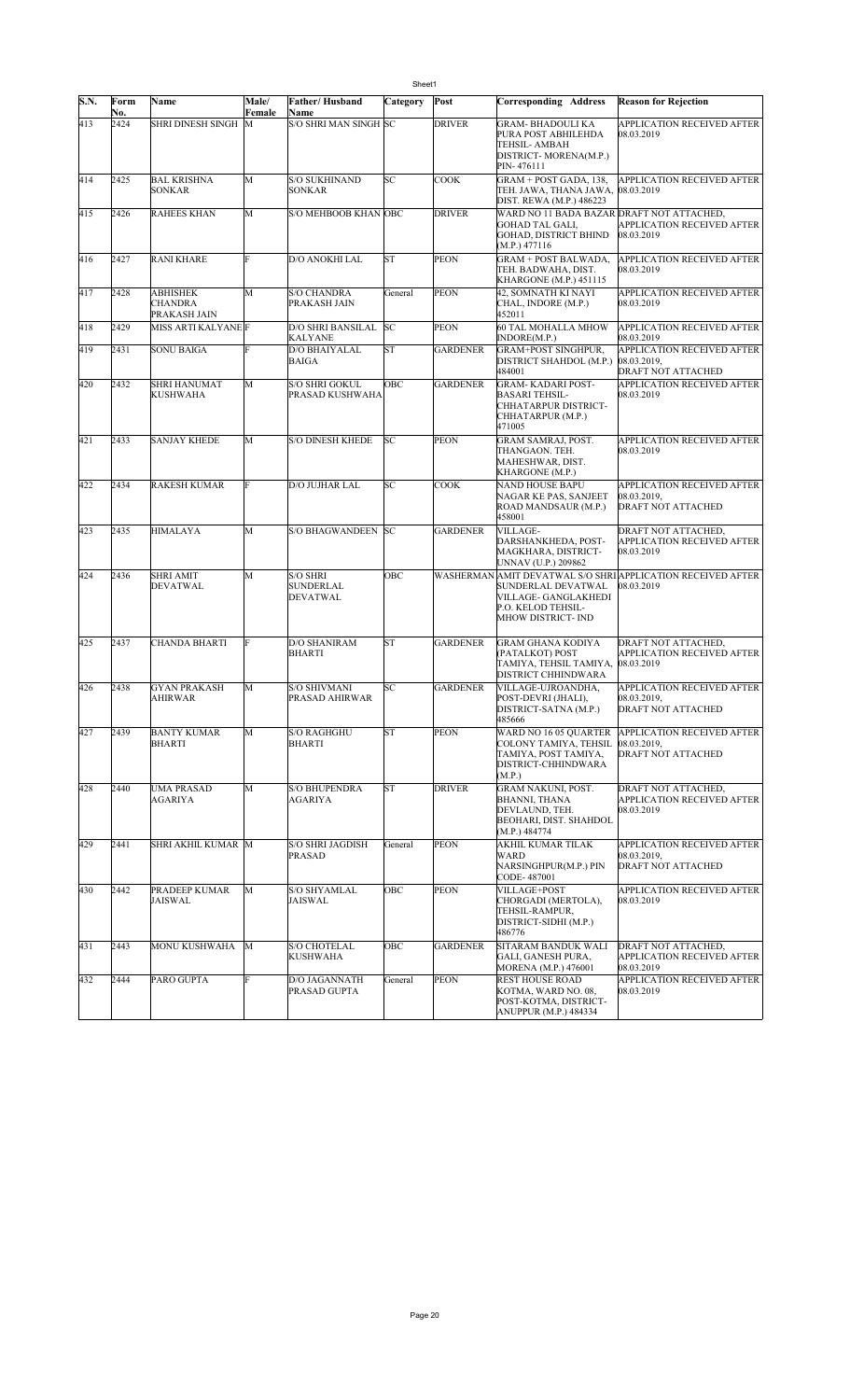| S.N. | Form<br>No. | Name                                      | Male/<br>Female | Father/Husband<br><b>Name</b>                  | Category  | Post            | <b>Corresponding Address</b>                                                                                              | <b>Reason for Rejection</b>                                                                            |
|------|-------------|-------------------------------------------|-----------------|------------------------------------------------|-----------|-----------------|---------------------------------------------------------------------------------------------------------------------------|--------------------------------------------------------------------------------------------------------|
| 433  | 2445        | <b>NAVEEN KACHAVA</b>                     | М               | <b>S/O MANOHAR LAL</b>                         | OBC       | <b>PEON</b>     | DHANAGAR MOHALLA,<br>CHARBHUJA NATH GALI,<br><b>MANDSAUR (M.P.) 458001</b>                                                | APPLICATION RECEIVED AFTER<br>08.03.2019,<br>DRAFT NOT ATTACHED                                        |
| 434  | 2446        | <b>SHRI RAVEENDRA</b><br>BHARTI           | M               | <b>S/O SHRI JAGATLAL</b><br><b>BHARTI</b>      | <b>ST</b> | <b>COOK</b>     | MUKAM-<br>KHAMARPUR(PATALKOT)<br>POST- CHHINDI TEHSIL-<br>TAMISA DISTRICT-<br>CHHINDWADA(M.P.) PIN<br>CODE-480559         | DRAFT NOT ATTACHED,<br><b>APPLICATION RECEIVED AFTER</b><br>08.03.2019                                 |
| 435  | 2447        | <b>ASHOK KORI</b>                         | M               | S/O KASHIRAM KORI SC                           |           | <b>COOK</b>     | MAHAVIR PURA, TIWARI<br>FARM ROAD, WARD 21,<br>GWALIOR (M.P.) 475110                                                      | DRAFT NOT ATTACHED,<br>APPLICATION RECEIVED AFTER<br>08.03.2019                                        |
| 436  | 2448        | <b>MISS BASANTI</b><br><b>BHARTI</b>      | F               | D/O SHRI<br><b>BUDHANLAL</b>                   | <b>ST</b> | <b>COOK</b>     | GRAM-KOR AAM RATED<br>POST- SIDHOULI TEHSIL-<br>TAMIYA DISTRICT-<br>CHHINDWADA(M.P.) PIN<br>CODE-480559                   | DRAFT NOT ATTACHED,<br>APPLICATION RECEIVED AFTER<br>08.03.2019                                        |
| 437  | 2449        | <b>SIVRAJ SINGH</b><br><b>DOYDA</b>       | M               | <b>S/O RAMESH</b><br>CHANDRA DOYDA             | <b>ST</b> | <b>COOK</b>     | SHEETLA MATA CHOWK,<br>MODIPUR, DIST.<br>SHAJAPUR, TEH.<br><b>BHULANA</b> (M.P.) 465227                                   | APPLICATION RECEIVED AFTER<br>08.03.2019.<br>DRAFT NOT ATTACHED                                        |
| 438  | 2450        | <b>SHRI RAYSINGH</b><br><b>SISODIYA</b>   | M               | <b>S/O SHRI LALSINGH</b><br>SISODIYA           | General   | COOK            | S/O MAKAN NO. WARD NO. DRAFT NOT ATTACHED,<br>14 GRAM & POST-<br><b>DHARIYAKHEDI</b><br>DISTRICT-<br>MANDSAUR(M.P.) 45802 | APPLICATION RECEIVED AFTER<br>08.03.2019                                                               |
| 439  | 2451        | KULDEEP BAIRAGI                           | M               | S/O ARJUN DAS<br>BAIRAGI                       | OBC       | <b>DRIVER</b>   | GRAM BHUJ POST AKOLA<br>DISTT. RALTAM, (M.P.) PIN<br>457114                                                               | <b>DRAFT NOT ATTACHED</b>                                                                              |
| 440  | 2452        | <b>DEEPAK</b>                             | M               | S/O JAGDISH PRASAD SC                          |           | <b>GARDENER</b> | <b>GRAM MANA KHEDI POST</b><br>KOTRI TEH ASHTA<br>DISTRICT SEHORE 466114                                                  | 10 NOT PASS(FOR POST OF<br>DRIVER)                                                                     |
| 441  | 2453        | <b>SHRI AKHLESH</b><br><b>KUMAR</b>       | M               | S/O SHRI JAGNNATH SC<br><b>SINGH</b>           |           | <b>DRIVER</b>   | KOTARI, TEHSIL-AASHTA,<br>DIST-SEHORE, M.P. 466114                                                                        | GRAM-MONAKHEDI, POST-APPLICATION RECEIVED AFTER<br>08.03.2019                                          |
| 442  | 2454        | <b>KAMLESH</b>                            | M               | <b>S/O SALIKRAM</b>                            | General   | <b>PEON</b>     | LALTIPARA, WARD NO. 01, DRAFT NOT ATTACHED,<br>MURAR, GWALIOR (M.P.)<br>474006                                            | BIJASEN MANDIR KE PASS, DRAFT OF LESS AMOUNT,<br>APPLICATION RECEIVED AFTER<br>08.03.2019              |
| 443  | 2455        | <b>SHRI SANTOSH</b><br><b>KUMAR PARTE</b> | M               | <b>S/O LATE SHRI</b><br><b>RAMDULARE PARTE</b> | <b>ST</b> | <b>PEON</b>     | ONE TYPE QU. NO. 13<br>S.P.M. COLONY,<br>HOSHANGABAD, M.P.<br>461005                                                      | APPLICATION RECEIVED AFTER<br>08.03.2019                                                               |
| 444  | 2456        | VANDNA DAGOR                              | F               | <b>D/O BHOLA PRASAD</b>                        | <b>SC</b> | <b>PEON</b>     | WARD NO 21 SHIV<br>MANDIR KE PAS, JANTA<br>COLONY CHHINDWARA<br><b>MAKAN NO 114 480001</b>                                | APPLICATION RECEIVED AFTER<br>08.03.2019                                                               |
| 445  | 2457        | <b>SHRI RAKESH</b><br>MALVIYA             | M               | S/O SHRI<br>SHANKARLAL<br><b>MALVIYA</b>       | SC        | <b>PEON</b>     | NAGAR, DEWAS, DIST-<br>DEWAS M.P. 455001                                                                                  | 116/B, SECTION A ADARSH APPLICATION RECEIVED AFTER<br>08.03.2019                                       |
| 446  | 2458        | AJAY CHOUHAN                              | M               | S/O AYODHYA<br>PRASAD CHOUHAN                  | OBC       | <b>PEON</b>     | HOUSE NO. 2775, YADAV<br>MOHALLA, MHOW.<br>DISTRICT-INDORE (M.P.)<br>453441                                               | <b>APPLICATION RECEIVED AFTER</b><br>08.03.2019                                                        |
| 447  | 2459        | <b>SHRI RAKESH</b><br>ACHALE              | M               | <b>S/O SHRI EDU</b><br><b>ACHALE</b>           | <b>ST</b> | <b>PEON</b>     | <b>GRAM-DHURSAL</b><br>PATELPURA, POST-<br>JEERABAD, TEHSIL<br>GANDHWANI, DIST-DHAR                                       | APPLICATION RECEIVED AFTER<br>08.03.2019                                                               |
| 448  | 2460        | <b>DURGESH KUMAR</b><br><b>KOLHARE</b>    | М               | <b>S/O SHIVCHARAN</b><br><b>KOLHARE</b>        | OBC       | <b>DRIVER</b>   | GRAM- JAGPUR(BADA)<br>POST-KUMHARI<br>DISTRICT-<br>BALAGHAT(M.P.) PIN<br>CODE-481001                                      | DRAFT NOT ATTACHED,<br><b>APPLICATION RECEIVED AFTER</b><br>08.03.2019.<br><b>DRAFT OF LESS AMOUNT</b> |
| 449  | 2461        | DEEPAK SHARMA                             | M               | <b>S/O MUKESH</b><br>SHARMA                    | General   | <b>PEON</b>     | 19 A SHIV SAI NAGAR D B<br> CITY GWALIOR (M.P.)                                                                           | APPLICATION RECEIVED AFTER<br>08.03.2019                                                               |
| 450  | 2462        | SHRI SODAN BARIYAM                        |                 | <b>S/O SHRI</b><br>RADHESHYAM<br>BARIYA        | <b>ST</b> |                 | WASHERMAN KASTURBA GRAM POST<br><b>OFFICE 452020</b>                                                                      | APPLICATION RECEIVED AFTER<br>08.03.2019                                                               |
| 451  | 2463        | PUSHPENDRA<br>DOHARE                      | M               | S/O SURESH                                     | SC        | <b>PEON</b>     | TEHSIL-BHANDER,<br>DISTRICT-DATIA (M.P.)<br>475335                                                                        | VILLAGE & POST VERACH, APPLICATION RECEIVED AFTER<br>08.03.2019                                        |
| 452  | 2464        | VISHAL CHOUHAN                            | М               | <b>S/O ASHOK</b><br><b>CHOUHAN</b>             | OBC       | <b>DRIVER</b>   | HOUSE NO 2390 LUNIYA<br>PURA MHOW INDORE<br>(M.P.) 453441                                                                 | APPLICATION RECEIVED AFTER<br>08.03.2019                                                               |
| 453  | 2465        | DEEPAK KUSHARE                            | М               | S/O SANJU KUSHARE ST                           |           | <b>GARDENER</b> |                                                                                                                           | APPLICATION RECEIVED AFTER<br>08.03.2019.<br><b>DRAFT OF LESS AMOUNT</b>                               |
| 454  | 2466        | PRAMOD KANOJIYA M                         |                 | <b>S/O BABULAL</b><br><b>KANOJIYA</b>          | OBC       | <b>PEON</b>     | HOUSE NO. 44, INDRA<br>COLONY, MHOW,<br>DISTRICT-INDORE (M.P.)<br>453441                                                  | APPLICATION RECEIVED AFTER<br>08.03.2019                                                               |